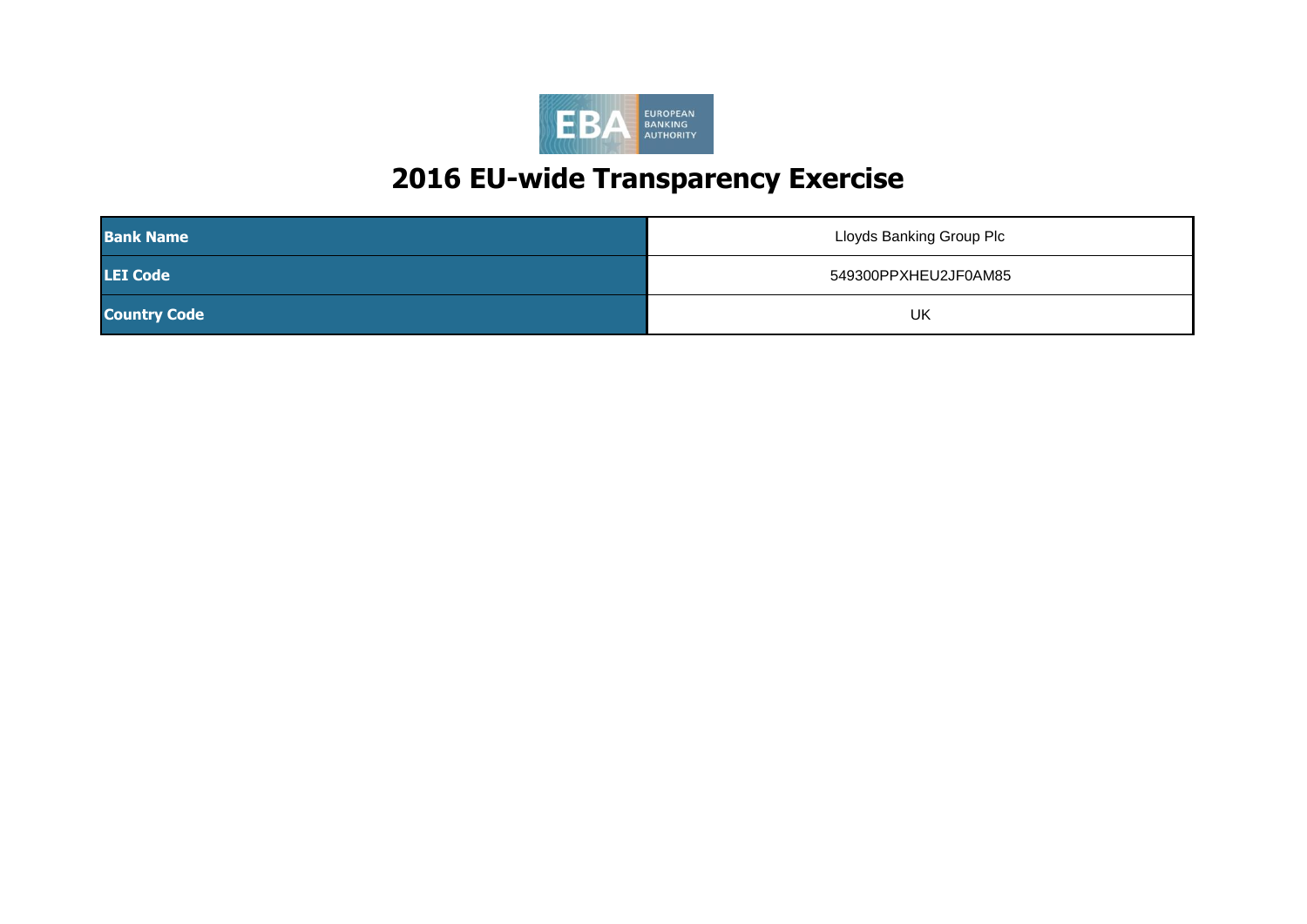

## **2016 EU-wide Transparency Exercise Capital**

Lloyds Banking Group Plc

|                                                         |                | (mln EUR, %)                                                                                                                           |              | As of 31/12/2015 As of 30/06/2016 | <b>COREP CODE</b>                                                                                                                                                                      | <b>REGULATION</b>                                                                                                                                                                                                                                                                                 |
|---------------------------------------------------------|----------------|----------------------------------------------------------------------------------------------------------------------------------------|--------------|-----------------------------------|----------------------------------------------------------------------------------------------------------------------------------------------------------------------------------------|---------------------------------------------------------------------------------------------------------------------------------------------------------------------------------------------------------------------------------------------------------------------------------------------------|
|                                                         | $\overline{A}$ | <b>OWN FUNDS</b>                                                                                                                       | 65.395       | 58,887                            | C 01.00 (r010,c010)                                                                                                                                                                    | Articles 4(118) and 72 of CRR                                                                                                                                                                                                                                                                     |
|                                                         | A.1            | COMMON EQUITY TIER 1 CAPITAL (net of deductions and after applying<br>transitional adjustments)                                        | 38,893       | 35,222                            | C 01.00 (r020.c010)                                                                                                                                                                    | Article 50 of CRR                                                                                                                                                                                                                                                                                 |
|                                                         | A.1.1          | Capital instruments eligible as CET1 Capital (including share premium and net own capital<br>instruments)                              | 33,219       | 29,604                            | C 01.00 (r030,c010)                                                                                                                                                                    | Articles 26(1) points (a) and (b), 27 to 29, 36(1) point (f) and 42 of CRR                                                                                                                                                                                                                        |
| <b>OWN FUNDS</b><br><b>Transitional period</b>          | A.1.2          | Retained earnings                                                                                                                      | 8.622        | 8.732                             | C 01.00 (r130.c010)                                                                                                                                                                    | Articles 26(1) point (c), 26(2) and 36 (1) points (a) and (f) of CRR                                                                                                                                                                                                                              |
|                                                         | A.1.3          | Accumulated other comprehensive income                                                                                                 | $-2.041$     | 512                               | C 01.00 (r180,c010)                                                                                                                                                                    | Articles 4(100), 26(1) point (d) and 36 (1) point (l) of CRR                                                                                                                                                                                                                                      |
|                                                         | A.1.4          | <b>Other Reserves</b>                                                                                                                  | 15,914       | 14,327                            | C 01.00 (r200,c010)                                                                                                                                                                    | Articles 4(117) and 26(1) point (e) of CRR                                                                                                                                                                                                                                                        |
|                                                         | A.1.5          | Funds for general banking risk                                                                                                         | $\mathbf 0$  | $\,0\,$                           | C 01.00 (r210,c010)                                                                                                                                                                    | Articles 4(112), 26(1) point (f) and 36 (1) point (l) of CRR                                                                                                                                                                                                                                      |
|                                                         | A.1.6          | Minority interest given recognition in CET1 capital                                                                                    | $\mathbf{0}$ | $\mathbf{0}$                      | 01.00 (r230.c010)                                                                                                                                                                      | Article 84 of CRR                                                                                                                                                                                                                                                                                 |
|                                                         | A.1.7          | Adjustments to CET1 due to prudential filters                                                                                          | $-1,490$     | $-4,445$                          | C 01.00 (r250,c010)                                                                                                                                                                    | Articles 32 to 35 of and 36 (1) point (I) of CRR                                                                                                                                                                                                                                                  |
|                                                         | A.1.8          | (-) Intangible assets (including Goodwill)                                                                                             | $-2,342$     | $-1,968$                          | $C 01.00 (r300, c010) + C 01.00 (r340, c010)$                                                                                                                                          | Articles 4(113), 36(1) point (b) and 37 of CRR. Articles 4(115), 36(1) point (b) and 37 point (a) of<br>CCR                                                                                                                                                                                       |
|                                                         | A.1.9          | (-) DTAs that rely on future profitability and do not arise from temporary differences net of<br>associated DTLs                       | $-5.278$     | $-5.098$                          | C 01.00 (r370,c010)                                                                                                                                                                    | Articles 36(1) point (c) and 38 of CRR                                                                                                                                                                                                                                                            |
|                                                         | A.1.10         | (-) IRB shortfall of credit risk adjustments to expected losses                                                                        | $-367$       | $\,0\,$                           | 01.00 (r380,c010)                                                                                                                                                                      | Articles 36(1) point (d), 40 and 159 of CRR                                                                                                                                                                                                                                                       |
|                                                         | A.1.11         | (-) Defined benefit pension fund assets                                                                                                | $-982$       | $-990$                            | 01.00 (r390,c010)                                                                                                                                                                      | Articles 4(109), 36(1) point (e) and 41 of CRR                                                                                                                                                                                                                                                    |
|                                                         | A.1.12         | (-) Reciprocal cross holdings in CET1 Capital                                                                                          | $\mathbf{0}$ | $\mathbf{0}$                      | C 01.00 (r430,c010)                                                                                                                                                                    | Articles 4(122), 36(1) point (g) and 44 of CRR                                                                                                                                                                                                                                                    |
|                                                         | A.1.13         | (-) Excess deduction from AT1 items over AT1 Capital                                                                                   | $\,0\,$      | $\,0\,$                           | C 01.00 (r440,c010)                                                                                                                                                                    | Article 36(1) point (j) of CRR                                                                                                                                                                                                                                                                    |
|                                                         | A.1.14         | (-) Deductions related to assets which can alternatively be subject to a 1.250% risk weight                                            | $-231$       | $-266$                            | C 01.00 (r450,c010) + C 01.00 (r460,c010) +<br>$C 01.00 (r470, c010) + C 01.00 (r471, c010) +$<br>C 01.00 (r472,c010)                                                                  | Articles 4(36), 36(1) point (k) (i) and 89 to 91 of CRR; Articles 36(1) point (k) (i), 243(1) point (b),<br>244(1) point (b) and 258 of CRR; Articles 36(1) point k) (ii) and 379(3) of CRR; Articles 36(1)<br>point k) (iv) and 153(8) of CRR and Articles 36(1) point k) (v) and 155(4) of CRR. |
|                                                         | A.1.14.1       | Of which: from securitisation positions (-)                                                                                            | $-231$       | $-266$                            | C 01.00 (r460,c010)                                                                                                                                                                    | Articles 36(1) point (k) (ii), 243(1) point (b), 244(1) point (b) and 258 of CRR                                                                                                                                                                                                                  |
|                                                         | A.1.15         | (-) Holdings of CET1 capital instruments of financial sector entities where the institiution does<br>not have a significant investment | $\mathbf 0$  | $\,0\,$                           | C 01.00 (r480,c010)                                                                                                                                                                    | Articles 4(27), 36(1) point (h); 43 to 46, 49 (2) and (3) and 79 of CRR                                                                                                                                                                                                                           |
|                                                         | A.1.16         | (-) Deductible DTAs that rely on future profitability and arise from temporary differences                                             | $\,0\,$      | $\,0\,$                           | C 01.00 (r490,c010)                                                                                                                                                                    | Articles 36(1) point (c) and 38; Articles 48(1) point (a) and 48(2) of CRR                                                                                                                                                                                                                        |
|                                                         | A.1.17         | (-) Holdings of CET1 capital instruments of financial sector entities where the institiution has a<br>significant investment           | $-6,131$     | $-5.187$                          | C 01.00 (r500,c010)                                                                                                                                                                    | Articles 4(27); 36(1) point (i); 43, 45; 47; 48(1) point (b); 49(1) to (3) and 79 of CRR                                                                                                                                                                                                          |
|                                                         | A.1.18         | (-) Amount exceding the 17.65% threshold                                                                                               | $-54$        | $-233$                            | 01.00 (r510.c010)                                                                                                                                                                      | Article 48 of CRR                                                                                                                                                                                                                                                                                 |
|                                                         | A.1.19         | (-) Additional deductions of CET1 Capital due to Article 3 CRR                                                                         | $\mathbf 0$  | $\,0\,$                           | 01.00 (r524,c010)                                                                                                                                                                      | Article 3 CRR                                                                                                                                                                                                                                                                                     |
|                                                         | A.1.20         | CET1 capital elements or deductions - other                                                                                            | $\mathbf 0$  | $\theta$                          | C 01.00 (rS29,c010)                                                                                                                                                                    |                                                                                                                                                                                                                                                                                                   |
|                                                         | A.1.21         | <b>Transitional adjustments</b>                                                                                                        | 54           | 233                               | $CA1$ {1.1.1.6 + 1.1.1.8 + 1.1.1.26}                                                                                                                                                   |                                                                                                                                                                                                                                                                                                   |
|                                                         | A.1.21.1       | Transitional adjustments due to grandfathered CET1 Capital instruments (+/-)                                                           | $\,0\,$      | $\,0\,$                           | C 01.00 (r220,c010)                                                                                                                                                                    | Articles 483(1) to (3), and 484 to 487 of CRR                                                                                                                                                                                                                                                     |
|                                                         | A.1.21.2       | Transitional adjustments due to additional minority interests (+/-)                                                                    | $\bf{0}$     | $\bf{0}$                          | C 01.00 (r240,c010)                                                                                                                                                                    | Articles 479 and 480 of CRR                                                                                                                                                                                                                                                                       |
|                                                         | A.1.21.3       | Other transitional adjustments to CET1 Capital (+/-)                                                                                   | 54           | 233                               | C 01.00 (r520,c010)                                                                                                                                                                    | Articles 469 to 472, 478 and 481 of CRR                                                                                                                                                                                                                                                           |
|                                                         | A.2            | ADDITIONAL TIER 1 CAPITAL (net of deductions and after transitional adjustments)                                                       | 10,899       | 8,878                             | 01.00 (r530,c010)                                                                                                                                                                      | Article 61 of CRR                                                                                                                                                                                                                                                                                 |
|                                                         | A.2.1          | Additional Tier 1 Capital instruments                                                                                                  | 7,297        | 6,480                             | C 01.00 (r540,c010) + C 01.00 (r670,c010)                                                                                                                                              |                                                                                                                                                                                                                                                                                                   |
|                                                         | A.2.2          | (-) Excess deduction from T2 items over T2 capital                                                                                     | $\mathbf{0}$ | $\mathbf{0}$                      | C 01.00 (r720,c010)                                                                                                                                                                    |                                                                                                                                                                                                                                                                                                   |
|                                                         | A.2.3          | Other Additional Tier 1 Capital components and deductions                                                                              | $\pmb{0}$    | $\,0\,$                           | $C$ 01.00 (r690,c010) + C 01.00 (r700,c010) +<br>C 01.00 (r710,c010) + C 01.00 (r740,c010) +<br>$01.00 (r744, c010) + C 01.00 (r748, c010)$                                            |                                                                                                                                                                                                                                                                                                   |
|                                                         | A.2.4          | Additional Tier 1 transitional adjustments                                                                                             | 3.603        | 2.398                             | C 01.00 (r660,c010) + C 01.00 (r680,c010) +<br>(01.00 (r730.0010))                                                                                                                     |                                                                                                                                                                                                                                                                                                   |
|                                                         | A.3            | TIER 1 CAPITAL (net of deductions and after transitional adjustments)                                                                  | 49,792       | 44,099                            | 01.00 (r015,c010)                                                                                                                                                                      | Article 25 of CRR                                                                                                                                                                                                                                                                                 |
|                                                         | A.4            | TIER 2 CAPITAL (net of deductions and after transitional adjustments)                                                                  | 15,603       | 14,787                            | 01.00 (r750,c010)                                                                                                                                                                      | Article 71 of CRR                                                                                                                                                                                                                                                                                 |
|                                                         | A.4.1          | Tier 2 Canital instruments                                                                                                             | 12.218       | 11.958                            | C 01.00 (r760,c010) + C 01.00 (r890,c010)                                                                                                                                              |                                                                                                                                                                                                                                                                                                   |
|                                                         | A.4.2          | Other Tier 2 Capital components and deductions                                                                                         | $-3.695$     | $-3.247$                          | C 01.00 (r910,c010) + C 01.00 (r920,c010) +<br>C 01.00 (r930,c010) + C 01.00 (r940,c010) +<br>C 01.00 (r950,c010) + C 01.00 (r970,c010) +<br>C 01.00 (r974,c010) + C 01.00 (r978,c010) |                                                                                                                                                                                                                                                                                                   |
|                                                         | A.4.3          | Tier 2 transitional adjustments                                                                                                        | 7,080        | 6.076                             | $C 01.00 (r880, c010) + C 01.00 (r900, c010) +$<br>C 01.00 (r960,c010)                                                                                                                 |                                                                                                                                                                                                                                                                                                   |
| <b>OWN FUNDS</b>                                        | B              | <b>TOTAL RISK EXPOSURE AMOUNT</b>                                                                                                      | 303,625      | 269,544                           | C 02.00 (r010,c010)                                                                                                                                                                    | Articles 92(3), 95, 96 and 98 of CRR                                                                                                                                                                                                                                                              |
| <b>REQUIREMENTS</b>                                     | $\mathsf{B}.1$ | Of which: Transitional adjustments included                                                                                            | 134          | 583                               | C 05.01 (r010;c040)                                                                                                                                                                    |                                                                                                                                                                                                                                                                                                   |
|                                                         | C.1            | COMMON EQUITY TIER 1 CAPITAL RATIO (transitional period)                                                                               | 12.81%       | 13.07%                            | CA3 (1)                                                                                                                                                                                | $\overline{\phantom{a}}$                                                                                                                                                                                                                                                                          |
| <b>CAPITAL RATIOS (%)</b><br><b>Transitional period</b> | C.2            | <b>TIER 1 CAPITAL RATIO (transitional period)</b>                                                                                      | 16.40%       | 16.36%                            | CA3 {3}                                                                                                                                                                                |                                                                                                                                                                                                                                                                                                   |
|                                                         | C.3            | <b>TOTAL CAPITAL RATIO (transitional period)</b>                                                                                       | 21.54%       | 21.85%                            | CA3 (5)                                                                                                                                                                                | $\sim$                                                                                                                                                                                                                                                                                            |
| <b>CET1 Capital</b><br><b>Fully loaded</b>              | D              | COMMON EQUITY TIER 1 CAPITAL (fully loaded)                                                                                            | 38,839       | 34,989                            | [A.1-A.1.13-A.1.21+MIN(A.2+A.1.13-<br>$(2.2 - A.2.4 + MIN(A.4 + A.2.2 - A.4.3, 0), 0)]$                                                                                                |                                                                                                                                                                                                                                                                                                   |
| CET1 RATIO (%)<br>Fully loaded <sup>1</sup>             | $\mathbf{E}$   | COMMON EQUITY TIER 1 CAPITAL RATIO (fully loaded)                                                                                      | 12.80%       | 13.01%                            | $[D.1]/[B-B.1]$                                                                                                                                                                        |                                                                                                                                                                                                                                                                                                   |

(1) Fully loaded CET1 capital ratio estimation based on the formulae stated in column "COREP CODE"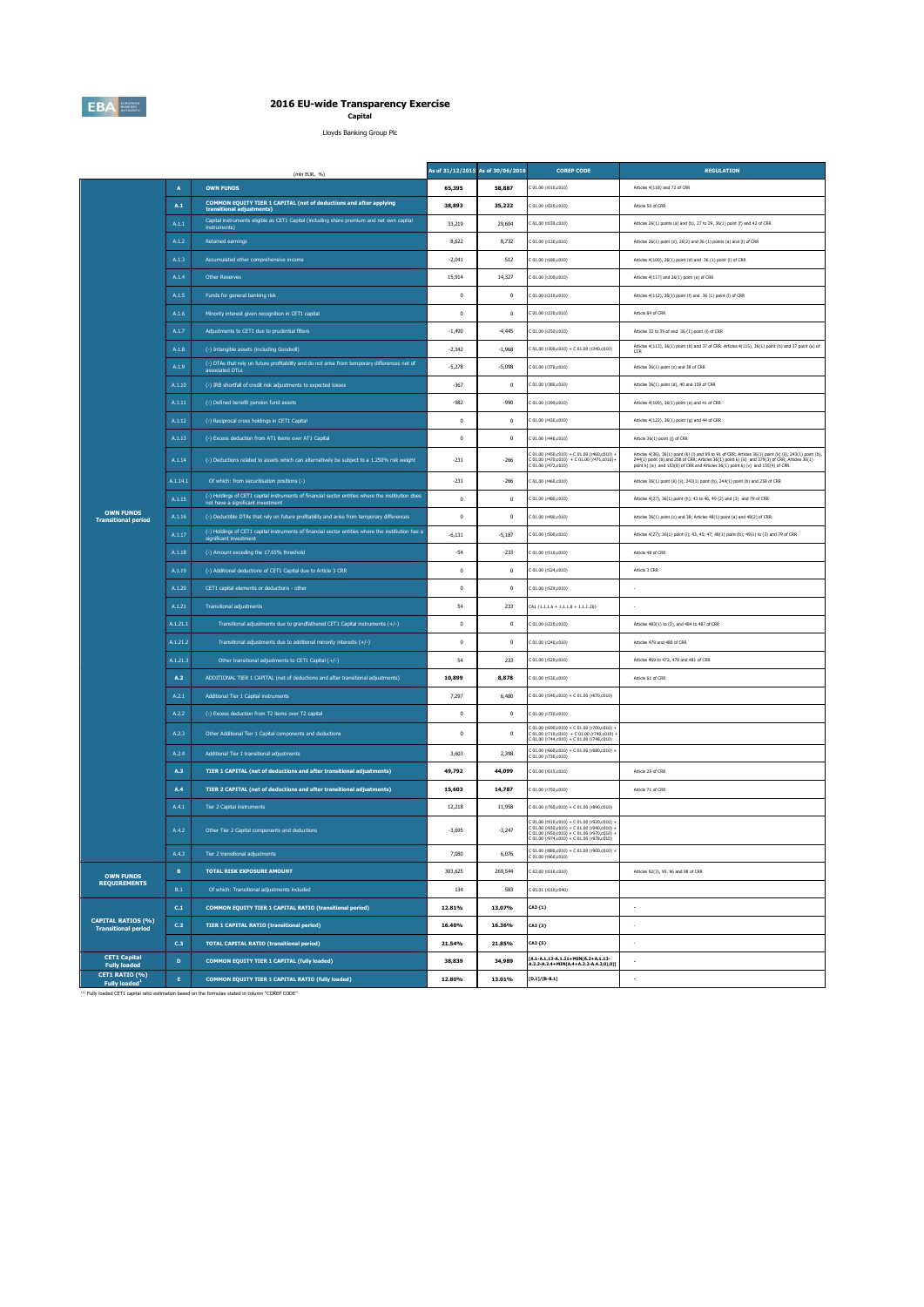

## **Risk exposure amounts**

Lloyds Banking Group Plc

|                                                                                                           | as of 31/12/2015 as of 30/06/2016 |         |
|-----------------------------------------------------------------------------------------------------------|-----------------------------------|---------|
| (mln EUR)                                                                                                 |                                   |         |
| Risk exposure amounts for credit risk                                                                     | 260,595                           | 233,071 |
| Risk exposure amount for securitisation and re-securitisations in the banking book                        | 4,648                             | 3,954   |
| Risk exposure amount for contributions to the default fund of a CCP                                       | 664                               | 564     |
| Risk exposure amount Other credit risk                                                                    | 255,282                           | 228,553 |
| Risk exposure amount for position, foreign exchange and commodities (Market risk)                         | 5,144                             | 3,536   |
| of which: Risk exposure amount for securitisation and re-securitisations in the trading book <sup>1</sup> | 106                               | 39      |
| Risk exposure amount for Credit Valuation Adjustment                                                      | 2,294                             | 1,332   |
| Risk exposure amount for operational risk                                                                 | 35,592                            | 31,607  |
| Other risk exposure amounts                                                                               | 0                                 |         |
| <b>Total Risk Exposure Amount</b>                                                                         | 303,625                           | 269,544 |

 $(1)$  May include hedges, which are not securitisation positions, as per Article 338.3 of CRR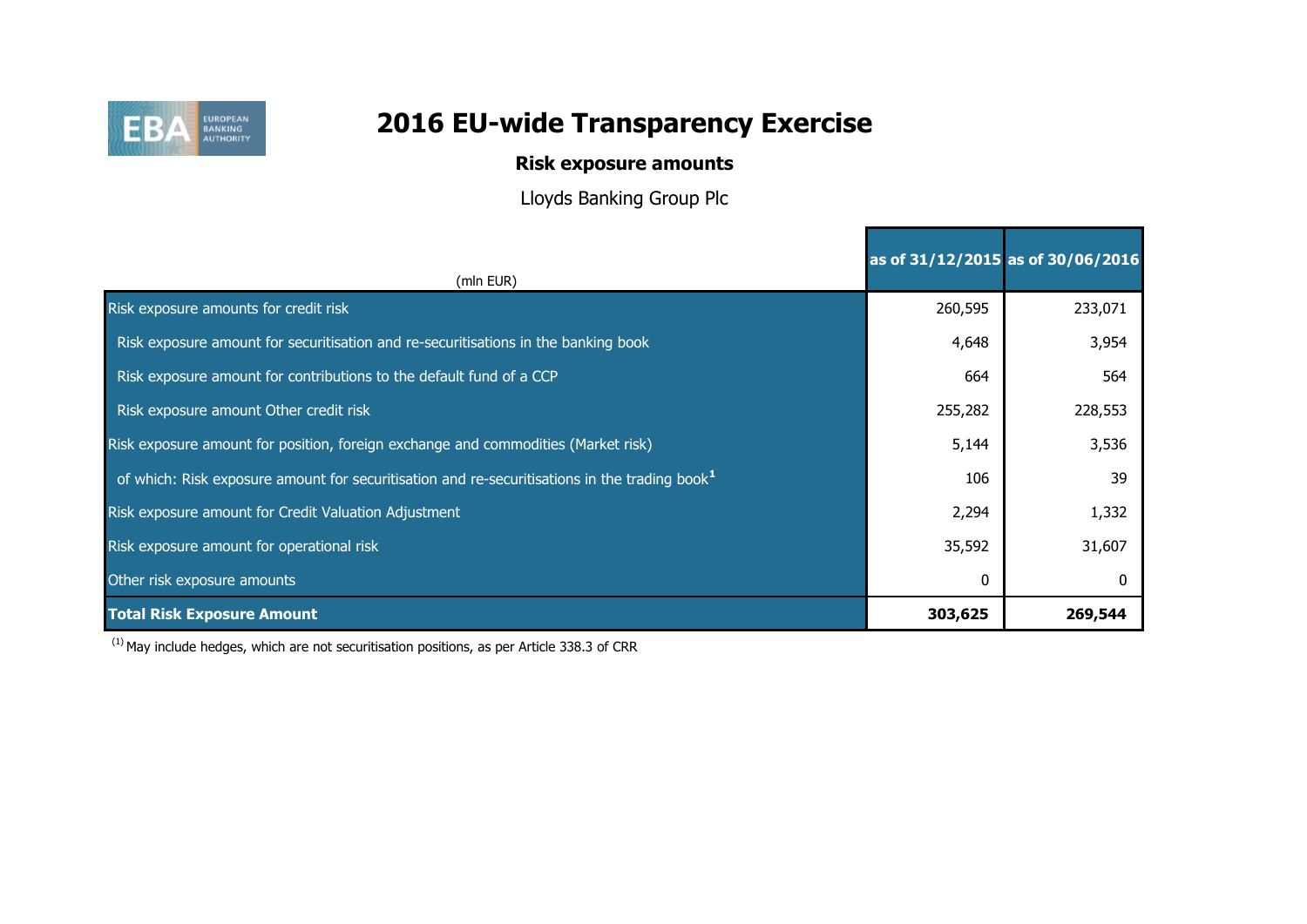

**P&L**

Lloyds Banking Group Plc

| (mln EUR)                                                                                                                                                       | As of 31/12/2015 | As of<br>30/06/2016 |
|-----------------------------------------------------------------------------------------------------------------------------------------------------------------|------------------|---------------------|
| Interest income                                                                                                                                                 | 24,002           | 10,194              |
| Of which debt securities income                                                                                                                                 | 1,266            | 592                 |
| Of which loans and advances income                                                                                                                              | 22,737           | 9,602               |
| Interest expenses                                                                                                                                               | 8,217            | 3,274               |
| (Of which deposits expenses)                                                                                                                                    | 4,723            | 1,729               |
| (Of which debt securities issued expenses)                                                                                                                      | 796              | 470                 |
| (Expenses on share capital repayable on demand)                                                                                                                 | $\Omega$         | $\Omega$            |
| Dividend income                                                                                                                                                 | 71               | 43                  |
| Net Fee and commission income                                                                                                                                   | 3,227            | 1,292               |
| Gains or (-) losses on derecognition of financial assets and liabilities not measured at fair value through profit or loss, and of non financial<br>assets, net | 75               | 907                 |
| Gains or (-) losses on financial assets and liabilities held for trading, net                                                                                   | 360              | $-1,084$            |
| Gains or (-) losses on financial assets and liabilities designated at fair value through profit or loss, net                                                    | 1,173            | 382                 |
| Gains or (-) losses from hedge accounting, net                                                                                                                  | $-147$           | $-12$               |
| Exchange differences [gain or (-) loss], net                                                                                                                    | 544              | 1,107               |
| Net other operating income /(expenses)                                                                                                                          | 1,767            | $-139$              |
| <b>TOTAL OPERATING INCOME, NET</b>                                                                                                                              | 22,855           | 9,416               |
| (Administrative expenses)                                                                                                                                       | 10,710           | 4,267               |
| (Depreciation)                                                                                                                                                  | 2,794            | 1,361               |
| (Provisions or (-) reversal of provisions)                                                                                                                      | 6,373            | 473                 |
| (Commitments and guarantees given)                                                                                                                              | $-75$            | $-14$               |
| (Other provisions)                                                                                                                                              | 6,448            | 488                 |
| Of which pending legal issues and tax litigation <sup>1</sup>                                                                                                   | 6,420            |                     |
| Of which restructuring                                                                                                                                          | 218              |                     |
| (Impairment or (-) reversal of impairment on financial assets not measured at fair value through profit or loss)                                                | 606              | 453                 |
| (Loans and receivables)                                                                                                                                         | 600              | 277                 |
| (Held to maturity investments, AFS assets and financial assets measured at cost)                                                                                | 6                | 176                 |
| (Impairment or (-) reversal of impairment of investments in subsidaries, joint ventures and associates and on non-financial assets)                             | 1                | 1                   |
| (of which Goodwill)                                                                                                                                             | $\Omega$         | 0                   |
| Negative goodwill recognised in profit or loss                                                                                                                  | $\Omega$         | $\Omega$            |
| Share of the profit or (-) loss of investments in subsidaries, joint ventures and associates                                                                    | 11               | 603                 |
| Profit or (-) loss from non-current assets and disposal groups classified as held for sale not qualifying as discontinued operations                            | $\Omega$         | $\Omega$            |
| PROFIT OR (-) LOSS BEFORE TAX FROM CONTINUING OPERATIONS                                                                                                        | 2,383            | 3,464               |
| PROFIT OR (-) LOSS AFTER TAX FROM CONTINUING OPERATIONS                                                                                                         | 1,280            | 2,857               |
| Profit or (-) loss after tax from discontinued operations                                                                                                       | $\Omega$         | $\Omega$            |
| PROFIT OR (-) LOSS FOR THE YEAR                                                                                                                                 | 1,280            | 2,857               |
| Of which attributable to owners of the parent                                                                                                                   | 1,156            | 2,781               |

<sup>(1)</sup> Information available only as of end of the year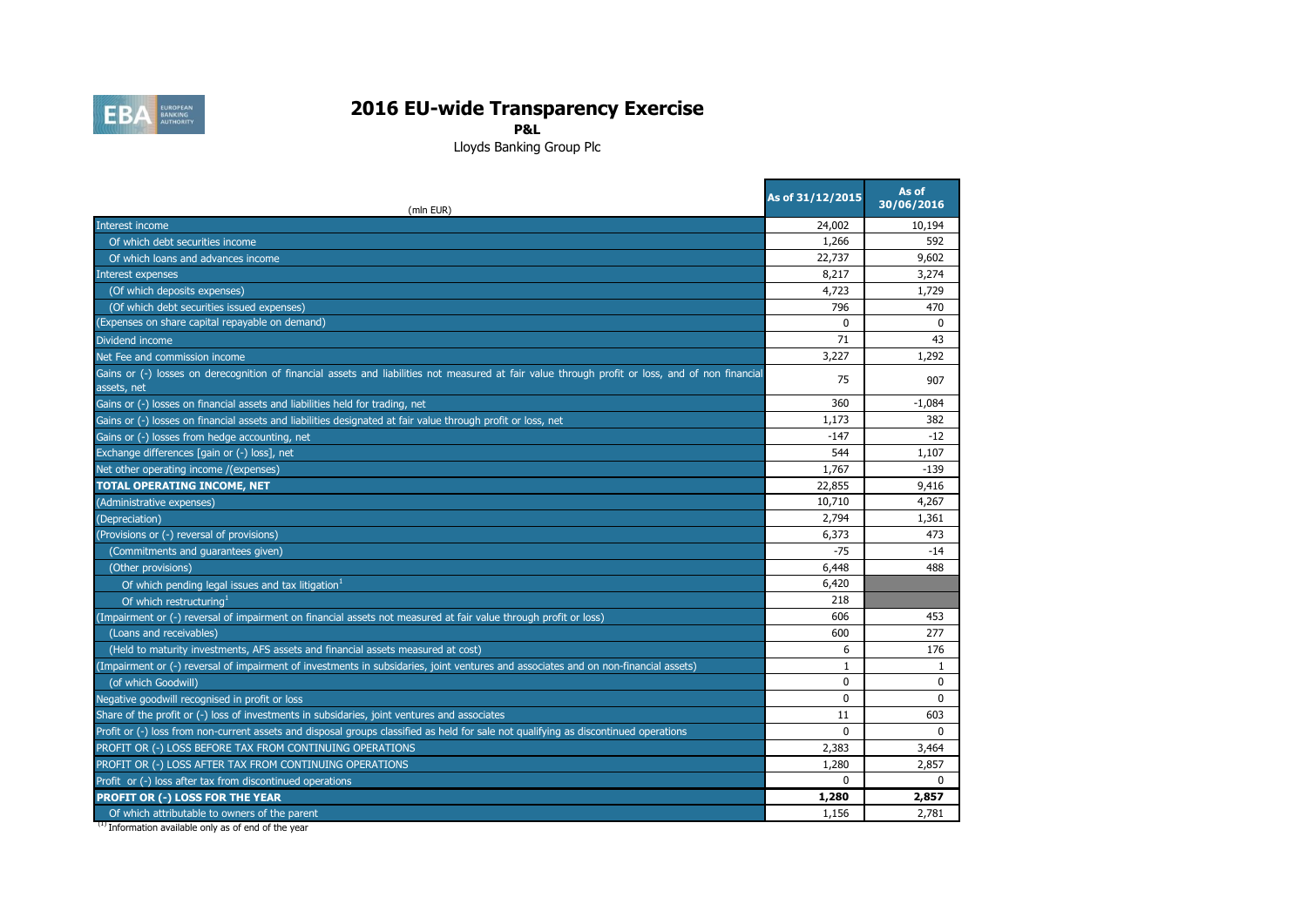**EBA** EUROPEAN

# **2016 EU-wide Transparency Exercise**<br>Market Risk

Lloyds Banking Group Plc

|                                                  |                                  |                                                                    |                                                                                                                      |                                 |                                                                                                                |                                                  |                                                                                            |                               |              |                                                         |                        |                                                       | <b>IM</b>                                                                                                            |                                 |                                                                                                                |                                                        |                                                                                            |                               |              |                                                         |                               |                                                       |
|--------------------------------------------------|----------------------------------|--------------------------------------------------------------------|----------------------------------------------------------------------------------------------------------------------|---------------------------------|----------------------------------------------------------------------------------------------------------------|--------------------------------------------------|--------------------------------------------------------------------------------------------|-------------------------------|--------------|---------------------------------------------------------|------------------------|-------------------------------------------------------|----------------------------------------------------------------------------------------------------------------------|---------------------------------|----------------------------------------------------------------------------------------------------------------|--------------------------------------------------------|--------------------------------------------------------------------------------------------|-------------------------------|--------------|---------------------------------------------------------|-------------------------------|-------------------------------------------------------|
|                                                  | As of<br>31/12/2015 30/06/2016   | As of                                                              |                                                                                                                      |                                 |                                                                                                                |                                                  | As of 31/12/2015                                                                           |                               |              |                                                         |                        |                                                       |                                                                                                                      |                                 |                                                                                                                |                                                        | As of 30/06/2016                                                                           |                               |              |                                                         |                               |                                                       |
|                                                  |                                  |                                                                    | VaR (Memorandum item)                                                                                                |                                 | <b>STRESSED VaR (Memorandum</b><br><i>item</i> )                                                               |                                                  | <b>INCREMENTAL</b><br><b>DEFAULT AND</b><br><b>MIGRATION RISK</b><br><b>CAPITAL CHARGE</b> |                               |              | <b>ALL PRICE RISKS CAPITAL</b><br><b>CHARGE FOR CTP</b> |                        |                                                       | VaR (Memorandum item)                                                                                                |                                 | <b>STRESSED VaR (Memorandum</b><br>item)                                                                       |                                                        | <b>INCREMENTAL</b><br><b>DEFAULT AND</b><br><b>MIGRATION RISK</b><br><b>CAPITAL CHARGE</b> |                               |              | <b>ALL PRICE RISKS CAPITAL</b><br><b>CHARGE FOR CTP</b> |                               |                                                       |
| (mln EUR)                                        | <b>EXPOSURE</b><br><b>AMOUNT</b> | <b>TOTAL RISK   TOTAL RISK</b><br><b>EXPOSURE</b><br><b>AMOUNT</b> | <b>MULTIPLICATION</b><br>FACTOR (mc) x<br><b>AVERAGE OF</b><br><b>PREVIOUS 60</b><br><b>WORKING DAYS</b><br>(VaRavg) | <b>PREVIOUS</b><br>DAY (VaRt-1) | <b>MULTIPLICATION</b><br>FACTOR (ms) x<br><b>AVERAGE OF</b><br>PREVIOUS 60<br><b>WORKING DAYS</b><br>(SVaRavg) | <b>LATEST</b><br><b>AVAILABLE</b><br>$(SVaRt-1)$ | <b>12 WEEKS</b><br><b>AVERAGE</b><br><b>MEASURE</b>                                        | <b>LAST</b><br><b>MEASURE</b> | <b>FLOOR</b> | <b>12 WEEKS</b><br><b>AVERAGE</b><br><b>MEASURE</b>     | LAST<br><b>MEASURE</b> | <b>TOTAL RISK</b><br><b>EXPOSURE</b><br><b>AMOUNT</b> | <b>MULTIPLICATION</b><br>FACTOR (mc) x<br><b>AVERAGE OF</b><br><b>PREVIOUS 60</b><br><b>WORKING DAYS</b><br>(VaRavg) | <b>PREVIOUS</b><br>DAY (VaRt-1) | <b>MULTIPLICATION</b><br>FACTOR (ms) x<br><b>AVERAGE OF</b><br>PREVIOUS 60<br><b>WORKING DAYS</b><br>(SVaRavg) | <b>LATEST</b><br><b>AVAILABLE</b><br>(SVaRt-1) MEASURE | <b>12 WEEKS</b><br><b>AVERAGE</b>                                                          | <b>LAST</b><br><b>MEASURE</b> | <b>FLOOR</b> | <b>12 WEEKS</b><br><b>AVERAGE</b><br><b>MEASURE</b>     | <b>LAST</b><br><b>MEASURE</b> | <b>TOTAL RISK</b><br><b>EXPOSURE</b><br><b>AMOUNT</b> |
| <b>Traded Debt Instruments</b>                   | 650                              | 453                                                                | 55                                                                                                                   |                                 | 168                                                                                                            | 52                                               |                                                                                            |                               |              |                                                         |                        |                                                       |                                                                                                                      |                                 | 86                                                                                                             |                                                        |                                                                                            |                               |              |                                                         |                               |                                                       |
| Of which: General risk                           | 403                              | 402                                                                | 53                                                                                                                   |                                 | 143                                                                                                            |                                                  |                                                                                            |                               |              |                                                         |                        |                                                       |                                                                                                                      |                                 |                                                                                                                |                                                        |                                                                                            |                               |              |                                                         |                               |                                                       |
| Of which: Specific risk                          | 247                              | 50                                                                 |                                                                                                                      |                                 |                                                                                                                |                                                  |                                                                                            |                               |              |                                                         |                        |                                                       |                                                                                                                      |                                 |                                                                                                                |                                                        |                                                                                            |                               |              |                                                         |                               |                                                       |
| <b>Equities</b>                                  |                                  |                                                                    |                                                                                                                      |                                 |                                                                                                                |                                                  |                                                                                            |                               |              |                                                         |                        |                                                       |                                                                                                                      |                                 |                                                                                                                |                                                        |                                                                                            |                               |              |                                                         |                               |                                                       |
| Of which: General risk                           |                                  |                                                                    |                                                                                                                      |                                 |                                                                                                                |                                                  |                                                                                            |                               |              |                                                         |                        |                                                       |                                                                                                                      |                                 |                                                                                                                |                                                        |                                                                                            |                               |              |                                                         |                               |                                                       |
| Of which: Specific risk<br>Foreign exchange risk | 101                              |                                                                    |                                                                                                                      |                                 |                                                                                                                |                                                  |                                                                                            |                               |              |                                                         |                        |                                                       |                                                                                                                      |                                 |                                                                                                                |                                                        |                                                                                            |                               |              |                                                         |                               |                                                       |
| Commodities risk                                 |                                  |                                                                    |                                                                                                                      |                                 |                                                                                                                |                                                  |                                                                                            |                               |              |                                                         |                        |                                                       |                                                                                                                      |                                 |                                                                                                                |                                                        |                                                                                            |                               |              |                                                         |                               |                                                       |
| <b>Total</b>                                     | 751                              | 550                                                                | 53                                                                                                                   | 20                              | 242                                                                                                            | 147                                              | 35                                                                                         | 56                            |              |                                                         |                        | 4,393                                                 | 74                                                                                                                   | 12                              | 150                                                                                                            | 112                                                    | 15                                                                                         | 12                            |              |                                                         |                               | 2,985                                                 |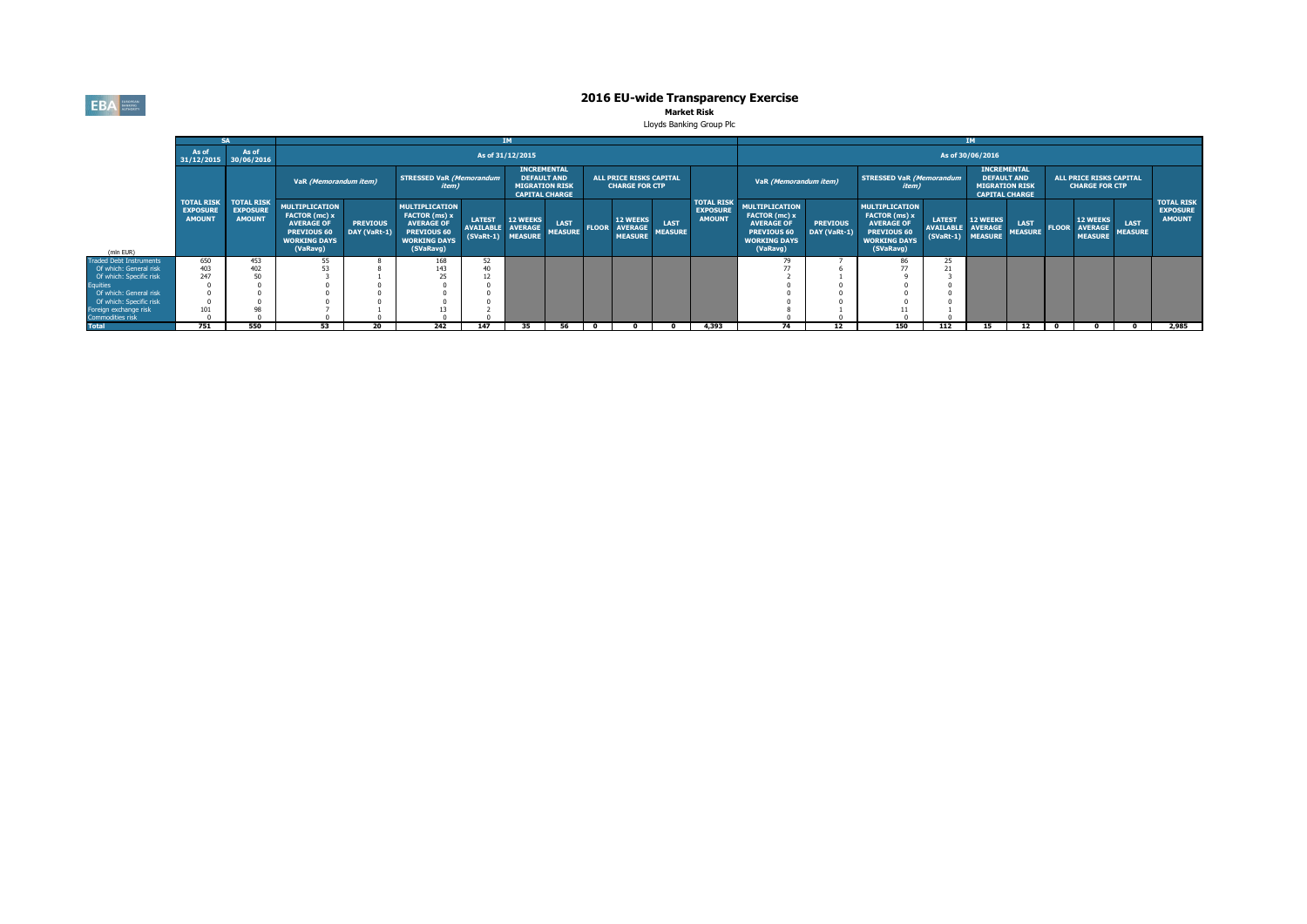

**Credit Risk - Standardised Approach**

Lloyds Banking Group Plc

|                   |                                                                   | <b>Standardised Approach</b> |                                       |                                |                                        |                                   |                                       |                                |                                        |  |  |  |
|-------------------|-------------------------------------------------------------------|------------------------------|---------------------------------------|--------------------------------|----------------------------------------|-----------------------------------|---------------------------------------|--------------------------------|----------------------------------------|--|--|--|
|                   |                                                                   |                              |                                       | As of 31/12/2015               |                                        |                                   |                                       | As of 30/06/2016               |                                        |  |  |  |
|                   | (mln EUR, %)                                                      | Original<br>Exposure         | <b>Exposure</b><br>Value <sup>1</sup> | <b>Risk exposure</b><br>amount | Value<br>adjustments and<br>provisions | Original<br>Exposure <sup>1</sup> | <b>Exposure</b><br>Value <sup>1</sup> | <b>Risk exposure</b><br>amount | Value<br>adjustments and<br>provisions |  |  |  |
|                   | <b>Central governments or central banks</b>                       | 147.051                      | 127,598                               | 4.048                          |                                        | 144,348                           | 127.833                               | 3,601                          |                                        |  |  |  |
|                   | <b>Regional governments or local authorities</b>                  |                              |                                       | n                              |                                        |                                   |                                       |                                |                                        |  |  |  |
|                   | <b>Public sector entities</b>                                     | 3                            | $\overline{ }$                        | $\overline{a}$                 |                                        |                                   | $\Delta$                              | 4                              |                                        |  |  |  |
|                   | <b>Multilateral Development Banks</b>                             | 1,410                        | 1.409                                 | $^{\circ}$                     |                                        | 1.775                             | 1.775                                 | $\Omega$                       |                                        |  |  |  |
|                   | <b>International Organisations</b>                                | $\Omega$                     | $\Omega$                              | $\mathbf{0}$                   |                                        | 8.025                             | 390                                   | $\Omega$                       |                                        |  |  |  |
|                   | <b>Institutions</b>                                               | 52.112                       | 9.960                                 | 233                            |                                        | 25.454                            | 8.830                                 | 223                            |                                        |  |  |  |
|                   | <b>Cornorates</b>                                                 | 28,429                       | 19,696                                | 16.931                         |                                        | 25.446                            | 17.334                                | 14.947                         |                                        |  |  |  |
|                   | of which: SMF                                                     | 5.418                        | 4.950                                 | 4,669                          |                                        | 5.252                             | 4,809                                 | 4.591                          |                                        |  |  |  |
|                   | <b>Retail</b>                                                     | 7.101                        | 6.047                                 | 3.924                          |                                        | 6.683                             | 5.730                                 | 3.736                          |                                        |  |  |  |
|                   | of which: SMF                                                     | 3.813                        | 3.654                                 | 2.128                          |                                        | 3.566                             | 3.429                                 | 2.009                          |                                        |  |  |  |
| Consolidated data | Secured by mortgages on immovable property                        | 7.987                        | 7.957                                 | 2.874                          |                                        | 7.038                             | 6,997                                 | 2.531                          |                                        |  |  |  |
|                   | of which: SME                                                     | 62                           | 62                                    | 49                             |                                        | 48                                | 48                                    | 39                             |                                        |  |  |  |
|                   | <b>Exposures in default</b>                                       | 1.945                        | 1.370                                 | 1.632                          | 539                                    | 1.595                             | 1.116                                 | 1.300                          | 467                                    |  |  |  |
|                   | Items associated with particularly high risk                      | $\Omega$                     | n                                     | n                              |                                        | $\Omega$                          | $\Omega$                              | $\Omega$                       |                                        |  |  |  |
|                   | <b>Covered bonds</b>                                              | $\Omega$                     | $\theta$                              | n                              |                                        | $\Omega$                          | $\Omega$                              | $\Omega$                       |                                        |  |  |  |
|                   | Claims on institutions and corporates with a ST credit assessment |                              | n                                     | n                              |                                        | 0                                 | $\Omega$                              |                                |                                        |  |  |  |
|                   | Collective investments undertakings (CIU)                         |                              | n                                     | 0                              |                                        | O                                 |                                       |                                |                                        |  |  |  |
|                   | <b>Equity</b>                                                     |                              | n                                     | 0                              |                                        | $\Omega$                          |                                       | $\Omega$                       |                                        |  |  |  |
|                   | <b>Securitisation</b>                                             | $\Omega$                     | n                                     | n                              |                                        | $\Omega$                          | $\Omega$                              | $\Omega$                       |                                        |  |  |  |
|                   | <b>Other exposures</b>                                            | 4.366                        | 4.366                                 | 3.146                          |                                        | 4.022                             | 4.022                                 | 2.597                          |                                        |  |  |  |
|                   | <b>Standardised Total</b>                                         | 250,404                      | 178,405                               | 32,791                         | 713                                    | 224.392                           | 174.031                               | 28.939                         | 602                                    |  |  |  |

|               |                                                                                                                                                                                                                                             |                                          |                                       |                                |                                                     | <b>Standardised Approach</b><br>As of 30/06/2016<br>Original<br><b>Exposure</b><br><b>Risk exposure</b><br>Value <sup>1</sup><br>Exposure <sup>1</sup><br>amount<br>121,429<br>104.574<br>3.601<br>$\Omega$<br>$\Omega$<br>$\Omega$<br>$\Delta$<br>$\Omega$<br>$\Omega$<br>$\Omega$<br>8.637<br>24.281<br>175<br>11.134<br>9.603<br>15,999<br>5.005<br>4,598<br>4.384<br>4.292<br>5.240<br>2.664<br>3.528<br>3.392<br>1.988<br>5.721<br>5,680<br>2.005<br>16<br>16<br>п.<br>1.301<br>1.005<br>1.166<br>$\Omega$<br>$\Omega$<br>$\Omega$<br>$\Omega$<br>$\Omega$<br>n<br>$\Omega$<br>$\Omega$<br>$\Omega$<br>$\Omega$<br>$\Omega$<br>$\Omega$ |       |       |                                                     |  |  |  |
|---------------|---------------------------------------------------------------------------------------------------------------------------------------------------------------------------------------------------------------------------------------------|------------------------------------------|---------------------------------------|--------------------------------|-----------------------------------------------------|----------------------------------------------------------------------------------------------------------------------------------------------------------------------------------------------------------------------------------------------------------------------------------------------------------------------------------------------------------------------------------------------------------------------------------------------------------------------------------------------------------------------------------------------------------------------------------------------------------------------------------------------|-------|-------|-----------------------------------------------------|--|--|--|
|               |                                                                                                                                                                                                                                             |                                          |                                       | As of 31/12/2015               |                                                     |                                                                                                                                                                                                                                                                                                                                                                                                                                                                                                                                                                                                                                              |       |       |                                                     |  |  |  |
|               | (mln EUR, %)                                                                                                                                                                                                                                | <b>Original</b><br>Exposure <sup>1</sup> | <b>Exposure</b><br>Value <sup>1</sup> | <b>Risk exposure</b><br>amount | Value<br>adiustments and<br>provisions <sup>2</sup> |                                                                                                                                                                                                                                                                                                                                                                                                                                                                                                                                                                                                                                              |       |       | Value<br>adjustments and<br>provisions <sup>2</sup> |  |  |  |
|               | <b>Central governments or central banks</b>                                                                                                                                                                                                 | 122,479                                  | 109,475                               | 4.048                          |                                                     |                                                                                                                                                                                                                                                                                                                                                                                                                                                                                                                                                                                                                                              |       |       |                                                     |  |  |  |
|               | <b>Regional governments or local authorities</b>                                                                                                                                                                                            |                                          |                                       | n                              |                                                     |                                                                                                                                                                                                                                                                                                                                                                                                                                                                                                                                                                                                                                              |       |       |                                                     |  |  |  |
|               | <b>Public sector entities</b>                                                                                                                                                                                                               | 3                                        | $\overline{a}$                        | $\overline{ }$                 |                                                     |                                                                                                                                                                                                                                                                                                                                                                                                                                                                                                                                                                                                                                              |       |       |                                                     |  |  |  |
|               | <b>Multilateral Development Banks</b>                                                                                                                                                                                                       | 0                                        | $\Omega$                              | n                              |                                                     |                                                                                                                                                                                                                                                                                                                                                                                                                                                                                                                                                                                                                                              |       |       |                                                     |  |  |  |
|               | <b>International Organisations</b>                                                                                                                                                                                                          | n                                        | $\Omega$                              | n                              |                                                     |                                                                                                                                                                                                                                                                                                                                                                                                                                                                                                                                                                                                                                              |       |       |                                                     |  |  |  |
|               | <b>Institutions</b>                                                                                                                                                                                                                         | 51,475                                   | 9,808                                 | 203                            |                                                     |                                                                                                                                                                                                                                                                                                                                                                                                                                                                                                                                                                                                                                              |       |       |                                                     |  |  |  |
|               | <b>Corporates</b>                                                                                                                                                                                                                           | 17,369                                   | 12.337                                | 10.575                         |                                                     |                                                                                                                                                                                                                                                                                                                                                                                                                                                                                                                                                                                                                                              |       |       |                                                     |  |  |  |
|               | of which: SMF                                                                                                                                                                                                                               | 5.256                                    | 4.817                                 | 4.538                          |                                                     |                                                                                                                                                                                                                                                                                                                                                                                                                                                                                                                                                                                                                                              |       |       |                                                     |  |  |  |
| <b>Retail</b> |                                                                                                                                                                                                                                             | 5.796                                    | 4.749                                 | 2.958                          |                                                     |                                                                                                                                                                                                                                                                                                                                                                                                                                                                                                                                                                                                                                              |       |       |                                                     |  |  |  |
|               | of which: SME                                                                                                                                                                                                                               | 3.769                                    | 3.612                                 | 2.103                          |                                                     |                                                                                                                                                                                                                                                                                                                                                                                                                                                                                                                                                                                                                                              |       |       |                                                     |  |  |  |
|               | <b>UNITED KINGDOM</b> Secured by mortgages on immovable property                                                                                                                                                                            | 6.536                                    | 6.507                                 | 2.291                          |                                                     |                                                                                                                                                                                                                                                                                                                                                                                                                                                                                                                                                                                                                                              |       |       |                                                     |  |  |  |
|               | of which: SMF                                                                                                                                                                                                                               | 24                                       | 24                                    | 11                             |                                                     |                                                                                                                                                                                                                                                                                                                                                                                                                                                                                                                                                                                                                                              |       |       |                                                     |  |  |  |
|               | <b>Exposures in default</b>                                                                                                                                                                                                                 | 1.507                                    | 1.150                                 | 1.342                          | 349                                                 |                                                                                                                                                                                                                                                                                                                                                                                                                                                                                                                                                                                                                                              |       |       | 290                                                 |  |  |  |
|               | Items associated with particularly high risk                                                                                                                                                                                                | Λ                                        | $\Omega$                              | $\Omega$                       |                                                     |                                                                                                                                                                                                                                                                                                                                                                                                                                                                                                                                                                                                                                              |       |       |                                                     |  |  |  |
|               | <b>Covered bonds</b>                                                                                                                                                                                                                        | n                                        | $\Omega$                              | n                              |                                                     |                                                                                                                                                                                                                                                                                                                                                                                                                                                                                                                                                                                                                                              |       |       |                                                     |  |  |  |
|               | Claims on institutions and corporates with a ST credit assessment                                                                                                                                                                           | 0                                        | 0                                     | n                              |                                                     |                                                                                                                                                                                                                                                                                                                                                                                                                                                                                                                                                                                                                                              |       |       |                                                     |  |  |  |
|               | Collective investments undertakings (CIU)                                                                                                                                                                                                   | 0                                        | 0                                     | n                              |                                                     |                                                                                                                                                                                                                                                                                                                                                                                                                                                                                                                                                                                                                                              |       |       |                                                     |  |  |  |
| <b>Equity</b> |                                                                                                                                                                                                                                             | n                                        | $\Omega$                              | n                              |                                                     |                                                                                                                                                                                                                                                                                                                                                                                                                                                                                                                                                                                                                                              |       |       |                                                     |  |  |  |
|               | <b>Securitisation</b>                                                                                                                                                                                                                       |                                          |                                       |                                |                                                     |                                                                                                                                                                                                                                                                                                                                                                                                                                                                                                                                                                                                                                              |       |       |                                                     |  |  |  |
|               | <b>Other exposures</b>                                                                                                                                                                                                                      | 4.139                                    | 4.139                                 | 2.920                          |                                                     | 3.791                                                                                                                                                                                                                                                                                                                                                                                                                                                                                                                                                                                                                                        | 3.791 | 2.375 |                                                     |  |  |  |
|               | <b>Standardised Total<sup>2</sup></b><br>(1) Original exposure, unlike Exposure value, is reported before taking into account any effect due to credit conversion factors or credit risk mitigation techniques (e.g. substitution effects). |                                          |                                       |                                | 438                                                 |                                                                                                                                                                                                                                                                                                                                                                                                                                                                                                                                                                                                                                              |       |       | 374                                                 |  |  |  |

|               |                                                                   |                                   |                                       |                  | <b>Standardised Approach</b>                                      |                                   |                                                                                                                                                                                                                                                                                                                                                                                                                                                                                                                                                                                                         |              |  |  |  |  |  |  |  |  |
|---------------|-------------------------------------------------------------------|-----------------------------------|---------------------------------------|------------------|-------------------------------------------------------------------|-----------------------------------|---------------------------------------------------------------------------------------------------------------------------------------------------------------------------------------------------------------------------------------------------------------------------------------------------------------------------------------------------------------------------------------------------------------------------------------------------------------------------------------------------------------------------------------------------------------------------------------------------------|--------------|--|--|--|--|--|--|--|--|
|               |                                                                   |                                   |                                       | As of 31/12/2015 |                                                                   |                                   | As of 30/06/2016<br>Value<br><b>Exposure</b><br><b>Risk exposure</b><br>adjustments and<br>Value <sup>1</sup><br>amount<br>provisions <sup>2</sup><br>$\mathbf 0$<br>$\mathbf{0}$<br>$\Omega$<br>$\Omega$<br>$\Omega$<br>$\Omega$<br>$\Omega$<br>$\Omega$<br>$\Omega$<br>$\Omega$<br>$\Omega$<br>$\Omega$<br>$\Omega$<br>$\Omega$<br>65<br>24<br>2.752<br>2,002<br>26<br>26<br>3<br>$\overline{ }$<br>128<br>45<br>$\Omega$<br>n<br>$\Omega$<br>17<br>6<br>$\Omega$<br>$\Omega$<br>$\Omega$<br>$\Omega$<br>$\Omega$<br>$\Omega$<br>$\Omega$<br>$^{\circ}$<br>$\Omega$<br>$\Omega$<br>$\Omega$<br>$\sim$ |              |  |  |  |  |  |  |  |  |
|               |                                                                   | Original<br>Exposure <sup>1</sup> | <b>Exposure</b><br>Value <sup>1</sup> | amount           | Value<br>Risk exposure adjustments and<br>provisions <sup>2</sup> | Original<br>Exposure <sup>1</sup> |                                                                                                                                                                                                                                                                                                                                                                                                                                                                                                                                                                                                         |              |  |  |  |  |  |  |  |  |
|               | (mln EUR, %)                                                      |                                   |                                       |                  |                                                                   |                                   |                                                                                                                                                                                                                                                                                                                                                                                                                                                                                                                                                                                                         |              |  |  |  |  |  |  |  |  |
|               | <b>Central governments or central banks</b>                       | $\mathbf{0}$                      | $^{\circ}$                            | $\Omega$         |                                                                   |                                   |                                                                                                                                                                                                                                                                                                                                                                                                                                                                                                                                                                                                         |              |  |  |  |  |  |  |  |  |
|               | <b>Regional governments or local authorities</b>                  | $\Omega$                          | $\Omega$                              | $\Omega$         |                                                                   |                                   |                                                                                                                                                                                                                                                                                                                                                                                                                                                                                                                                                                                                         |              |  |  |  |  |  |  |  |  |
|               | <b>Public sector entities</b>                                     | $\Omega$                          | $\Omega$                              | $\Omega$         |                                                                   |                                   |                                                                                                                                                                                                                                                                                                                                                                                                                                                                                                                                                                                                         |              |  |  |  |  |  |  |  |  |
|               | <b>Multilateral Development Banks</b>                             | $\Omega$                          | $\Omega$                              |                  |                                                                   |                                   |                                                                                                                                                                                                                                                                                                                                                                                                                                                                                                                                                                                                         |              |  |  |  |  |  |  |  |  |
|               | <b>International Organisations</b>                                | $\Omega$                          | $\Omega$                              |                  |                                                                   |                                   |                                                                                                                                                                                                                                                                                                                                                                                                                                                                                                                                                                                                         |              |  |  |  |  |  |  |  |  |
|               | <b>Institutions</b>                                               | 436                               | 18                                    |                  |                                                                   | 478                               |                                                                                                                                                                                                                                                                                                                                                                                                                                                                                                                                                                                                         |              |  |  |  |  |  |  |  |  |
|               | <b>Corporates</b>                                                 | 4.438                             | 2.704                                 | 1.943            |                                                                   | 4.563                             |                                                                                                                                                                                                                                                                                                                                                                                                                                                                                                                                                                                                         |              |  |  |  |  |  |  |  |  |
|               | of which: SME                                                     |                                   |                                       |                  |                                                                   | 30                                |                                                                                                                                                                                                                                                                                                                                                                                                                                                                                                                                                                                                         |              |  |  |  |  |  |  |  |  |
|               | <b>Retail</b>                                                     | $\overline{2}$                    | $\overline{2}$                        |                  |                                                                   |                                   |                                                                                                                                                                                                                                                                                                                                                                                                                                                                                                                                                                                                         |              |  |  |  |  |  |  |  |  |
|               | of which: SME                                                     |                                   |                                       |                  |                                                                   |                                   |                                                                                                                                                                                                                                                                                                                                                                                                                                                                                                                                                                                                         |              |  |  |  |  |  |  |  |  |
| UNITED STATES | Secured by mortgages on immovable property                        | 126                               | 126                                   | 44               |                                                                   | 128                               |                                                                                                                                                                                                                                                                                                                                                                                                                                                                                                                                                                                                         |              |  |  |  |  |  |  |  |  |
|               | of which: SME                                                     | $\Omega$                          | $\Omega$                              |                  |                                                                   |                                   |                                                                                                                                                                                                                                                                                                                                                                                                                                                                                                                                                                                                         |              |  |  |  |  |  |  |  |  |
|               | <b>Exposures in default</b>                                       | 27                                |                                       |                  | 20                                                                | 22                                |                                                                                                                                                                                                                                                                                                                                                                                                                                                                                                                                                                                                         |              |  |  |  |  |  |  |  |  |
|               | Items associated with particularly high risk                      | $\mathbf{0}$                      | $\mathbf{0}$                          | $\Omega$         |                                                                   |                                   |                                                                                                                                                                                                                                                                                                                                                                                                                                                                                                                                                                                                         |              |  |  |  |  |  |  |  |  |
|               | <b>Covered bonds</b>                                              | $\Omega$                          | $\Omega$                              | $\Omega$         |                                                                   |                                   |                                                                                                                                                                                                                                                                                                                                                                                                                                                                                                                                                                                                         |              |  |  |  |  |  |  |  |  |
|               | Claims on institutions and corporates with a ST credit assessment | $\Omega$                          | $\Omega$                              |                  |                                                                   |                                   |                                                                                                                                                                                                                                                                                                                                                                                                                                                                                                                                                                                                         |              |  |  |  |  |  |  |  |  |
|               | Collective investments undertakings (CIU)                         | $\Omega$                          | $\bf{0}$                              |                  |                                                                   |                                   |                                                                                                                                                                                                                                                                                                                                                                                                                                                                                                                                                                                                         |              |  |  |  |  |  |  |  |  |
|               | Equity                                                            | $\Omega$                          | $\Omega$                              | $\Omega$         |                                                                   |                                   |                                                                                                                                                                                                                                                                                                                                                                                                                                                                                                                                                                                                         |              |  |  |  |  |  |  |  |  |
|               | <b>Securitisation</b>                                             |                                   |                                       |                  |                                                                   |                                   |                                                                                                                                                                                                                                                                                                                                                                                                                                                                                                                                                                                                         |              |  |  |  |  |  |  |  |  |
|               | <b>Other exposures</b><br>Parameters (1999) Protect Rd            | $\mathbf{0}$                      | $\theta$                              | $\Omega$         |                                                                   | $\Omega$                          | $\Omega$                                                                                                                                                                                                                                                                                                                                                                                                                                                                                                                                                                                                | $\mathbf{0}$ |  |  |  |  |  |  |  |  |

<sup>13</sup> Original exposure, unlike Exposure and a standardised Total<sup>2</sup><br>The Substitution of the Substitution in the Substitution and the Substitution of the Substitution factors or credit risk mitigation techniques (e.g. subst

|                |                                                                                                                                                                                                                                             |            | <b>Standardised Approach</b><br>As of 30/06/2016<br>As of 31/12/2015<br>Value<br>Original<br><b>Original</b><br><b>Exposure</b><br><b>Risk exposure</b><br><b>Exposure</b><br><b>Risk exposure</b><br>adjustments and<br>Value <sup>1</sup><br>Value <sup>1</sup><br>amount<br>Exposure<br>Exposure <sup>1</sup><br>amount<br>provisions <sup>2</sup><br>$^{\circ}$<br>$^{\circ}$<br>$\Omega$<br>$^{\circ}$<br>$\Omega$<br>$^{\circ}$                                                                                 |          |    |          |          |          |                                                     |  |  |  |  |
|----------------|---------------------------------------------------------------------------------------------------------------------------------------------------------------------------------------------------------------------------------------------|------------|-----------------------------------------------------------------------------------------------------------------------------------------------------------------------------------------------------------------------------------------------------------------------------------------------------------------------------------------------------------------------------------------------------------------------------------------------------------------------------------------------------------------------|----------|----|----------|----------|----------|-----------------------------------------------------|--|--|--|--|
|                |                                                                                                                                                                                                                                             |            | $\Omega$<br>$^{\circ}$<br>$\Omega$<br>$\Omega$<br>$\Omega$<br>$\Omega$<br>$\Omega$<br>$\Omega$<br>$\Omega$<br>$\Omega$<br>$\Omega$<br>$\Omega$<br>$\Omega$<br>$\Omega$<br>$\Omega$<br>$\Omega$<br>$\Omega$<br>$\Omega$<br>$\Omega$<br>$\Omega$<br>$\Omega$<br>473<br>439<br>726<br>441<br>707<br>32<br>58<br>39<br>37<br>29<br>966<br>963<br>959<br>961<br>721<br>$^{\circ}$<br>$\Omega$<br>$\Omega$<br>$\Omega$<br>$\Omega$<br>11<br>11<br>14<br>14<br>5<br>$\Omega$<br>$\Omega$<br>$\Omega$<br>$\Omega$<br>$\Omega$ |          |    |          |          |          |                                                     |  |  |  |  |
|                | (mln EUR, %)                                                                                                                                                                                                                                |            |                                                                                                                                                                                                                                                                                                                                                                                                                                                                                                                       |          |    |          |          |          | Value<br>adjustments and<br>provisions <sup>2</sup> |  |  |  |  |
|                | <b>Central governments or central banks</b>                                                                                                                                                                                                 |            |                                                                                                                                                                                                                                                                                                                                                                                                                                                                                                                       |          |    |          |          |          |                                                     |  |  |  |  |
|                | <b>Regional governments or local authorities</b>                                                                                                                                                                                            |            |                                                                                                                                                                                                                                                                                                                                                                                                                                                                                                                       |          |    |          |          | $\Omega$ |                                                     |  |  |  |  |
|                | <b>Public sector entities</b>                                                                                                                                                                                                               |            |                                                                                                                                                                                                                                                                                                                                                                                                                                                                                                                       |          |    |          |          | $\Omega$ |                                                     |  |  |  |  |
|                | <b>Multilateral Development Banks</b>                                                                                                                                                                                                       |            |                                                                                                                                                                                                                                                                                                                                                                                                                                                                                                                       |          |    |          |          | $\Omega$ |                                                     |  |  |  |  |
|                | <b>International Organisations</b>                                                                                                                                                                                                          |            |                                                                                                                                                                                                                                                                                                                                                                                                                                                                                                                       |          |    |          |          | $\Omega$ |                                                     |  |  |  |  |
|                | <b>Institutions</b>                                                                                                                                                                                                                         |            |                                                                                                                                                                                                                                                                                                                                                                                                                                                                                                                       |          |    |          |          | $\Omega$ |                                                     |  |  |  |  |
|                | <b>Corporates</b>                                                                                                                                                                                                                           |            |                                                                                                                                                                                                                                                                                                                                                                                                                                                                                                                       |          |    |          |          | 704      |                                                     |  |  |  |  |
|                | of which: SME                                                                                                                                                                                                                               |            |                                                                                                                                                                                                                                                                                                                                                                                                                                                                                                                       |          |    |          |          | 27       |                                                     |  |  |  |  |
|                | <b>Retail</b>                                                                                                                                                                                                                               |            |                                                                                                                                                                                                                                                                                                                                                                                                                                                                                                                       |          |    |          |          | 719      |                                                     |  |  |  |  |
|                | of which: SME                                                                                                                                                                                                                               |            |                                                                                                                                                                                                                                                                                                                                                                                                                                                                                                                       |          |    |          |          | $\Omega$ |                                                     |  |  |  |  |
| <b>IRELAND</b> | Secured by mortgages on immovable property                                                                                                                                                                                                  |            |                                                                                                                                                                                                                                                                                                                                                                                                                                                                                                                       |          |    |          |          |          |                                                     |  |  |  |  |
|                | of which: SMF                                                                                                                                                                                                                               |            |                                                                                                                                                                                                                                                                                                                                                                                                                                                                                                                       |          |    |          |          | $\Omega$ |                                                     |  |  |  |  |
|                | <b>Exposures in default</b>                                                                                                                                                                                                                 | 82         | 31                                                                                                                                                                                                                                                                                                                                                                                                                                                                                                                    | 40       | 51 | 60       | 15       | 19       | 45                                                  |  |  |  |  |
|                | Items associated with particularly high risk                                                                                                                                                                                                | $\Omega$   | $\Omega$                                                                                                                                                                                                                                                                                                                                                                                                                                                                                                              | $\Omega$ |    | $\Omega$ | $\Omega$ | $\Omega$ |                                                     |  |  |  |  |
|                | <b>Covered bonds</b>                                                                                                                                                                                                                        | $\Omega$   | $\Omega$                                                                                                                                                                                                                                                                                                                                                                                                                                                                                                              | $\Omega$ |    | $\Omega$ | $\Omega$ | $\Omega$ |                                                     |  |  |  |  |
|                | Claims on institutions and corporates with a ST credit assessment                                                                                                                                                                           | $\Omega$   | $\Omega$                                                                                                                                                                                                                                                                                                                                                                                                                                                                                                              | $\Omega$ |    |          |          | $\Omega$ |                                                     |  |  |  |  |
|                | Collective investments undertakings (CIU)                                                                                                                                                                                                   | $\Omega$   | $^{\circ}$                                                                                                                                                                                                                                                                                                                                                                                                                                                                                                            | $\Omega$ |    | $\Omega$ |          |          |                                                     |  |  |  |  |
|                | <b>Equity</b>                                                                                                                                                                                                                               | $\sqrt{2}$ | $\Omega$                                                                                                                                                                                                                                                                                                                                                                                                                                                                                                              | $\Omega$ |    | $\Omega$ | $\Omega$ | $\Omega$ |                                                     |  |  |  |  |
|                | <b>Securitisation</b>                                                                                                                                                                                                                       |            |                                                                                                                                                                                                                                                                                                                                                                                                                                                                                                                       |          |    |          |          |          |                                                     |  |  |  |  |
|                | Other exposures                                                                                                                                                                                                                             | 22         | 22                                                                                                                                                                                                                                                                                                                                                                                                                                                                                                                    | 22       |    | 20       | 20       | 20       |                                                     |  |  |  |  |
|                | <b>Standardised Total<sup>2</sup></b><br>(1) Original exposure, unlike Exposure value, is reported before taking into account any effect due to credit conversion factors or credit risk mitigation techniques (e.g. substitution effects). |            |                                                                                                                                                                                                                                                                                                                                                                                                                                                                                                                       |          | 76 |          |          |          | 55                                                  |  |  |  |  |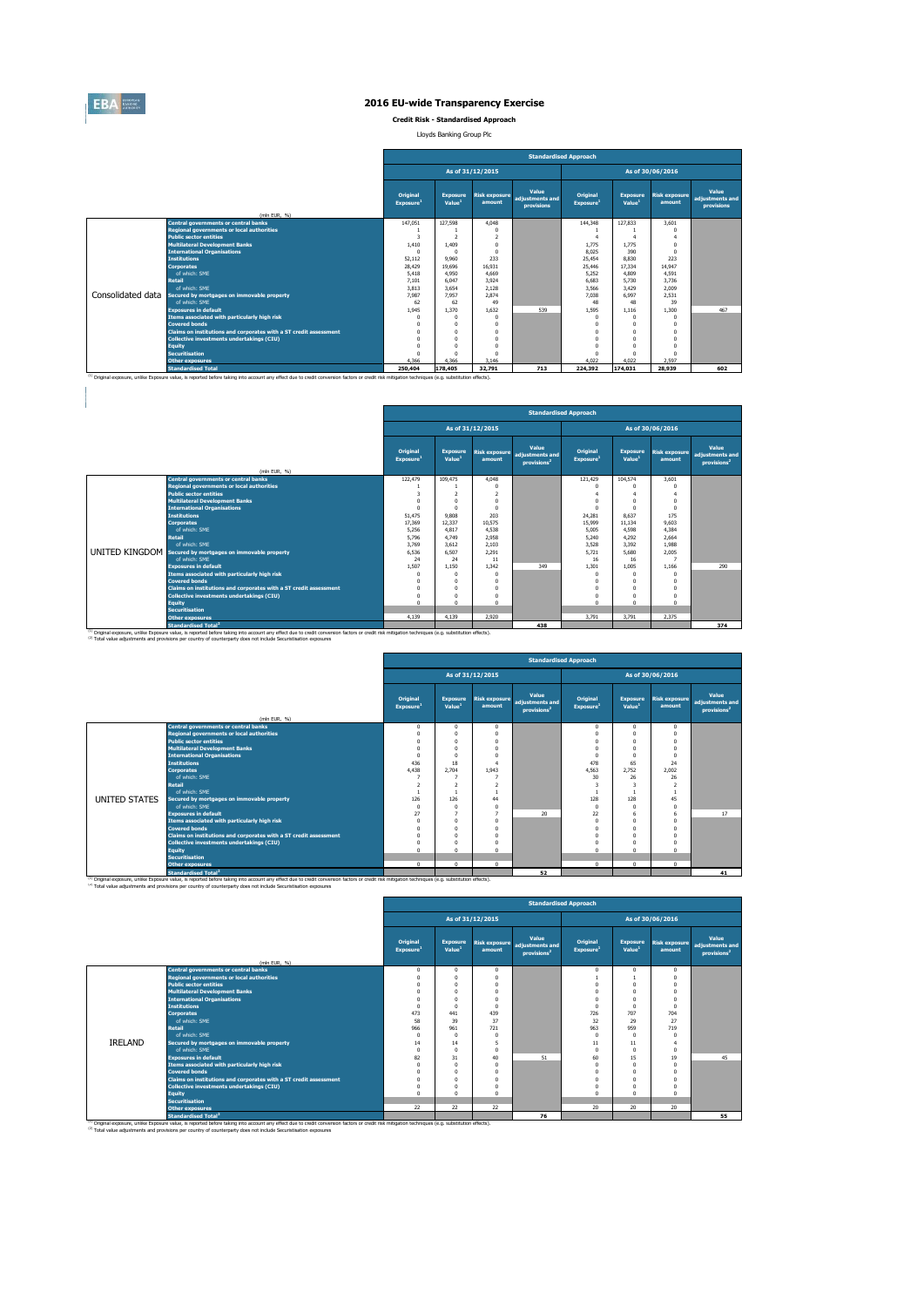

**Credit Risk - Standardised Approach**

Lloyds Banking Group Plc

|                    |                                                                   |                                   |                                       |                  | <b>Standardised Approach</b>                                      |    |                                                                                                                                                                                                                                                                                                                                                                                                                                                                                                                                                                                                                                                                                                                                                                  |    |   |
|--------------------|-------------------------------------------------------------------|-----------------------------------|---------------------------------------|------------------|-------------------------------------------------------------------|----|------------------------------------------------------------------------------------------------------------------------------------------------------------------------------------------------------------------------------------------------------------------------------------------------------------------------------------------------------------------------------------------------------------------------------------------------------------------------------------------------------------------------------------------------------------------------------------------------------------------------------------------------------------------------------------------------------------------------------------------------------------------|----|---|
|                    |                                                                   |                                   |                                       | As of 31/12/2015 |                                                                   |    | As of 30/06/2016<br>Value<br>Original<br><b>Exposure</b><br>Risk exposure<br>adjustments and<br>Value <sup>1</sup><br>Exposure <sup>1</sup><br>amount<br>provisions <sup>2</sup><br>21.017<br>21.017<br>$\Omega$<br>$\Omega$<br>$\Omega$<br>$\Omega$<br>$\Omega$<br>$\Omega$<br>$\Omega$<br>$\Omega$<br>$\Omega$<br>$\Omega$<br>$\Omega$<br>$\Omega$<br>$\Omega$<br>93<br>93<br>19<br>811<br>475<br>405<br>5<br>4<br>4<br>37<br>37<br>28<br>$\Omega$<br>$\Omega$<br>$\Omega$<br>203<br>203<br>71<br>$\Omega$<br>$\Omega$<br>$\Omega$<br>$\Omega$<br>$\overline{\phantom{a}}$<br>$\Omega$<br>$\Omega$<br>$\Omega$<br>$\Omega$<br>$\Omega$<br>$\Omega$<br>$\Omega$<br>$\Omega$<br>$\Omega$<br>$\Omega$<br>$\Omega$<br>$\Omega$<br>$\Omega$<br>$\Omega$<br>$\Omega$ |    |   |
|                    |                                                                   | Original<br>Exposure <sup>1</sup> | <b>Exposure</b><br>Value <sup>1</sup> | amount           | Value<br>Risk exposure adjustments and<br>provisions <sup>2</sup> |    |                                                                                                                                                                                                                                                                                                                                                                                                                                                                                                                                                                                                                                                                                                                                                                  |    |   |
|                    | (mln EUR, %)                                                      |                                   |                                       |                  |                                                                   |    |                                                                                                                                                                                                                                                                                                                                                                                                                                                                                                                                                                                                                                                                                                                                                                  |    |   |
|                    | <b>Central governments or central banks</b>                       | 16,040                            | 16,040                                | $\Omega$         |                                                                   |    |                                                                                                                                                                                                                                                                                                                                                                                                                                                                                                                                                                                                                                                                                                                                                                  |    |   |
|                    | <b>Regional governments or local authorities</b>                  | $\Omega$                          | $\Omega$                              | $\Omega$         |                                                                   |    |                                                                                                                                                                                                                                                                                                                                                                                                                                                                                                                                                                                                                                                                                                                                                                  |    |   |
|                    | <b>Public sector entities</b>                                     | $\Omega$                          | $\Omega$                              |                  |                                                                   |    |                                                                                                                                                                                                                                                                                                                                                                                                                                                                                                                                                                                                                                                                                                                                                                  |    |   |
|                    | <b>Multilateral Development Banks</b>                             | $\Omega$                          | $\Omega$                              |                  |                                                                   |    |                                                                                                                                                                                                                                                                                                                                                                                                                                                                                                                                                                                                                                                                                                                                                                  |    |   |
|                    | <b>International Organisations</b>                                | $\Omega$                          | $\Omega$                              |                  |                                                                   |    |                                                                                                                                                                                                                                                                                                                                                                                                                                                                                                                                                                                                                                                                                                                                                                  |    |   |
|                    | <b>Institutions</b>                                               | 115                               | 115                                   | 23               |                                                                   |    |                                                                                                                                                                                                                                                                                                                                                                                                                                                                                                                                                                                                                                                                                                                                                                  |    |   |
|                    | <b>Corporates</b>                                                 | 817                               | 495                                   | 428              |                                                                   |    |                                                                                                                                                                                                                                                                                                                                                                                                                                                                                                                                                                                                                                                                                                                                                                  |    |   |
|                    | of which: SME                                                     | 5                                 |                                       | 3                |                                                                   |    |                                                                                                                                                                                                                                                                                                                                                                                                                                                                                                                                                                                                                                                                                                                                                                  |    |   |
|                    | <b>Retail</b>                                                     | 41                                | 41                                    | 30               |                                                                   |    |                                                                                                                                                                                                                                                                                                                                                                                                                                                                                                                                                                                                                                                                                                                                                                  |    |   |
|                    | of which: SME                                                     | $\Omega$                          | $\Omega$                              | $\Omega$         |                                                                   |    |                                                                                                                                                                                                                                                                                                                                                                                                                                                                                                                                                                                                                                                                                                                                                                  |    |   |
| <b>NETHERLANDS</b> | Secured by mortgages on immovable property                        | 210                               | 209                                   | 73               |                                                                   |    |                                                                                                                                                                                                                                                                                                                                                                                                                                                                                                                                                                                                                                                                                                                                                                  |    |   |
|                    | of which: SME                                                     | $\Omega$                          | $\Omega$                              |                  |                                                                   |    |                                                                                                                                                                                                                                                                                                                                                                                                                                                                                                                                                                                                                                                                                                                                                                  |    |   |
|                    | <b>Exposures in default</b>                                       |                                   |                                       |                  | $\Omega$                                                          |    |                                                                                                                                                                                                                                                                                                                                                                                                                                                                                                                                                                                                                                                                                                                                                                  |    |   |
|                    | Items associated with particularly high risk                      | $\Omega$                          | $\Omega$                              |                  |                                                                   |    |                                                                                                                                                                                                                                                                                                                                                                                                                                                                                                                                                                                                                                                                                                                                                                  |    |   |
|                    | <b>Covered bonds</b>                                              |                                   | -0                                    |                  |                                                                   |    |                                                                                                                                                                                                                                                                                                                                                                                                                                                                                                                                                                                                                                                                                                                                                                  |    |   |
|                    | Claims on institutions and corporates with a ST credit assessment |                                   | $\Omega$                              |                  |                                                                   |    |                                                                                                                                                                                                                                                                                                                                                                                                                                                                                                                                                                                                                                                                                                                                                                  |    |   |
|                    | <b>Collective investments undertakings (CIU)</b>                  | $\Omega$                          | -0                                    |                  |                                                                   |    |                                                                                                                                                                                                                                                                                                                                                                                                                                                                                                                                                                                                                                                                                                                                                                  |    |   |
|                    | <b>Equity</b>                                                     | $\sqrt{2}$                        | $\Omega$                              |                  |                                                                   |    |                                                                                                                                                                                                                                                                                                                                                                                                                                                                                                                                                                                                                                                                                                                                                                  |    |   |
|                    | <b>Securitisation</b>                                             |                                   |                                       |                  |                                                                   |    |                                                                                                                                                                                                                                                                                                                                                                                                                                                                                                                                                                                                                                                                                                                                                                  |    |   |
|                    | <b>Other exposures</b>                                            | 56                                | 56                                    | 56               |                                                                   | 64 | 64                                                                                                                                                                                                                                                                                                                                                                                                                                                                                                                                                                                                                                                                                                                                                               | 64 |   |
|                    | <b>Standardised Total<sup>2</sup></b>                             |                                   |                                       |                  | $\mathbf{Q}$                                                      |    |                                                                                                                                                                                                                                                                                                                                                                                                                                                                                                                                                                                                                                                                                                                                                                  |    | 3 |

|                   |                                                                                                                                                                                                                                                        |                                   |                                       |                                |                                                     | <b>Standardised Approach</b>      |                                       |                                |                                                     |
|-------------------|--------------------------------------------------------------------------------------------------------------------------------------------------------------------------------------------------------------------------------------------------------|-----------------------------------|---------------------------------------|--------------------------------|-----------------------------------------------------|-----------------------------------|---------------------------------------|--------------------------------|-----------------------------------------------------|
|                   |                                                                                                                                                                                                                                                        |                                   |                                       | As of 31/12/2015               |                                                     |                                   |                                       | As of 30/06/2016               |                                                     |
|                   | (mln EUR, %)                                                                                                                                                                                                                                           | Original<br>Exposure <sup>1</sup> | <b>Exposure</b><br>Value <sup>1</sup> | <b>Risk exposure</b><br>amount | Value<br>adiustments and<br>provisions <sup>2</sup> | Original<br>Exposure <sup>1</sup> | <b>Exposure</b><br>Value <sup>1</sup> | <b>Risk exposure</b><br>amount | Value<br>adjustments and<br>provisions <sup>2</sup> |
|                   | <b>Central governments or central banks</b>                                                                                                                                                                                                            | $\mathbf 0$                       | $^{\circ}$                            | $\Omega$                       |                                                     | $\mathbf 0$                       | $\Omega$                              | $\mathbf{0}$                   |                                                     |
|                   | <b>Regional governments or local authorities</b>                                                                                                                                                                                                       | $\Omega$                          | $\mathbf{0}$                          | n                              |                                                     | O                                 |                                       | $\Omega$                       |                                                     |
|                   | <b>Public sector entities</b>                                                                                                                                                                                                                          | $\Omega$                          | $\Omega$                              |                                |                                                     |                                   |                                       | $\Omega$                       |                                                     |
|                   | <b>Multilateral Development Banks</b>                                                                                                                                                                                                                  | $\Omega$                          | $\Omega$                              |                                |                                                     |                                   |                                       | $\Omega$                       |                                                     |
|                   | <b>International Organisations</b>                                                                                                                                                                                                                     | $\Omega$                          | $\Omega$                              |                                |                                                     |                                   | $\Omega$                              | $\Omega$                       |                                                     |
|                   | <b>Institutions</b>                                                                                                                                                                                                                                    | $\Omega$                          | $\Omega$                              |                                |                                                     |                                   |                                       | $\Omega$                       |                                                     |
|                   | <b>Corporates</b>                                                                                                                                                                                                                                      | 345                               | 235                                   | 235                            |                                                     | 315                               | 207                                   | 207                            |                                                     |
|                   | of which: SME                                                                                                                                                                                                                                          | $\Omega$                          | $\mathbf{0}$                          | n                              |                                                     | $\Omega$                          | $\Omega$                              | $\Omega$                       |                                                     |
|                   | <b>Retail</b>                                                                                                                                                                                                                                          | $\Omega$                          | $\Omega$                              |                                |                                                     |                                   |                                       |                                |                                                     |
|                   | of which: SME                                                                                                                                                                                                                                          | $\Omega$                          | $\Omega$                              |                                |                                                     |                                   |                                       |                                |                                                     |
| <b>LUXEMBOURG</b> | Secured by mortgages on immovable property                                                                                                                                                                                                             | $\mathcal{P}$                     | $\overline{2}$                        |                                |                                                     |                                   |                                       |                                |                                                     |
|                   | of which: SMF                                                                                                                                                                                                                                          | $\Omega$                          | n                                     |                                |                                                     | n                                 |                                       |                                |                                                     |
|                   | <b>Exposures in default</b>                                                                                                                                                                                                                            | 21                                | 5                                     |                                | 12                                                  | 21                                |                                       | 8                              | 12                                                  |
|                   | <b>Items associated with narticularly high risk</b>                                                                                                                                                                                                    | $\Omega$                          | $\Omega$                              |                                |                                                     |                                   |                                       |                                |                                                     |
|                   | <b>Covered bonds</b>                                                                                                                                                                                                                                   | $\Omega$                          | $\Omega$                              |                                |                                                     |                                   |                                       |                                |                                                     |
|                   | Claims on institutions and corporates with a ST credit assessment                                                                                                                                                                                      | $\Omega$                          | $\Omega$                              |                                |                                                     |                                   |                                       |                                |                                                     |
|                   | <b>Collective investments undertakings (CIU)</b>                                                                                                                                                                                                       | $\Omega$                          | $\Omega$                              |                                |                                                     |                                   |                                       |                                |                                                     |
|                   | <b>Equity</b>                                                                                                                                                                                                                                          | $\Omega$                          | $\Omega$                              | n                              |                                                     |                                   | $\Omega$                              | $\Omega$                       |                                                     |
|                   | <b>Securitisation</b>                                                                                                                                                                                                                                  |                                   |                                       |                                |                                                     |                                   |                                       |                                |                                                     |
|                   | <b>Other exposures</b>                                                                                                                                                                                                                                 | $\Omega$                          | $\Omega$                              | $\mathbf{0}$                   |                                                     | $\Omega$                          | $\Omega$                              | $\Omega$                       |                                                     |
|                   | <b>Standardised Total<sup>2</sup></b><br><sup>(1)</sup> Original exposure, unlike Exposure value, is reported before taking into account any effect due to credit conversion factors or credit risk mitigation techniques (e.g. substitution effects). |                                   |                                       |                                | 14                                                  |                                   |                                       |                                | 13                                                  |

|               |                                                                                                                                                                                                                                 |                                      |                                       |                                | <b>Standardised Approach</b>                        |                                   |                                       |                                |                                                     |  |  |
|---------------|---------------------------------------------------------------------------------------------------------------------------------------------------------------------------------------------------------------------------------|--------------------------------------|---------------------------------------|--------------------------------|-----------------------------------------------------|-----------------------------------|---------------------------------------|--------------------------------|-----------------------------------------------------|--|--|
|               |                                                                                                                                                                                                                                 | As of 31/12/2015<br>As of 30/06/2016 |                                       |                                |                                                     |                                   |                                       |                                |                                                     |  |  |
|               | (mln EUR, %)                                                                                                                                                                                                                    | Original<br>Exposure <sup>1</sup>    | <b>Exposure</b><br>Value <sup>1</sup> | <b>Risk exposure</b><br>amount | Value<br>adjustments and<br>provisions <sup>2</sup> | Original<br>Exposure <sup>1</sup> | <b>Exposure</b><br>Value <sup>1</sup> | <b>Risk exposure</b><br>amount | Value<br>adjustments and<br>provisions <sup>2</sup> |  |  |
|               | <b>Central governments or central banks</b>                                                                                                                                                                                     | 350                                  | 350                                   | 0                              |                                                     | 147                               | 147                                   | $^{\circ}$                     |                                                     |  |  |
|               | <b>Regional governments or local authorities</b>                                                                                                                                                                                | $\Omega$                             | n                                     | $^{\circ}$                     |                                                     | $\Omega$                          | n                                     | $\Omega$                       |                                                     |  |  |
|               | <b>Public sector entities</b>                                                                                                                                                                                                   |                                      | O                                     | 0                              |                                                     | $\Omega$                          |                                       |                                |                                                     |  |  |
|               | <b>Multilateral Development Banks</b>                                                                                                                                                                                           | $\Omega$                             | n                                     | 0                              |                                                     | O                                 | $\Omega$                              |                                |                                                     |  |  |
|               | <b>International Organisations</b>                                                                                                                                                                                              | $\Omega$                             | $\Omega$                              | 0                              |                                                     | $\Omega$                          | $\Omega$                              |                                |                                                     |  |  |
|               | <b>Institutions</b>                                                                                                                                                                                                             | 77                                   | 10                                    | $^{\circ}$                     |                                                     | 584                               | 16                                    |                                |                                                     |  |  |
|               | <b>Corporates</b>                                                                                                                                                                                                               | 49                                   | 36                                    | 36                             |                                                     | 57                                | 47                                    | 47                             |                                                     |  |  |
|               | of which: SME                                                                                                                                                                                                                   | 19                                   | 15                                    | 15                             |                                                     | 29                                | 28                                    | 28                             |                                                     |  |  |
|               | <b>Retail</b>                                                                                                                                                                                                                   | $\Omega$                             | $\Omega$                              | $^{\circ}$                     |                                                     |                                   |                                       | $\Omega$                       |                                                     |  |  |
|               | of which: SMF                                                                                                                                                                                                                   | $\Omega$                             | $\Omega$                              | 0                              |                                                     | $\Omega$                          | $\Omega$                              |                                |                                                     |  |  |
| <b>FRANCE</b> | Secured by mortgages on immovable property                                                                                                                                                                                      | 16                                   | 16                                    | 5                              |                                                     | 14                                | 14                                    |                                |                                                     |  |  |
|               | of which: SMF                                                                                                                                                                                                                   |                                      | n                                     | 0                              |                                                     |                                   |                                       | $\Omega$                       |                                                     |  |  |
|               | <b>Exposures in default</b>                                                                                                                                                                                                     |                                      |                                       |                                | 3                                                   |                                   |                                       |                                | 3                                                   |  |  |
|               | Items associated with particularly high risk                                                                                                                                                                                    |                                      | n                                     | 0                              |                                                     | 0                                 | $\Omega$                              | $\Omega$                       |                                                     |  |  |
|               | <b>Covered bonds</b>                                                                                                                                                                                                            |                                      | $\theta$                              | $\theta$                       |                                                     | n                                 | $\Omega$                              | $\Omega$                       |                                                     |  |  |
|               | Claims on institutions and corporates with a ST credit assessment                                                                                                                                                               |                                      | $\theta$                              | 0                              |                                                     | O                                 | $\Omega$                              |                                |                                                     |  |  |
|               | <b>Collective investments undertakings (CIU)</b>                                                                                                                                                                                |                                      | n                                     | 0                              |                                                     | O                                 |                                       |                                |                                                     |  |  |
|               | Equity                                                                                                                                                                                                                          | $\Omega$                             | $\Omega$                              | $\Omega$                       |                                                     | $\Omega$                          | $\Omega$                              | $\Omega$                       |                                                     |  |  |
|               | <b>Securitisation</b>                                                                                                                                                                                                           |                                      |                                       |                                |                                                     |                                   |                                       |                                |                                                     |  |  |
|               | <b>Other exposures</b>                                                                                                                                                                                                          | $^{\circ}$                           | $^{\circ}$                            | $^{\circ}$                     |                                                     | $\circ$                           | $\mathbf{0}$                          | $\mathbf{0}$                   |                                                     |  |  |
|               | <b>Standardised Total</b><br>(3) Original exposure, unlike Exposure value, is reported before taking into account any effect due to credit conversion factors or credit risk mitigation techniques (e.g. substitution effects). |                                      |                                       |                                | 3                                                   |                                   |                                       |                                | $\overline{\mathbf{3}}$                             |  |  |

<sup>(1)</sup> Original exposure, unlike Exposure value, is reported before taking into account any effect due to credit conversion factors or credit risk mitigation techniques (e.g. substitution effects).<br><sup>(2)</sup> Total value adjustm

|                                                                                                                                                                                                    |                                                                   |                                   |                                       | As of 31/12/2015               |                                                     |                                   |                                       | As of 30/06/2016               |                                                     |
|----------------------------------------------------------------------------------------------------------------------------------------------------------------------------------------------------|-------------------------------------------------------------------|-----------------------------------|---------------------------------------|--------------------------------|-----------------------------------------------------|-----------------------------------|---------------------------------------|--------------------------------|-----------------------------------------------------|
|                                                                                                                                                                                                    | (mln EUR, %)                                                      | Original<br>Exposure <sup>1</sup> | <b>Exposure</b><br>Value <sup>1</sup> | <b>Risk exposure</b><br>amount | Value<br>adiustments and<br>provisions <sup>2</sup> | Original<br>Exposure <sup>1</sup> | <b>Exposure</b><br>Value <sup>1</sup> | <b>Risk exposure</b><br>amount | Value<br>adjustments and<br>provisions <sup>2</sup> |
|                                                                                                                                                                                                    | <b>Central governments or central banks</b>                       | $\Omega$                          | 0                                     | $\mathbf{0}$                   |                                                     | $\Omega$                          | 0                                     | $\Omega$                       |                                                     |
|                                                                                                                                                                                                    | <b>Regional governments or local authorities</b>                  |                                   |                                       | $\mathbf{0}$                   |                                                     | $\Omega$                          |                                       | n                              |                                                     |
|                                                                                                                                                                                                    | <b>Public sector entities</b>                                     |                                   |                                       | 0                              |                                                     | $\Omega$                          |                                       | n                              |                                                     |
|                                                                                                                                                                                                    | <b>Multilateral Development Banks</b>                             |                                   |                                       |                                |                                                     |                                   |                                       | n                              |                                                     |
|                                                                                                                                                                                                    | <b>International Organisations</b>                                |                                   |                                       | n                              |                                                     |                                   |                                       |                                |                                                     |
|                                                                                                                                                                                                    | <b>Institutions</b>                                               |                                   |                                       | n                              |                                                     |                                   |                                       |                                |                                                     |
|                                                                                                                                                                                                    | <b>Corporates</b>                                                 | 108                               | $\overline{20}$                       | 70                             |                                                     | $\circ$                           | в                                     |                                |                                                     |
|                                                                                                                                                                                                    | of which: SME                                                     |                                   |                                       | 0                              |                                                     |                                   |                                       |                                |                                                     |
|                                                                                                                                                                                                    | <b>Retail</b>                                                     |                                   |                                       | 0                              |                                                     | $\Omega$                          | O                                     |                                |                                                     |
|                                                                                                                                                                                                    | of which: SME                                                     |                                   |                                       | 0                              |                                                     | $\Omega$                          | n                                     |                                |                                                     |
| <b>CHINA</b>                                                                                                                                                                                       | Secured by mortgages on immovable property                        | 20                                | 20                                    | 10 <sup>10</sup>               |                                                     | 18                                | 18                                    | $\circ$                        |                                                     |
|                                                                                                                                                                                                    | of which: SMF                                                     |                                   |                                       | n                              |                                                     |                                   | n                                     | n                              |                                                     |
|                                                                                                                                                                                                    | <b>Exposures in default</b>                                       |                                   |                                       | $\mathcal{P}$                  | $\Omega$                                            |                                   |                                       | $\Omega$                       | $\Omega$                                            |
|                                                                                                                                                                                                    | Items associated with particularly high risk                      |                                   |                                       | n                              |                                                     |                                   |                                       |                                |                                                     |
|                                                                                                                                                                                                    | <b>Covered bonds</b>                                              |                                   |                                       |                                |                                                     | $\Omega$                          | O                                     | n                              |                                                     |
|                                                                                                                                                                                                    | Claims on institutions and corporates with a ST credit assessment |                                   |                                       |                                |                                                     |                                   |                                       |                                |                                                     |
|                                                                                                                                                                                                    | <b>Collective investments undertakings (CIU)</b>                  |                                   |                                       |                                |                                                     |                                   |                                       |                                |                                                     |
|                                                                                                                                                                                                    | <b>Equity</b>                                                     |                                   | n                                     | n                              |                                                     | $\sqrt{2}$                        | n                                     | $\Omega$                       |                                                     |
|                                                                                                                                                                                                    | <b>Securitisation</b>                                             |                                   |                                       |                                |                                                     |                                   |                                       |                                |                                                     |
|                                                                                                                                                                                                    | <b>Other exposures</b>                                            | $\Omega$                          | $\Omega$                              | $\Omega$                       |                                                     | $\Omega$                          | $\Omega$                              | $\mathbf{0}$                   |                                                     |
| (1) Original exposure, unlike Exposure value, is reported before taking into account any effect due to credit conversion factors or credit risk mitigation techniques (e.g. substitution effects). | <b>Standardised Total<sup>2</sup></b>                             |                                   |                                       |                                | $\Omega$                                            |                                   |                                       |                                | $\Omega$                                            |

l.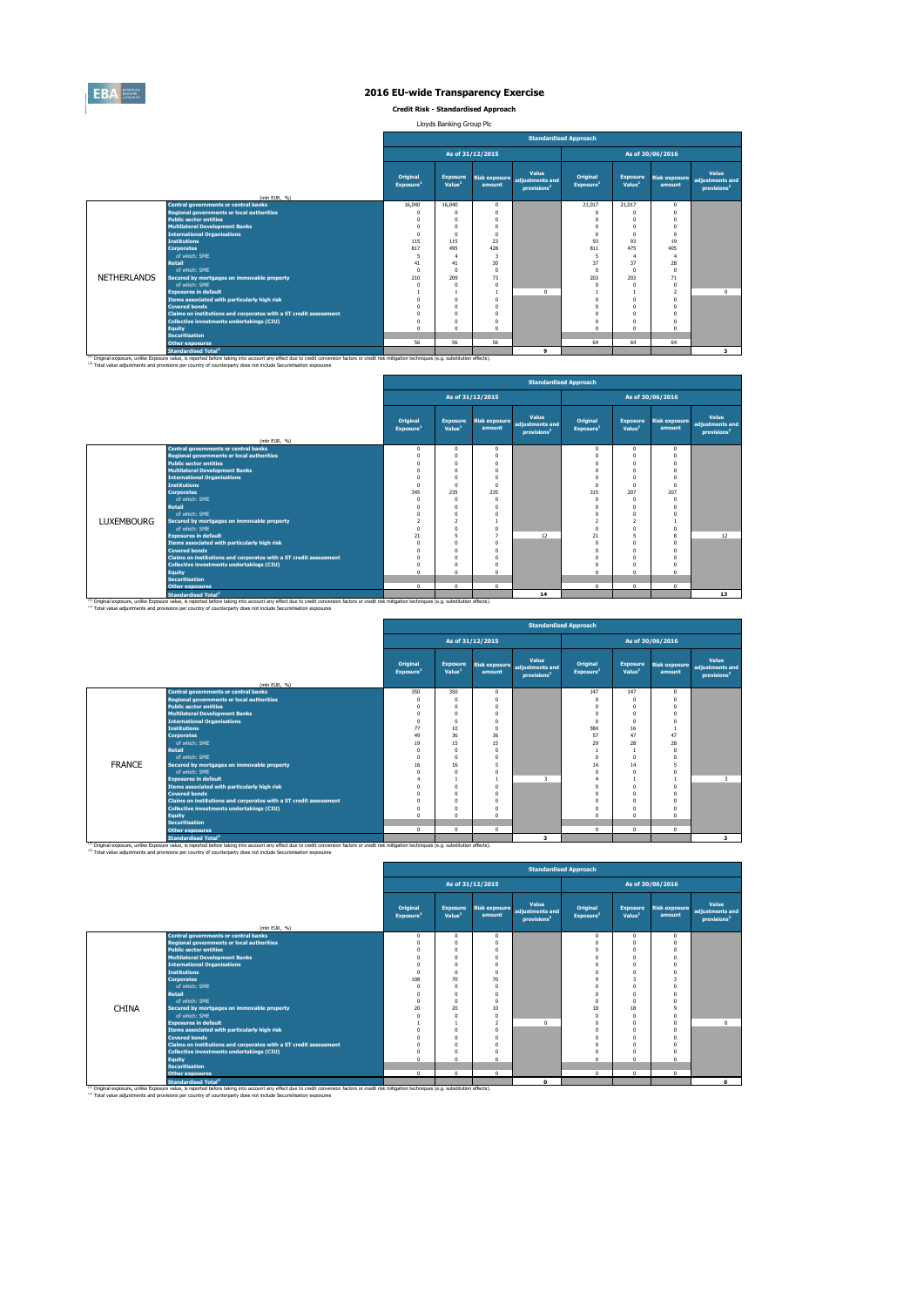

**Credit Risk - Standardised Approach**

Lloyds Banking Group Plc

|                        |                                                                                                                                                                                                                                                                                                                         |                                          |                                       |                  | <b>Standardised Approach</b>                                      |                                   |                                       |                                |                                                     |
|------------------------|-------------------------------------------------------------------------------------------------------------------------------------------------------------------------------------------------------------------------------------------------------------------------------------------------------------------------|------------------------------------------|---------------------------------------|------------------|-------------------------------------------------------------------|-----------------------------------|---------------------------------------|--------------------------------|-----------------------------------------------------|
|                        |                                                                                                                                                                                                                                                                                                                         |                                          |                                       | As of 31/12/2015 |                                                                   |                                   |                                       | As of 30/06/2016               |                                                     |
|                        | (mln EUR. %)                                                                                                                                                                                                                                                                                                            | <b>Original</b><br>Exposure <sup>1</sup> | <b>Exposure</b><br>Value <sup>1</sup> | amount           | Value<br>Risk exposure adjustments and<br>provisions <sup>2</sup> | Original<br>Exposure <sup>1</sup> | <b>Exposure</b><br>Value <sup>1</sup> | <b>Risk exposure</b><br>amount | Value<br>adjustments and<br>provisions <sup>2</sup> |
|                        | <b>Central governments or central banks</b>                                                                                                                                                                                                                                                                             | 6.327                                    | 256                                   | $\Omega$         |                                                                   | 20                                | 20                                    | $\Omega$                       |                                                     |
|                        | <b>Regional governments or local authorities</b>                                                                                                                                                                                                                                                                        |                                          | $\Omega$                              | $\Omega$         |                                                                   | $\Omega$                          | $\Omega$                              | $\Omega$                       |                                                     |
|                        | <b>Public sector entities</b>                                                                                                                                                                                                                                                                                           | $\Omega$                                 | $\Omega$                              | $\Omega$         |                                                                   | $\Omega$                          | $\Omega$                              | $\Omega$                       |                                                     |
|                        | <b>Multilateral Development Banks</b>                                                                                                                                                                                                                                                                                   | 1,410                                    | 1.409                                 |                  |                                                                   | 1.775                             | 1.775                                 | $\Omega$                       |                                                     |
|                        | <b>International Organisations</b>                                                                                                                                                                                                                                                                                      |                                          | n                                     |                  |                                                                   | 8.025                             | 390                                   | $\Omega$                       |                                                     |
|                        | <b>Institutions</b>                                                                                                                                                                                                                                                                                                     | n                                        | $\Omega$                              |                  |                                                                   | $\Omega$                          | $\Omega$                              | $\Omega$                       |                                                     |
|                        | <b>Corporates</b>                                                                                                                                                                                                                                                                                                       |                                          | O                                     |                  |                                                                   | $\Omega$                          | $\Omega$                              | $\Omega$                       |                                                     |
|                        | of which: SMF                                                                                                                                                                                                                                                                                                           |                                          | $\Omega$                              | $\Omega$         |                                                                   | $\Omega$                          | $\Omega$                              | $\Omega$                       |                                                     |
|                        | <b>Retail</b>                                                                                                                                                                                                                                                                                                           |                                          | $\Omega$                              | n                |                                                                   | $\Omega$                          | $\Omega$                              | $\Omega$                       |                                                     |
|                        | of which: SMF                                                                                                                                                                                                                                                                                                           |                                          | $\theta$                              |                  |                                                                   |                                   | $\Omega$                              | $\Omega$                       |                                                     |
| <b>Other Countries</b> | Secured by mortgages on immovable property                                                                                                                                                                                                                                                                              |                                          | $\Omega$                              | n                |                                                                   |                                   | $\Omega$                              | $\Omega$                       |                                                     |
|                        | of which: SMF                                                                                                                                                                                                                                                                                                           |                                          | $\Omega$                              |                  |                                                                   |                                   | $\Omega$                              | $\Omega$                       |                                                     |
|                        | <b>Exposures in default</b>                                                                                                                                                                                                                                                                                             |                                          | O                                     | $\Omega$         | $\Omega$                                                          | $\Omega$                          | $\Omega$                              | $\Omega$                       | $\Omega$                                            |
|                        | Items associated with particularly high risk                                                                                                                                                                                                                                                                            |                                          | $\Omega$                              | n                |                                                                   | $\Omega$                          | $\Omega$                              | $\Omega$                       |                                                     |
|                        | <b>Covered bonds</b>                                                                                                                                                                                                                                                                                                    |                                          | $\Omega$                              |                  |                                                                   | $\Omega$                          | $\Omega$                              | $\Omega$                       |                                                     |
|                        | Claims on institutions and corporates with a ST credit assessment                                                                                                                                                                                                                                                       | O                                        | $\Omega$                              | n                |                                                                   | $\Omega$                          | $\Omega$                              | $\Omega$                       |                                                     |
|                        | Collective investments undertakings (CIU)                                                                                                                                                                                                                                                                               | n                                        | $\Omega$                              | n                |                                                                   | $\Omega$                          | $\Omega$                              |                                |                                                     |
|                        | <b>Equity</b>                                                                                                                                                                                                                                                                                                           | $\Omega$                                 | $\Omega$                              | n                |                                                                   | $\Omega$                          | $\Omega$                              | $\Omega$                       |                                                     |
|                        | <b>Securitisation</b>                                                                                                                                                                                                                                                                                                   |                                          |                                       |                  |                                                                   |                                   |                                       |                                |                                                     |
|                        | <b>Other exposures</b>                                                                                                                                                                                                                                                                                                  | $\mathbf 0$                              | $\mathbf{0}$                          | $\Omega$         |                                                                   | $\mathbf 0$                       | $\Omega$                              | $\mathbf{0}$                   |                                                     |
|                        | <b>Standardised Total<sup>2</sup></b>                                                                                                                                                                                                                                                                                   |                                          |                                       |                  |                                                                   |                                   |                                       |                                | $\mathbf{1}$                                        |
|                        | (1) Original exposure, unlike Exposure value, is reported before taking into account any effect due to credit conversion factors or credit risk mitigation techniques (e.g. substitution effects).<br>(2) Total value adjustments and provisions per country of counterparty does not include Securistisation exposures |                                          |                                       |                  |                                                                   |                                   |                                       |                                |                                                     |

|               |                                                                   |                                   |                                       |                                |                                                     | <b>Standardised Approach</b>      |                                       |                                |                                                     |
|---------------|-------------------------------------------------------------------|-----------------------------------|---------------------------------------|--------------------------------|-----------------------------------------------------|-----------------------------------|---------------------------------------|--------------------------------|-----------------------------------------------------|
|               |                                                                   |                                   |                                       | As of 31/12/2015               |                                                     |                                   |                                       | As of 30/06/2016               |                                                     |
|               | (mln EUR, %)                                                      | Original<br>Exposure <sup>1</sup> | <b>Exposure</b><br>Value <sup>1</sup> | <b>Risk exposure</b><br>amount | Value<br>adjustments and<br>provisions <sup>2</sup> | Original<br>Exposure <sup>1</sup> | <b>Exposure</b><br>Value <sup>1</sup> | <b>Risk exposure</b><br>amount | Value<br>adjustments and<br>provisions <sup>2</sup> |
|               | <b>Central governments or central banks</b>                       | $\mathbf 0$                       | $\mathbf{0}$                          | 0                              |                                                     | $\mathbf{0}$                      | $\Omega$                              | $\mathbf{0}$                   |                                                     |
|               | <b>Regional governments or local authorities</b>                  | $\Omega$                          | $\Omega$                              |                                |                                                     | $\Omega$                          |                                       | $\Omega$                       |                                                     |
|               | <b>Public sector entities</b>                                     | $^{\circ}$                        | $\Omega$                              |                                |                                                     | $\Omega$                          |                                       | $\Omega$                       |                                                     |
|               | <b>Multilateral Development Banks</b>                             | $\Omega$                          | $\Omega$                              |                                |                                                     | $\Omega$                          |                                       |                                |                                                     |
|               | <b>International Organisations</b>                                | $\Omega$                          | $\Omega$                              |                                |                                                     | $\Omega$                          | $\Omega$                              |                                |                                                     |
|               | <b>Institutions</b>                                               | $\Omega$                          | $\Omega$                              |                                |                                                     | $\Omega$                          |                                       |                                |                                                     |
|               | <b>Corporates</b>                                                 | $\Omega$                          | $\Omega$                              |                                |                                                     | $\Omega$                          | $\Omega$                              | $\Omega$                       |                                                     |
|               | of which: SME                                                     | $\Omega$                          | $\Omega$                              |                                |                                                     | $\Omega$                          |                                       | $\Omega$                       |                                                     |
|               | <b>Retail</b>                                                     | $\Omega$                          | $\Omega$                              |                                |                                                     | $\Omega$                          | $\Omega$                              |                                |                                                     |
| Country of    | of which: SMF                                                     | $\Omega$                          | $\Omega$                              |                                |                                                     |                                   |                                       |                                |                                                     |
|               | Secured by mortgages on immovable property                        | $\Omega$                          | $\Omega$                              |                                |                                                     | O                                 |                                       |                                |                                                     |
| Counterpart 9 | of which: SME                                                     | $\Omega$                          | $\Omega$                              |                                |                                                     | $\Omega$                          |                                       | $\Omega$                       |                                                     |
|               | <b>Exposures in default</b>                                       | $\Omega$                          | $\Omega$                              |                                | $\Omega$                                            | $\Omega$                          |                                       | $\Omega$                       | $^{\circ}$                                          |
|               | Items associated with particularly high risk                      | $\Omega$                          | $\Omega$                              |                                |                                                     | $\Omega$                          |                                       |                                |                                                     |
|               | <b>Covered bonds</b>                                              | $\Omega$                          | $\Omega$                              |                                |                                                     | 0                                 |                                       |                                |                                                     |
|               | Claims on institutions and corporates with a ST credit assessment | $\Omega$                          | $\Omega$                              |                                |                                                     | $\Omega$                          | $\Omega$                              | $\Omega$                       |                                                     |
|               | Collective investments undertakings (CIU)                         | $^{\circ}$                        | $\Omega$                              |                                |                                                     | $\Omega$                          |                                       |                                |                                                     |
|               | <b>Equity</b>                                                     | $\Omega$                          | $\Omega$                              |                                |                                                     | $\Omega$                          | $\Omega$                              | $\Omega$                       |                                                     |
|               | <b>Securitisation</b>                                             |                                   |                                       |                                |                                                     |                                   |                                       |                                |                                                     |
|               | <b>Other exposures</b>                                            | $\Omega$                          | $\Omega$                              | 0                              |                                                     | $\Omega$                          | $\Omega$                              | $\Omega$                       |                                                     |
|               | <b>Standardised Total<sup>2</sup></b>                             |                                   |                                       |                                | $\mathbf{0}$                                        |                                   |                                       |                                | $\mathbf{0}$                                        |

<sup>10</sup> Original exposure, unlike Exposure Total of Total Total Total Count any effect due to credit conversion factors or credit risk mitigation techniques (e.g. substitution effects).<br><sup>21</sup> Total value adjustments and provis

|                |                                                                                                                                                                                                               |                                   |                                       |                                | <b>Standardised Approach</b>                        |                                   |                                       |                                |                                                     |
|----------------|---------------------------------------------------------------------------------------------------------------------------------------------------------------------------------------------------------------|-----------------------------------|---------------------------------------|--------------------------------|-----------------------------------------------------|-----------------------------------|---------------------------------------|--------------------------------|-----------------------------------------------------|
|                |                                                                                                                                                                                                               |                                   |                                       | As of 31/12/2015               |                                                     |                                   |                                       | As of 30/06/2016               |                                                     |
|                | (mln EUR, %)                                                                                                                                                                                                  | Original<br>Exposure <sup>1</sup> | <b>Exposure</b><br>Value <sup>1</sup> | <b>Risk exposure</b><br>amount | Value<br>adjustments and<br>provisions <sup>2</sup> | Original<br>Exposure <sup>1</sup> | <b>Exposure</b><br>Value <sup>1</sup> | <b>Risk exposure</b><br>amount | Value<br>adjustments and<br>provisions <sup>2</sup> |
|                | <b>Central governments or central banks</b>                                                                                                                                                                   | $\mathbf 0$                       | $^{\circ}$                            | $\Omega$                       |                                                     | $\mathbf{0}$                      | $\mathbf 0$                           | $\Omega$                       |                                                     |
|                | <b>Regional governments or local authorities</b>                                                                                                                                                              | $\Omega$                          |                                       |                                |                                                     | $\Omega$                          | $\Omega$                              | $\Omega$                       |                                                     |
|                | <b>Public sector entities</b>                                                                                                                                                                                 | O                                 | O                                     |                                |                                                     | $\Omega$                          | $\Omega$                              | £                              |                                                     |
|                | <b>Multilateral Development Banks</b>                                                                                                                                                                         | O                                 | n                                     |                                |                                                     | $\Omega$                          | $\Omega$                              | $\Omega$                       |                                                     |
|                | <b>International Organisations</b>                                                                                                                                                                            | O                                 | O                                     |                                |                                                     | $\Omega$                          | $\Omega$                              | £                              |                                                     |
|                | <b>Institutions</b>                                                                                                                                                                                           | n                                 |                                       |                                |                                                     |                                   | $\Omega$                              |                                |                                                     |
|                | <b>Corporates</b>                                                                                                                                                                                             | n                                 | n                                     |                                |                                                     | $\Omega$                          | $\Omega$                              |                                |                                                     |
|                | of which: SME                                                                                                                                                                                                 |                                   |                                       |                                |                                                     |                                   | $\Omega$                              |                                |                                                     |
|                | Retail                                                                                                                                                                                                        | O                                 | O                                     |                                |                                                     | $\Omega$                          | $\Omega$                              | O                              |                                                     |
| Country of     | of which: SMF                                                                                                                                                                                                 | Ō                                 | O                                     |                                |                                                     | $\Omega$                          | $\Omega$                              | £                              |                                                     |
| Counterpart 10 | Secured by mortgages on immovable property<br>of which: SMF                                                                                                                                                   | $\Omega$                          |                                       |                                |                                                     |                                   | $\Omega$<br>$\Omega$                  |                                |                                                     |
|                | <b>Exposures in default</b>                                                                                                                                                                                   | 0<br>0                            | O<br>O                                |                                | $\Omega$                                            | $\Omega$<br>$\Omega$              | $\Omega$                              | £<br>$\Omega$                  | $\Omega$                                            |
|                |                                                                                                                                                                                                               | n                                 |                                       |                                |                                                     | $\Omega$                          | $\Omega$                              |                                |                                                     |
|                | Items associated with particularly high risk<br><b>Covered bonds</b>                                                                                                                                          | 0                                 | O                                     |                                |                                                     | $\Omega$                          | $\Omega$                              | $\Omega$                       |                                                     |
|                | Claims on institutions and corporates with a ST credit assessment                                                                                                                                             | 0                                 | O                                     |                                |                                                     | $\Omega$                          | $\Omega$                              | $\Omega$                       |                                                     |
|                | Collective investments undertakings (CIU)                                                                                                                                                                     | $\Omega$                          | O                                     |                                |                                                     | $\Omega$                          | $\Omega$                              |                                |                                                     |
|                | <b>Equity</b>                                                                                                                                                                                                 | $\Omega$                          | $\theta$                              |                                |                                                     | $\Omega$                          | $\Omega$                              | $\Omega$                       |                                                     |
|                | <b>Securitisation</b>                                                                                                                                                                                         |                                   |                                       |                                |                                                     |                                   |                                       |                                |                                                     |
|                | <b>Other exposures</b>                                                                                                                                                                                        | $\mathbf 0$                       | $\mathbf{0}$                          | $\Omega$                       |                                                     | $\mathbf{0}$                      | $\Omega$                              | $\Omega$                       |                                                     |
|                | <b>Standardised Total<sup>2</sup></b>                                                                                                                                                                         |                                   |                                       |                                | $\Omega$                                            |                                   |                                       |                                | $\Omega$                                            |
|                | <sup>(1)</sup> Original exposure, unlike Exposure value, is reported before taking into account any effect due to credit conversion factors or credit risk mitigation techniques (e.g. substitution effects). |                                   |                                       |                                |                                                     |                                   |                                       |                                |                                                     |
|                | (2) Total value adjustments and provisions per country of counterparty does not include Securistisation exposures                                                                                             |                                   |                                       |                                |                                                     |                                   |                                       |                                |                                                     |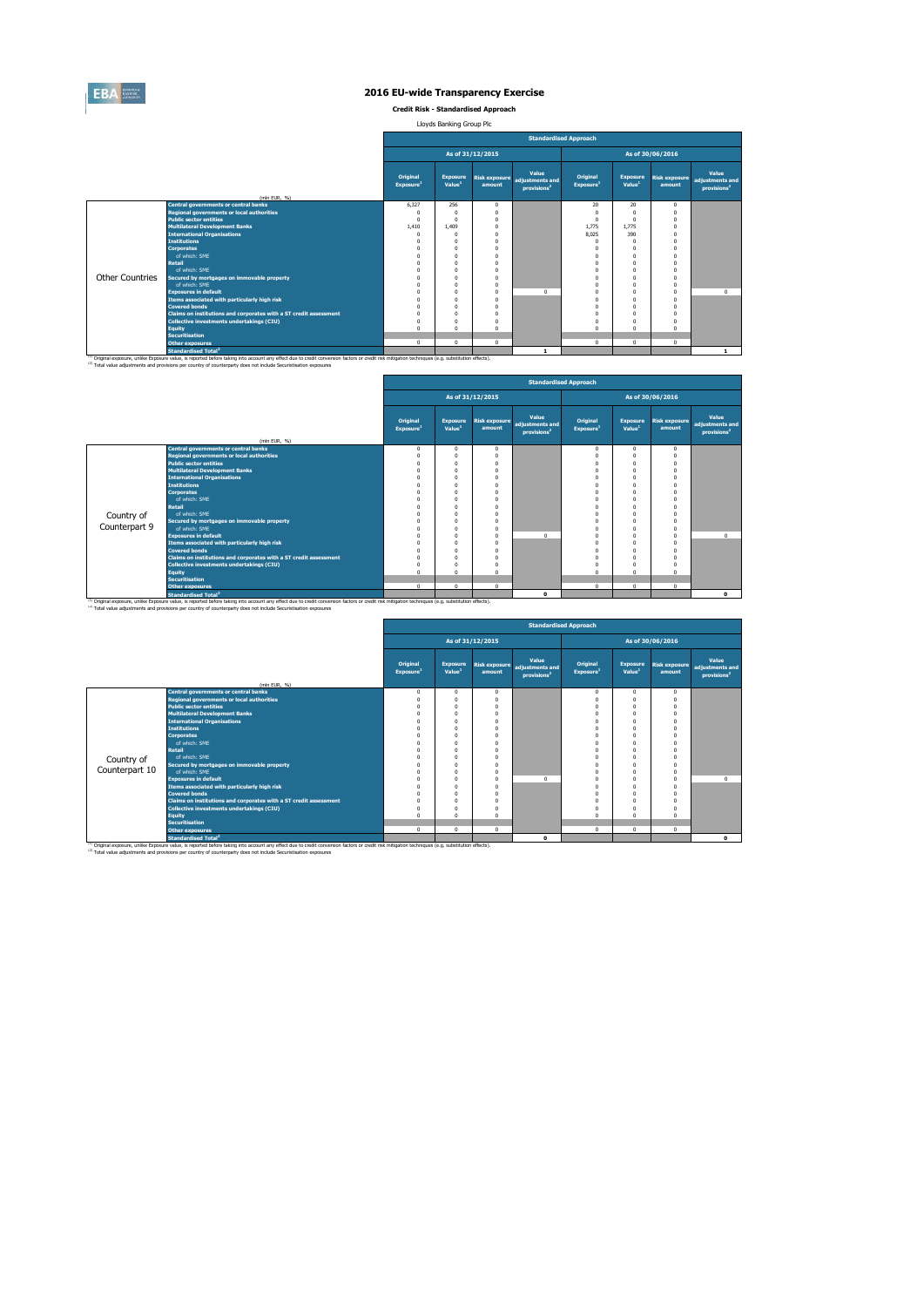

**Credit Risk - IRB Approach** Lloyds Banking Group Plc

|                   |                                                                                                                                                                                                              |                   |                                |                                       |                  |                             |                             | <b>IRB Approach</b> |                                |                                       |                  |                             |                             |
|-------------------|--------------------------------------------------------------------------------------------------------------------------------------------------------------------------------------------------------------|-------------------|--------------------------------|---------------------------------------|------------------|-----------------------------|-----------------------------|---------------------|--------------------------------|---------------------------------------|------------------|-----------------------------|-----------------------------|
|                   |                                                                                                                                                                                                              |                   |                                |                                       | As of 31/12/2015 |                             |                             |                     |                                |                                       | As of 30/06/2016 |                             |                             |
|                   |                                                                                                                                                                                                              |                   | Original Exposure <sup>1</sup> | <b>Exposure</b><br>Value <sup>1</sup> |                  | <b>Risk exposure amount</b> | Value<br>adiustments<br>and |                     | Original Exposure <sup>1</sup> | <b>Exposure</b><br>Value <sup>1</sup> |                  | <b>Risk exposure amount</b> | Value<br>adiustments<br>and |
|                   | (mln EUR. %)                                                                                                                                                                                                 |                   | Of which:<br>defaulted         |                                       |                  | Of which:<br>defaulted      | provisions                  |                     | Of which:<br>defaulted         |                                       |                  | Of which:<br>defaulted      | provisions                  |
|                   | <b>Central banks and central governments</b>                                                                                                                                                                 | 39,686            | $\Omega$                       | 22,449                                | 1.896            |                             | $\theta$                    | 38.139              | $\Omega$                       | 26.336                                | 2.075            |                             |                             |
|                   | <b>Tnstitutions</b>                                                                                                                                                                                          | 39.514            | 24                             | 15.973                                | 4,388            | $\theta$                    | 27                          | 38,900              | 15                             | 13.929                                | 3.853            |                             | 15                          |
|                   | <b>Corporates</b>                                                                                                                                                                                            | 249.082<br>32.250 | 4.956<br>2.235                 | 168,669                               | 97.501           | $\Omega$                    | 2.950                       | 223,279             | 3,948                          | 151,930                               | 87.284           |                             | 2.529                       |
|                   | Corporates - Of Which: Specialised Lending                                                                                                                                                                   |                   |                                | 31.506                                | 23.032           | $\Omega$                    | 1.195                       | 29.316              | 1,688                          | 28.547                                | 20.827           |                             | 1.090                       |
|                   | Comorates - Of Which: SME                                                                                                                                                                                    |                   | 1.322                          | 17,663                                | 12,009           | $\Omega$                    | 532                         | 16.279              | 999                            | 15.527                                | 10.250           |                             | 437                         |
|                   | <b>Retail</b>                                                                                                                                                                                                | 538.257           | 7.470                          | 539,237                               | 87.079           | 7.112                       | 2.969                       | 476,205             | 6.554                          | 476.143                               | 77.903           | 6.329                       | 2.603                       |
|                   | Retail - Secured on real estate property                                                                                                                                                                     | 446,464           | 5.987                          | 465,709                               | 52.118           | 4.213                       | 2.372                       | 392,398             | 5.313                          | 409.272                               | 47.225           | 4.190                       | 2.091                       |
|                   | Retail - Secured on real estate property - Of Which: SME                                                                                                                                                     | 14.351            | 511                            | 14.329                                | 4.379            | 843                         | 32                          | 12,678              | 328                            | 12,658                                | 3.498            | 485                         | 28                          |
| Consolidated data | Retail - Secured on real estate property - Of Which: non-                                                                                                                                                    | 432.113           | 5.477                          | 451.379                               | 47.738           | 3,370                       | 2.340                       | 379,720             | 4.984                          | 396.615                               | 43.727           | 3.705                       | 2.063                       |
|                   | <b>Retail - Qualifying Revolving</b>                                                                                                                                                                         | 68.742            | 733                            | 50.378                                | 17.032           | 1.662                       | 333                         | 62.276              | 580                            | 45,280                                | 14.598           | 1.204                       | 277                         |
|                   | <b>Retail - Other Retail</b>                                                                                                                                                                                 | 23.051            | 750                            | 23,150                                | 17,929           | 1.237                       | 264                         | 21.531              | 661                            | 21.590                                | 16.079           | 935                         | 235                         |
|                   | Retail - Other Retail - Of Which: SME                                                                                                                                                                        | 3.626             | 285                            | 3.626                                 | 2.462            | 139                         | 19                          | 3.016               | 305                            | 3.016                                 | 2.137            | 142                         | 16                          |
|                   | Retail - Other Retail - Of Which: non-SME                                                                                                                                                                    | 19.425            | 465                            | 19.525                                | 15.467           | 1.099                       | 246                         | 18.514              | 356                            | 18.574                                | 13.942           | 793                         | 219                         |
|                   | <b>Equity</b>                                                                                                                                                                                                | 10.168            | $\sqrt{2}$                     | 10.168                                | 24,130           | $\Omega$                    |                             | 9.107               |                                | 9.107                                 | 21.541           |                             |                             |
|                   | <b>Securitisation</b>                                                                                                                                                                                        | 30,966            |                                | 30,966                                | 4,648            |                             |                             | 26.136              |                                | 26.136                                | 3.954            |                             |                             |
|                   | Other non credit-obligation assets                                                                                                                                                                           |                   |                                |                                       | 7.497            |                             |                             |                     |                                |                                       | 6.958            |                             |                             |
|                   | <b>IRB Total</b>                                                                                                                                                                                             |                   |                                |                                       | 227.139          |                             |                             |                     |                                |                                       | 203,568          |                             |                             |
|                   | <sup>(1)</sup> Original exposure, unlike Exposure value, is reported before taking into account any effect due to credit conversion factors or credit risk mitigation techniques (e.g. substitution effects) |                   |                                |                                       |                  |                             |                             |                     |                                |                                       |                  |                             |                             |

|                |                                            |                                                                                                                                                                                                              |         |                                |                                       |                  |                             |                             | <b>IRB Approach</b> |                                       |                                       |                  |                             |                             |
|----------------|--------------------------------------------|--------------------------------------------------------------------------------------------------------------------------------------------------------------------------------------------------------------|---------|--------------------------------|---------------------------------------|------------------|-----------------------------|-----------------------------|---------------------|---------------------------------------|---------------------------------------|------------------|-----------------------------|-----------------------------|
|                |                                            |                                                                                                                                                                                                              |         |                                |                                       | As of 31/12/2015 |                             |                             |                     |                                       |                                       | As of 30/06/2016 |                             |                             |
|                |                                            |                                                                                                                                                                                                              |         | Original Exposure <sup>1</sup> | <b>Exposure</b><br>Value <sup>1</sup> |                  | <b>Risk exposure amount</b> | Value<br>adiustments<br>and |                     | <b>Original Exposure</b> <sup>1</sup> | <b>Exposure</b><br>Value <sup>1</sup> |                  | <b>Risk exposure amount</b> | Value<br>adiustments<br>and |
|                |                                            | (min EUR. %)                                                                                                                                                                                                 |         | Of which:<br>defaulted         |                                       |                  | Of which:<br>defaulted      | provisions                  |                     | Of which:<br>defaulted                |                                       |                  | Of which:<br>defaulted      | provisions                  |
|                |                                            | <b>Central banks and central governments</b>                                                                                                                                                                 | 6.134   |                                | 277                                   | 24               |                             | $\Omega$                    | 1.834               | $\Omega$                              | 270                                   | 80               | n                           |                             |
|                | <b>Institutions</b>                        |                                                                                                                                                                                                              | 12.387  | 23                             | 4.872                                 | 1.539            |                             | 26                          | 15,430              | 15                                    | 4.165                                 | 1.315            |                             | 15                          |
|                | <b>Corporates</b>                          |                                                                                                                                                                                                              | 173,115 | 4.346                          | 126.893                               | 77,785           |                             | 2.587                       | 155,680             | 3.477                                 | 113,886                               | 69,269           |                             | 2.225                       |
|                | Corporates - Of Which: Specialised Lending |                                                                                                                                                                                                              | 24,480  | 1.674                          | 24.045                                | 17.914           |                             | 914                         | 22,633              | 1.255                                 | 22.135                                | 16,410           |                             | 853                         |
|                |                                            | Comorates - Of Which: SME                                                                                                                                                                                    | 18,697  | 1.320                          | 17.625                                | 11.962           |                             | 532                         | 16.181              | 997                                   | 15,445                                | 10.190           |                             | 437                         |
|                | <b>Retail</b>                              |                                                                                                                                                                                                              | 527,176 | 7.140                          | 528.214                               | 80,240           | 6.423                       | 2.806                       | 465,005             | 6.216                                 | 464.976                               | 71,509           | 5.643                       | 2.443                       |
|                |                                            | Retail - Secured on real estate property                                                                                                                                                                     | 435,496 | 5.658                          | 454.799                               | 45.340           | 3.524                       | 2.209                       | 381.305             | 4.975                                 | 398.212                               | 40.890           | 3.504                       | 1.932                       |
|                |                                            | Retail - Secured on real estate property - Of Which: SME                                                                                                                                                     | 14.339  | 511                            | 14.318                                | 4,378            | 843                         | 32                          | 12.665              | 328                                   | 12.645                                | 3.495            | 485                         | 28                          |
| UNITED KINGDOM |                                            | Retail - Secured on real estate property - Of Which: non-                                                                                                                                                    | 421,157 | 5.148                          | 440.481                               | 40,963           | 2,681                       | 2.177                       | 368,640             | 4.647                                 | 385.567                               | 37,395           | 3.019                       | 1.904                       |
|                |                                            | <b>Retail - Qualifying Revolving</b>                                                                                                                                                                         | 68.742  | 733                            | 50.378                                | 17.032           | 1,662                       | 333                         | 62.276              | 580                                   | 45,280                                | 14,598           | 1.204                       | 277                         |
|                |                                            | <b>Retail - Other Retail</b>                                                                                                                                                                                 | 22,938  | 749                            | 23.037                                | 17,868           | 1.237                       | 263                         | 21,424              | 661                                   | 21,483                                | 16.021           | 935                         | 234                         |
|                |                                            | Retail - Other Retail - Of Which: SME                                                                                                                                                                        | 3.625   | 285                            | 3.625                                 | 2.462            | 139                         | 19                          | 3.015               | 305                                   | 3.015                                 | 2.136            | 142                         | 16                          |
|                |                                            | Retail - Other Retail - Of Which: non-SME                                                                                                                                                                    | 19.313  | 464                            | 19.412                                | 15,406           | 1.099                       | 245                         | 18,409              | 356                                   | 18,468                                | 13,885           | 793                         | 218                         |
|                | <b>Equity</b>                              |                                                                                                                                                                                                              | 9.718   |                                | 9.718                                 | 23.124           | $\Omega$                    | $\Omega$                    | 8.536               | $\Omega$                              | 8.536                                 | 19,992           | $\Omega$                    |                             |
|                | <b>Securitisation</b>                      |                                                                                                                                                                                                              |         |                                |                                       |                  |                             |                             |                     |                                       |                                       |                  |                             |                             |
|                |                                            | Other non credit-obligation assets                                                                                                                                                                           |         |                                |                                       |                  |                             |                             |                     |                                       |                                       |                  |                             |                             |
|                | <b>IRB Total</b>                           |                                                                                                                                                                                                              |         |                                |                                       |                  |                             |                             |                     |                                       |                                       |                  |                             |                             |
|                |                                            | <sup>(3)</sup> Original exposure, unlike Exposure value, is reported before taking into account any effect due to credit conversion factors or credit risk mitigation techniques (e.g. substitution effects) |         |                                |                                       |                  |                             |                             |                     |                                       |                                       |                  |                             |                             |

|               |                                                                                                                                                                                                                       |        |                                |                                       |                  |                             |                             | <b>IRB Approach</b> |                                |                                |                  |                             |                             |
|---------------|-----------------------------------------------------------------------------------------------------------------------------------------------------------------------------------------------------------------------|--------|--------------------------------|---------------------------------------|------------------|-----------------------------|-----------------------------|---------------------|--------------------------------|--------------------------------|------------------|-----------------------------|-----------------------------|
|               |                                                                                                                                                                                                                       |        |                                |                                       | As of 31/12/2015 |                             |                             |                     |                                |                                | As of 30/06/2016 |                             |                             |
|               |                                                                                                                                                                                                                       |        | Original Exposure <sup>1</sup> | <b>Exposure</b><br>Value <sup>1</sup> |                  | <b>Risk exposure amount</b> | Value<br>adjustments<br>and |                     | Original Exposure <sup>1</sup> | Exposure<br>Value <sup>1</sup> |                  | <b>Risk exposure amount</b> | Value<br>adiustments<br>and |
|               | (min EUR, %)                                                                                                                                                                                                          |        | Of which:<br>defaulted         |                                       |                  | Of which:<br>defaulted      | provisions                  |                     | Of which:<br>defaulted         |                                |                  | Of which:<br>defaulted      | provisions                  |
|               | <b>Central banks and central governments</b>                                                                                                                                                                          | 21,203 |                                | 21,190                                | 1.815            |                             | $^{\circ}$                  | 24,544              |                                | 24,544                         | 1.891            |                             |                             |
|               | <b>Institutions</b>                                                                                                                                                                                                   | 3.177  |                                | 2.540                                 | 666              |                             | $^{\circ}$                  | 3.220               |                                | 2.101                          | 614              |                             |                             |
|               | <b>Corporates</b>                                                                                                                                                                                                     | 20.440 | 76                             | 17.013                                | 7.663            |                             | 33                          | 19.371              | 67                             | 15.645                         | 7.115            |                             | 32                          |
|               | Corporates - Of Which: Specialised Lending                                                                                                                                                                            | 1.087  | 76                             | 922                                   | 623              |                             | 19                          | 1.049               | 67                             | 912                            | 707              |                             |                             |
|               | Corporates - Of Which: SME                                                                                                                                                                                            |        |                                | n                                     |                  |                             | $\Omega$                    |                     |                                |                                |                  |                             |                             |
|               | <b>Retail</b>                                                                                                                                                                                                         |        |                                |                                       |                  |                             | $\Omega$                    |                     |                                |                                |                  |                             |                             |
|               | Retail - Secured on real estate property                                                                                                                                                                              |        |                                |                                       |                  |                             | $\Omega$                    |                     |                                |                                |                  |                             |                             |
|               | Retail - Secured on real estate property - Of Which: SME                                                                                                                                                              |        |                                |                                       |                  |                             | $\Omega$                    |                     |                                |                                |                  |                             |                             |
| UNITED STATES | Retail - Secured on real estate property - Of Which: non-                                                                                                                                                             |        |                                |                                       |                  |                             | $\Omega$                    |                     |                                |                                |                  |                             |                             |
|               | <b>Retail - Qualifying Revolving</b>                                                                                                                                                                                  |        |                                |                                       |                  |                             | $\Omega$                    |                     |                                |                                |                  |                             |                             |
|               | <b>Retail - Other Retail</b>                                                                                                                                                                                          |        |                                |                                       |                  |                             | $\Omega$                    |                     |                                |                                |                  |                             |                             |
|               | Retail - Other Retail - Of Which: SME                                                                                                                                                                                 |        |                                |                                       |                  |                             | $\Omega$                    |                     |                                |                                |                  |                             |                             |
|               | Retail - Other Retail - Of Which: non-SME                                                                                                                                                                             |        |                                |                                       |                  |                             | $\Omega$                    |                     |                                |                                |                  |                             |                             |
|               | Equity                                                                                                                                                                                                                | 112    |                                | 112                                   | 212              |                             | $\Omega$                    | 301                 |                                | 301                            | 931              |                             |                             |
|               | <b>Securitisation</b>                                                                                                                                                                                                 |        |                                |                                       |                  |                             |                             |                     |                                |                                |                  |                             |                             |
|               | Other non credit-obligation assets                                                                                                                                                                                    |        |                                |                                       |                  |                             |                             |                     |                                |                                |                  |                             |                             |
|               | <b>IRB Total</b><br>(3) Original exposure, unlike Exposure value, is reported before taking into account any effect due to credit conversion factors or credit risk mitigation techniques (e.g. substitution effects) |        |                                |                                       |                  |                             |                             |                     |                                |                                |                  |                             |                             |

|                       |                                                                                                                                                                                                                                   |          |                                       |                                       |                  |                             | <b>IRB Approach</b>         |                                |                        |                                       |                  |                             |                             |
|-----------------------|-----------------------------------------------------------------------------------------------------------------------------------------------------------------------------------------------------------------------------------|----------|---------------------------------------|---------------------------------------|------------------|-----------------------------|-----------------------------|--------------------------------|------------------------|---------------------------------------|------------------|-----------------------------|-----------------------------|
|                       |                                                                                                                                                                                                                                   |          |                                       |                                       | As of 31/12/2015 |                             |                             |                                |                        |                                       | As of 30/06/2016 |                             |                             |
|                       |                                                                                                                                                                                                                                   |          | <b>Original Exposure</b> <sup>1</sup> | <b>Exposure</b><br>Value <sup>1</sup> |                  | <b>Risk exposure amount</b> | Value<br>adjustments<br>and | Original Exposure <sup>1</sup> |                        | <b>Exposure</b><br>Value <sup>1</sup> |                  | <b>Risk exposure amount</b> | Value<br>adjustments<br>and |
|                       | (min EUR, %)                                                                                                                                                                                                                      |          | Of which:<br>defaulted                |                                       |                  | Of which:<br>defaulted      | provisions                  |                                | Of which:<br>defaulted |                                       |                  | Of which:<br>defaulted      | provisions                  |
|                       | <b>Central banks and central governments</b>                                                                                                                                                                                      |          |                                       | $\Omega$                              |                  |                             |                             | $\Omega$                       |                        |                                       |                  |                             |                             |
|                       | <b>Institutions</b>                                                                                                                                                                                                               | 1.065    | $\Omega$                              | 85                                    | 77               |                             |                             | 27                             |                        |                                       |                  |                             |                             |
|                       | <b>Corporates</b>                                                                                                                                                                                                                 | 20.391   | 25                                    | 1.263                                 | 612              |                             | 20                          | 15.918                         | $\Omega$               | 1.044                                 | 602              |                             |                             |
|                       | Corporates - Of Which: Specialised Lending                                                                                                                                                                                        | 226      | 25                                    | 221                                   | 204              |                             | 20                          | 203                            |                        | 187                                   | 195              |                             |                             |
|                       | Corporates - Of Which: SME                                                                                                                                                                                                        |          |                                       |                                       |                  |                             |                             | n                              | $\Omega$               |                                       |                  |                             |                             |
|                       | Retail                                                                                                                                                                                                                            | 4.482    | 259                                   | 4.505                                 | 4.977            | 527                         | 134                         | 4.391                          | 275                    | 4.414                                 | 4.632            | 551                         | 135                         |
|                       | Retail - Secured on real estate property                                                                                                                                                                                          | 4.481    | 259                                   | 4.505                                 | 4.977            | 527                         | 134                         | 4.391                          | 275                    | 4.414                                 | 4.632            | 551                         | 135                         |
|                       | Retail - Secured on real estate property - Of Which: SME                                                                                                                                                                          | $\Omega$ |                                       |                                       |                  |                             |                             |                                | $\Omega$               |                                       |                  |                             |                             |
| <b><i>IRELAND</i></b> | Retail - Secured on real estate property - Of Which: non-                                                                                                                                                                         | 4,481    | 259                                   | 4,505                                 | 4,977            | 527                         | 134                         | 4.391                          | 275                    | 4.413                                 | 4.632            | 551                         | 135                         |
|                       | <b>Retail - Qualifving Revolving</b>                                                                                                                                                                                              |          |                                       |                                       |                  |                             |                             |                                |                        |                                       |                  |                             |                             |
|                       | <b>Retail - Other Retail</b>                                                                                                                                                                                                      |          |                                       |                                       |                  |                             |                             | $\Omega$                       |                        |                                       |                  |                             |                             |
|                       | Retail - Other Retail - Of Which: SME                                                                                                                                                                                             |          |                                       |                                       |                  |                             |                             | $\Omega$                       |                        |                                       |                  |                             |                             |
|                       | Retail - Other Retail - Of Which: non-SME                                                                                                                                                                                         |          |                                       |                                       |                  |                             |                             | $\Omega$                       |                        |                                       |                  |                             |                             |
|                       | <b>Equity</b>                                                                                                                                                                                                                     |          |                                       |                                       | 28               |                             |                             | ×,                             |                        |                                       |                  |                             |                             |
|                       | <b>Securitisation</b>                                                                                                                                                                                                             |          |                                       |                                       |                  |                             |                             |                                |                        |                                       |                  |                             |                             |
|                       | Other non credit-obligation assets                                                                                                                                                                                                |          |                                       |                                       |                  |                             |                             |                                |                        |                                       |                  |                             |                             |
|                       | <b>IRB Total</b><br><sup>(1)</sup> Original exposure, unlike Exposure value, is reported before taking into account any effect due to credit conversion factors or credit risk mitigation techniques (e.g. substitution effects). |          |                                       |                                       |                  |                             |                             |                                |                        |                                       |                  |                             |                             |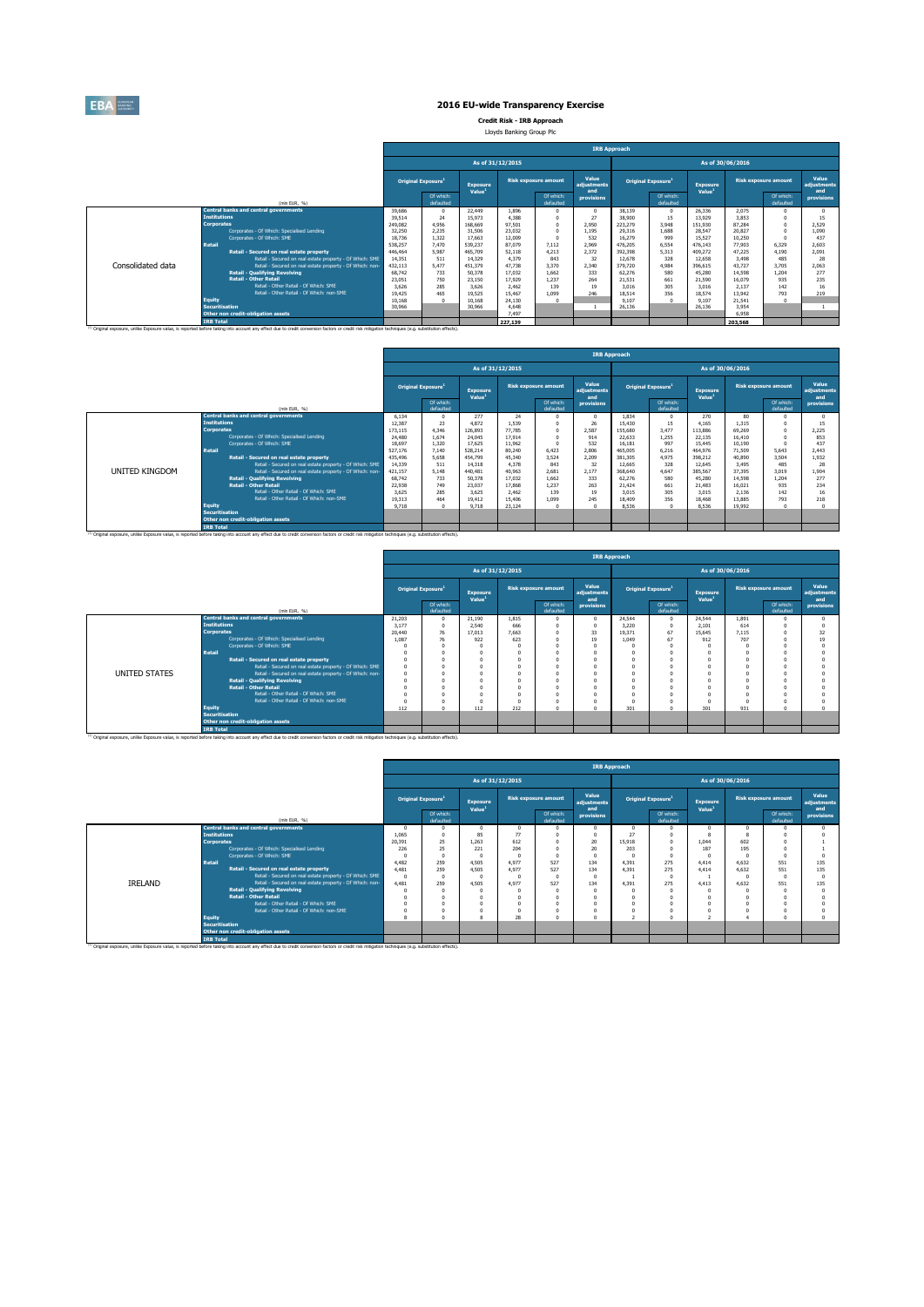

**Securitisation Other non credit-obligation assets**

(1) Original exposure, unlike Exposure value, is reported before taking into account any effect due to credit conversion factors or credit risk mitigation techniques (e.g. substitution effects).

**IRB Total**

### **2016 EU-wide Transparency Exercise**

**Credit Risk - IRB Approach** Lloyds Banking Group Plc

**Retail - Other Retail** 0 0 0 0 0 0 0 0 0 0 0 0 Retail - Other Retail - Of Which: SME 0 0 0 0 0 0 0 0 0 0 0 0 Retail - Other Retail - Of Which: non-SME 0 0 0 0 0 0 0 0 0 0 0 0 **Equity** 0 0 0 0 0 0 0 0 0 0 0 0

|             |                     |                                                           |       |                                |                                       |                  |                             | <b>IRB Approach</b>         |       |                                |                                       |                  |                             |                             |
|-------------|---------------------|-----------------------------------------------------------|-------|--------------------------------|---------------------------------------|------------------|-----------------------------|-----------------------------|-------|--------------------------------|---------------------------------------|------------------|-----------------------------|-----------------------------|
|             |                     |                                                           |       |                                |                                       | As of 31/12/2015 |                             |                             |       |                                |                                       | As of 30/06/2016 |                             |                             |
|             |                     |                                                           |       | Original Exposure <sup>1</sup> | <b>Exposure</b><br>Value <sup>1</sup> |                  | <b>Risk exposure amount</b> | Value<br>adjustments<br>and |       | Original Exposure <sup>1</sup> | <b>Exposure</b><br>Value <sup>1</sup> |                  | <b>Risk exposure amount</b> | Value<br>adjustments<br>and |
|             |                     | (min EUR. %)                                              |       | Of which:<br>defaulted         |                                       |                  | Of which:<br>defaulted      | provisions                  |       | Of which:<br>defaulted         |                                       |                  | Of which:<br>defaulted      | provisions                  |
|             | <b>Institutions</b> | <b>Central banks and central governments</b>              | 552   | n                              | 329                                   | 60               |                             | $\Omega$<br>$\Omega$        | 2.471 | $\Omega$<br>$^{\circ}$         | 408                                   | 83               |                             |                             |
|             | <b>Corporates</b>   |                                                           | 1.145 | 22                             | 1.001                                 | 439              |                             | 15                          | 1.158 | 21                             | 876                                   | 420              |                             | 14                          |
|             |                     | Corporates - Of Which: Specialised Lending                | 122   | 22                             | 121                                   | 82               |                             | 11                          | 146   | 21                             | 144                                   | 140              |                             | 11                          |
|             |                     | Corporates - Of Which: SME                                |       | $\Omega$                       |                                       |                  |                             | $\sim$                      |       | $\Omega$                       |                                       |                  |                             | $\Omega$                    |
|             | <b>Retail</b>       |                                                           | 6.453 | 70                             | 6.372                                 | 1.787            | 162                         | 29                          | 6.673 | 62                             | 6.617                                 | 1.692            | 135                         | 24                          |
|             |                     | Retail - Secured on real estate property                  | 6.453 | 70                             | 6.372                                 | 1.787            | 162                         | 29                          | 6.673 | 62                             | 6.617                                 | 1.692            | 135                         | 24                          |
|             |                     | Retail - Secured on real estate property - Of Which: SME  |       | n                              |                                       |                  |                             | $\Omega$                    |       | $^{\circ}$                     |                                       |                  |                             | $\Omega$                    |
| NETHERLANDS |                     | Retail - Secured on real estate property - Of Which: non- | 6.453 | 70                             | 6.372                                 | 1.787            | 162                         | 29                          | 6.673 | 62                             | 6.617                                 | 1.692            | 135                         | 24                          |
|             |                     | <b>Retail - Qualifying Revolving</b>                      |       |                                |                                       |                  |                             |                             |       |                                |                                       |                  |                             |                             |

|                   |                       |                                                                                                                                                                                                               |          |                                       |                                       |                  |                             |                             | <b>IRB Approach</b> |                                |                                       |                  |                             |                             |
|-------------------|-----------------------|---------------------------------------------------------------------------------------------------------------------------------------------------------------------------------------------------------------|----------|---------------------------------------|---------------------------------------|------------------|-----------------------------|-----------------------------|---------------------|--------------------------------|---------------------------------------|------------------|-----------------------------|-----------------------------|
|                   |                       |                                                                                                                                                                                                               |          |                                       |                                       | As of 31/12/2015 |                             |                             |                     |                                |                                       | As of 30/06/2016 |                             |                             |
|                   |                       |                                                                                                                                                                                                               |          | <b>Original Exposure</b> <sup>1</sup> | <b>Exposure</b><br>Value <sup>1</sup> |                  | <b>Risk exposure amount</b> | Value<br>adjustments<br>and |                     | Original Exposure <sup>1</sup> | <b>Exposure</b><br>Value <sup>1</sup> |                  | <b>Risk exposure amount</b> | Value<br>adjustments<br>and |
|                   |                       | (min EUR, %)                                                                                                                                                                                                  |          | Of which:<br>defaulted                |                                       |                  | Of which:<br>defaulted      | provisions                  |                     | Of which:<br>defaulted         |                                       |                  | Of which:<br>defaulted      | provisions                  |
|                   |                       | <b>Central banks and central governments</b>                                                                                                                                                                  |          |                                       |                                       |                  |                             |                             |                     | $\Omega$                       |                                       |                  |                             |                             |
|                   | <b>Institutions</b>   |                                                                                                                                                                                                               | 97       |                                       | 96                                    |                  |                             |                             | 312                 | $\Omega$                       | 84                                    |                  |                             |                             |
|                   | <b>Corporates</b>     |                                                                                                                                                                                                               | 10.288   |                                       | 2.877                                 | 1.434            |                             | 6                           | 10,470              | $\Omega$                       | 2.566                                 | 1.170            |                             |                             |
|                   |                       | Corporates - Of Which: Specialised Lending                                                                                                                                                                    | 721      |                                       | 720                                   | 507              |                             |                             | 528                 | $\Omega$                       | 527                                   | 372              |                             |                             |
|                   |                       | Corporates - Of Which: SME                                                                                                                                                                                    |          |                                       |                                       |                  |                             |                             |                     | n                              |                                       |                  |                             |                             |
|                   | Retail                |                                                                                                                                                                                                               |          |                                       |                                       |                  |                             |                             |                     |                                |                                       |                  |                             |                             |
|                   |                       | Retail - Secured on real estate property                                                                                                                                                                      |          |                                       |                                       |                  |                             |                             |                     | ń                              |                                       |                  |                             |                             |
|                   |                       | Retail - Secured on real estate property - Of Which: SME                                                                                                                                                      | $\theta$ |                                       |                                       |                  |                             |                             |                     | n                              |                                       |                  |                             |                             |
| <b>LUXEMBOURG</b> |                       | Retail - Secured on real estate property - Of Which: non-                                                                                                                                                     |          |                                       |                                       |                  |                             |                             |                     | Ò                              |                                       |                  |                             |                             |
|                   |                       | <b>Retail - Qualifying Revolving</b>                                                                                                                                                                          |          |                                       |                                       |                  |                             |                             |                     | n                              |                                       |                  |                             |                             |
|                   |                       | <b>Retail - Other Retail</b>                                                                                                                                                                                  |          |                                       |                                       |                  |                             |                             |                     | $\Omega$                       |                                       |                  |                             |                             |
|                   |                       | Retail - Other Retail - Of Which: SME                                                                                                                                                                         |          |                                       |                                       |                  |                             |                             |                     |                                |                                       |                  |                             |                             |
|                   |                       | Retail - Other Retail - Of Which: non-SME                                                                                                                                                                     |          |                                       |                                       |                  |                             |                             |                     | Ò                              |                                       |                  |                             |                             |
|                   | <b>Equity</b>         |                                                                                                                                                                                                               |          |                                       |                                       |                  |                             |                             |                     | ń                              |                                       |                  |                             |                             |
|                   | <b>Securitisation</b> |                                                                                                                                                                                                               |          |                                       |                                       |                  |                             |                             |                     |                                |                                       |                  |                             |                             |
|                   |                       | Other non credit-obligation assets                                                                                                                                                                            |          |                                       |                                       |                  |                             |                             |                     |                                |                                       |                  |                             |                             |
|                   | <b>IRB Total</b>      |                                                                                                                                                                                                               |          |                                       |                                       |                  |                             |                             |                     |                                |                                       |                  |                             |                             |
|                   |                       | <sup>(1)</sup> Original exposure, unlike Exposure value, is reported before taking into account any effect due to credit conversion factors or credit risk mitigation techniques (e.g. substitution effects). |          |                                       |                                       |                  |                             |                             |                     |                                |                                       |                  |                             |                             |

|               |                       |                                                                                                                                                                                                               |       |                                |                                       |     |                             | <b>IRB Approach</b>         |          |                                |                                       |                  |                             |                             |
|---------------|-----------------------|---------------------------------------------------------------------------------------------------------------------------------------------------------------------------------------------------------------|-------|--------------------------------|---------------------------------------|-----|-----------------------------|-----------------------------|----------|--------------------------------|---------------------------------------|------------------|-----------------------------|-----------------------------|
|               |                       |                                                                                                                                                                                                               |       |                                | As of 31/12/2015                      |     |                             |                             |          |                                |                                       | As of 30/06/2016 |                             |                             |
|               |                       |                                                                                                                                                                                                               |       | Original Exposure <sup>1</sup> | <b>Exposure</b><br>Value <sup>1</sup> |     | <b>Risk exposure amount</b> | Value<br>adjustments<br>and |          | Original Exposure <sup>1</sup> | <b>Exposure</b><br>Value <sup>1</sup> |                  | <b>Risk exposure amount</b> | Value<br>adjustments<br>and |
|               |                       | (min EUR, %)                                                                                                                                                                                                  |       | Of which:<br>defaulted         |                                       |     | Of which:<br>defaulted      | provisions                  |          | Of which:<br>defaulted         |                                       |                  | Of which:<br>defaulted      | provisions                  |
|               |                       | <b>Central banks and central governments</b>                                                                                                                                                                  |       |                                | $\Omega$                              |     |                             | O                           | $\Omega$ |                                | $\Omega$                              |                  |                             |                             |
|               | <b>Institutions</b>   |                                                                                                                                                                                                               | 6.126 |                                | 1.867                                 | 472 |                             | $\theta$                    | 4.304    | $\Omega$                       | 1.555                                 | 489              |                             |                             |
|               | <b>Corporates</b>     |                                                                                                                                                                                                               | 2.526 | 12                             | 1.914                                 | 740 | $\Omega$                    | 15                          | 2.122    | $12\,$                         | 1,609                                 | 546              |                             |                             |
|               |                       | Corporates - Of Which: Specialised Lending                                                                                                                                                                    | 320   |                                | 307                                   | 190 |                             |                             | 142      | 12                             | 129                                   | $\overline{2}$   |                             |                             |
|               |                       | Corporates - Of Which: SME                                                                                                                                                                                    | 15    |                                | 14                                    | 22  |                             |                             |          |                                |                                       |                  |                             |                             |
|               | <b>Retail</b>         |                                                                                                                                                                                                               |       |                                |                                       |     |                             |                             |          |                                |                                       |                  |                             |                             |
|               |                       | Retail - Secured on real estate property                                                                                                                                                                      |       |                                |                                       |     |                             |                             |          |                                |                                       |                  |                             |                             |
|               |                       | Retail - Secured on real estate property - Of Which: SME                                                                                                                                                      |       |                                |                                       |     |                             | $\Omega$                    |          |                                |                                       |                  |                             |                             |
| <b>FRANCE</b> |                       | Retail - Secured on real estate property - Of Which: non-                                                                                                                                                     |       |                                |                                       |     |                             |                             |          |                                |                                       |                  |                             |                             |
|               |                       | <b>Retail - Qualifying Revolving</b>                                                                                                                                                                          |       |                                |                                       |     |                             | $\Omega$                    | n        |                                |                                       |                  |                             |                             |
|               |                       | <b>Retail - Other Retail</b><br>Retail - Other Retail - Of Which: SME                                                                                                                                         |       |                                |                                       |     |                             | $\Omega$                    |          |                                |                                       |                  |                             |                             |
|               |                       | Retail - Other Retail - Of Which: non-SME                                                                                                                                                                     |       |                                |                                       |     |                             | $\Omega$                    | o        |                                |                                       |                  |                             |                             |
|               | <b>Equity</b>         |                                                                                                                                                                                                               |       |                                |                                       |     |                             | $\Omega$                    | o        |                                |                                       |                  |                             |                             |
|               | <b>Securitisation</b> |                                                                                                                                                                                                               |       |                                |                                       |     |                             |                             |          |                                |                                       |                  |                             |                             |
|               |                       | Other non credit-obligation assets                                                                                                                                                                            |       |                                |                                       |     |                             |                             |          |                                |                                       |                  |                             |                             |
|               | <b>IRB Total</b>      |                                                                                                                                                                                                               |       |                                |                                       |     |                             |                             |          |                                |                                       |                  |                             |                             |
|               |                       | <sup>(1)</sup> Original exposure, unlike Exposure value, is reported before taking into account any effect due to credit conversion factors or credit risk mitigation techniques (e.g. substitution effects). |       |                                |                                       |     |                             |                             |          |                                |                                       |                  |                             |                             |

|              |                       |                                                                                                                                                                                                               |       |                                |                    |                  |                             | <b>IRB Approach</b>         |       |                                |                    |                  |                             |                             |
|--------------|-----------------------|---------------------------------------------------------------------------------------------------------------------------------------------------------------------------------------------------------------|-------|--------------------------------|--------------------|------------------|-----------------------------|-----------------------------|-------|--------------------------------|--------------------|------------------|-----------------------------|-----------------------------|
|              |                       |                                                                                                                                                                                                               |       |                                |                    | As of 31/12/2015 |                             |                             |       |                                |                    | As of 30/06/2016 |                             |                             |
|              |                       |                                                                                                                                                                                                               |       | Original Exposure <sup>1</sup> | <b>Exposure</b>    |                  | <b>Risk exposure amount</b> | Value<br>adjustments<br>and |       | Original Exposure <sup>1</sup> | <b>Exposure</b>    |                  | <b>Risk exposure amount</b> | Value<br>adjustments<br>and |
|              |                       | (min EUR. %)                                                                                                                                                                                                  |       | Of which:<br>defaulted         | Value <sup>1</sup> |                  | Of which:<br>defaulted      | provisions                  |       | Of which:<br>defaulted         | Value <sup>1</sup> |                  | Of which:<br>defaulted      | provisions                  |
|              |                       | <b>Central banks and central governments</b>                                                                                                                                                                  | 8,661 |                                | 344                | 27               |                             |                             | 8.590 |                                | 422                | 36               |                             |                             |
|              | <b>Institutions</b>   |                                                                                                                                                                                                               | 158   |                                | 121                | 28               |                             |                             | 182   |                                | 100                |                  |                             |                             |
|              | <b>Corporates</b>     |                                                                                                                                                                                                               |       |                                |                    |                  |                             |                             |       |                                |                    |                  |                             |                             |
|              |                       | Corporates - Of Which: Specialised Lending                                                                                                                                                                    |       |                                |                    |                  |                             |                             |       |                                |                    |                  |                             |                             |
|              |                       | Corporates - Of Which: SME                                                                                                                                                                                    |       |                                |                    |                  |                             |                             |       |                                |                    |                  |                             |                             |
|              | <b>Retail</b>         |                                                                                                                                                                                                               |       |                                |                    |                  |                             |                             |       |                                |                    |                  |                             |                             |
|              |                       | Retail - Secured on real estate property                                                                                                                                                                      |       |                                |                    |                  |                             |                             |       |                                |                    |                  |                             |                             |
|              |                       | Retail - Secured on real estate property - Of Which: SME                                                                                                                                                      |       |                                |                    |                  |                             |                             |       |                                |                    |                  |                             |                             |
| <b>CHINA</b> |                       | Retail - Secured on real estate property - Of Which: non-                                                                                                                                                     |       |                                |                    |                  |                             |                             |       |                                |                    |                  |                             |                             |
|              |                       | <b>Retail - Qualifying Revolving</b>                                                                                                                                                                          |       |                                |                    |                  |                             |                             |       |                                |                    |                  |                             |                             |
|              |                       | <b>Retail - Other Retail</b>                                                                                                                                                                                  |       |                                |                    |                  |                             |                             |       |                                |                    |                  |                             |                             |
|              |                       | Retail - Other Retail - Of Which: SME                                                                                                                                                                         |       |                                |                    |                  |                             |                             |       |                                |                    |                  |                             |                             |
|              |                       | Retail - Other Retail - Of Which: non-SME                                                                                                                                                                     |       |                                |                    |                  |                             |                             |       |                                |                    |                  |                             |                             |
|              | <b>Equity</b>         |                                                                                                                                                                                                               | 17    |                                | 17                 | 32               |                             |                             | 15    |                                | 15                 | 29               |                             |                             |
|              | <b>Securitisation</b> |                                                                                                                                                                                                               |       |                                |                    |                  |                             |                             |       |                                |                    |                  |                             |                             |
|              |                       | Other non credit-obligation assets                                                                                                                                                                            |       |                                |                    |                  |                             |                             |       |                                |                    |                  |                             |                             |
|              | <b>IRB Total</b>      |                                                                                                                                                                                                               |       |                                |                    |                  |                             |                             |       |                                |                    |                  |                             |                             |
|              |                       | <sup>(1)</sup> Original exposure, unlike Exposure value, is reported before taking into account any effect due to credit conversion factors or credit risk mitigation techniques (e.g. substitution effects). |       |                                |                    |                  |                             |                             |       |                                |                    |                  |                             |                             |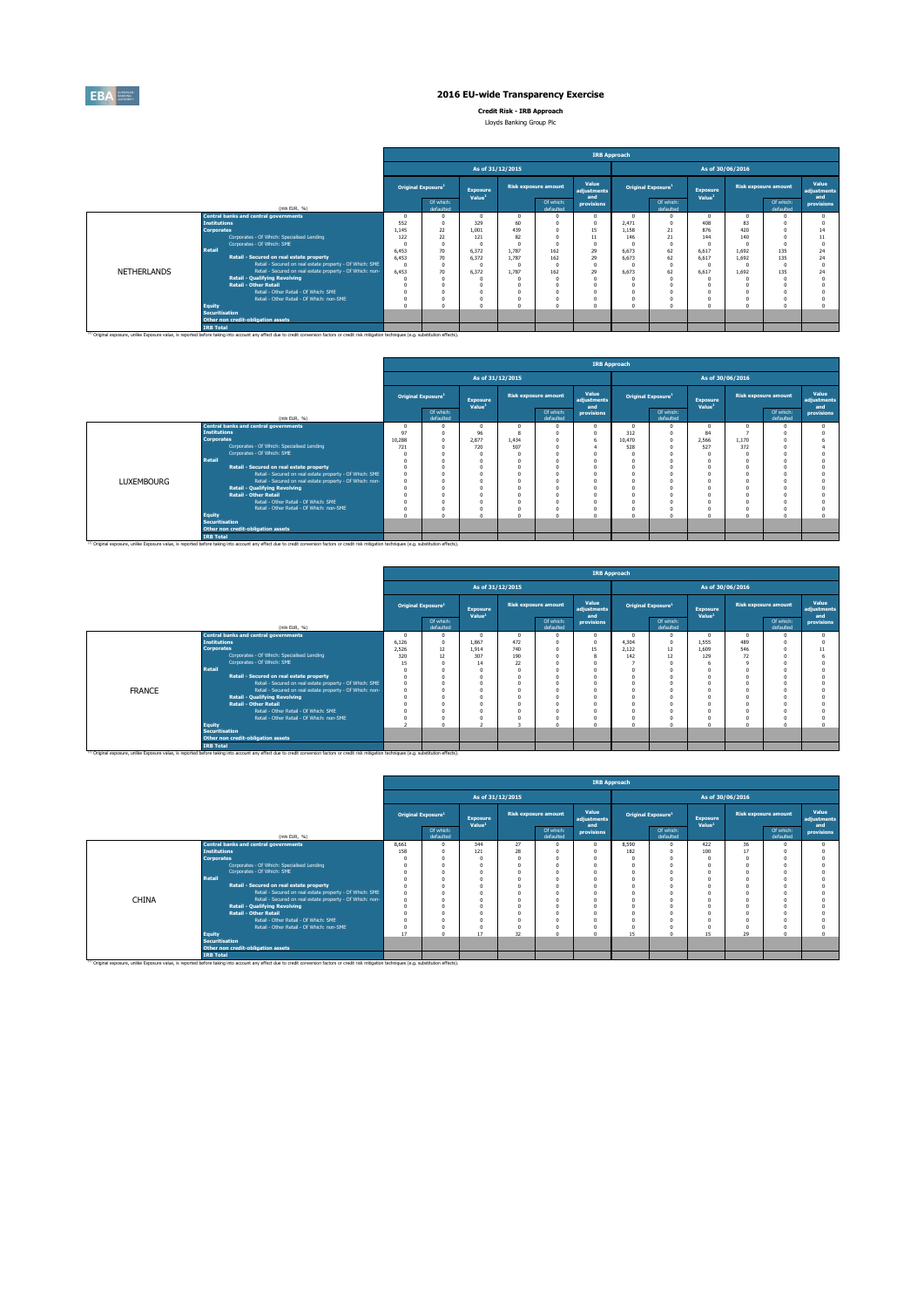

**Credit Risk - IRB Approach** Lloyds Banking Group Plc

|  | provide painting aroup inc. |  |
|--|-----------------------------|--|
|  |                             |  |
|  |                             |  |

|                 |                                                                                                                                                                                                    | <b>IRB Approach</b>            |                        |                                |                             |                        |                             |                                |                        |                                |                             |                        |                             |  |  |
|-----------------|----------------------------------------------------------------------------------------------------------------------------------------------------------------------------------------------------|--------------------------------|------------------------|--------------------------------|-----------------------------|------------------------|-----------------------------|--------------------------------|------------------------|--------------------------------|-----------------------------|------------------------|-----------------------------|--|--|
|                 |                                                                                                                                                                                                    |                                |                        |                                | As of 31/12/2015            |                        |                             | As of 30/06/2016               |                        |                                |                             |                        |                             |  |  |
|                 |                                                                                                                                                                                                    | Original Exposure <sup>1</sup> |                        | Exposure<br>Value <sup>1</sup> | <b>Risk exposure amount</b> |                        | Value<br>adjustments<br>and | Original Exposure <sup>1</sup> |                        | Exposure<br>Value <sup>1</sup> | <b>Risk exposure amount</b> |                        | Value<br>adjustments<br>and |  |  |
|                 | (min EUR, %)                                                                                                                                                                                       |                                | Of which:<br>defaulted |                                |                             | Of which:<br>defaulted | provisions                  |                                | Of which:<br>defaulted |                                |                             | Of which:<br>defaulted | provisions                  |  |  |
|                 | <b>Central banks and central governments</b>                                                                                                                                                       | 437                            | $\Omega$               | 30                             |                             |                        | $\Omega$                    | 228                            |                        | 13                             |                             |                        |                             |  |  |
|                 | <b>Institutions</b>                                                                                                                                                                                |                                |                        |                                |                             | $\Omega$               |                             |                                |                        |                                |                             |                        |                             |  |  |
|                 | <b>Corporates</b>                                                                                                                                                                                  |                                |                        |                                |                             |                        |                             |                                |                        |                                |                             |                        |                             |  |  |
|                 | Corporates - Of Which: Specialised Lending                                                                                                                                                         |                                |                        |                                |                             |                        |                             |                                |                        |                                |                             |                        |                             |  |  |
|                 | Corporates - Of Which: SME                                                                                                                                                                         |                                |                        |                                |                             |                        | $\Omega$                    |                                |                        |                                |                             |                        |                             |  |  |
|                 | Retail                                                                                                                                                                                             |                                |                        |                                |                             |                        |                             |                                |                        |                                |                             |                        |                             |  |  |
|                 | Retail - Secured on real estate property                                                                                                                                                           |                                |                        |                                |                             |                        | $\theta$<br>$\Omega$        |                                |                        |                                |                             |                        |                             |  |  |
|                 | Retail - Secured on real estate property - Of Which: SME                                                                                                                                           |                                |                        |                                |                             |                        |                             |                                |                        |                                |                             |                        |                             |  |  |
| Other Countries | Retail - Secured on real estate property - Of Which: non-<br><b>Retail - Qualifying Revolving</b>                                                                                                  |                                |                        |                                |                             | $\Omega$               | $\Omega$                    |                                |                        |                                |                             |                        |                             |  |  |
|                 | <b>Retail - Other Retail</b>                                                                                                                                                                       |                                |                        |                                |                             |                        |                             |                                |                        |                                |                             |                        |                             |  |  |
|                 | Retail - Other Retail - Of Which: SME                                                                                                                                                              |                                |                        |                                |                             |                        |                             |                                |                        |                                |                             |                        |                             |  |  |
|                 | Retail - Other Retail - Of Which: non-SME                                                                                                                                                          |                                |                        |                                |                             |                        | $\theta$                    |                                |                        |                                |                             |                        |                             |  |  |
|                 | <b>Equity</b>                                                                                                                                                                                      |                                |                        |                                |                             | $\sim$                 | $\Delta$                    | ٠                              |                        |                                |                             |                        |                             |  |  |
|                 | <b>Securitisation</b><br>Other non credit-obligation assets                                                                                                                                        |                                |                        |                                |                             |                        |                             |                                |                        |                                |                             |                        |                             |  |  |
|                 | <b>IRB Total</b>                                                                                                                                                                                   |                                |                        |                                |                             |                        |                             |                                |                        |                                |                             |                        |                             |  |  |
|                 | (1) Original exposure, unlike Exposure value, is reported before taking into account any effect due to credit conversion factors or credit risk mitigation techniques (e.g. substitution effects). |                                |                        |                                |                             |                        |                             |                                |                        |                                |                             |                        |                             |  |  |

|                          |                       |                                                                                                                                                                                                               |                                |                                       |                  |                             | <b>IRB Approach</b>         |                  |                                |                                |                             |                        |                      |  |  |
|--------------------------|-----------------------|---------------------------------------------------------------------------------------------------------------------------------------------------------------------------------------------------------------|--------------------------------|---------------------------------------|------------------|-----------------------------|-----------------------------|------------------|--------------------------------|--------------------------------|-----------------------------|------------------------|----------------------|--|--|
|                          |                       |                                                                                                                                                                                                               |                                |                                       | As of 31/12/2015 |                             |                             | As of 30/06/2016 |                                |                                |                             |                        |                      |  |  |
|                          |                       |                                                                                                                                                                                                               | Original Exposure <sup>1</sup> | <b>Exposure</b><br>Value <sup>1</sup> |                  | <b>Risk exposure amount</b> | Value<br>adjustments<br>and |                  | Original Exposure <sup>1</sup> | Exposure<br>Value <sup>1</sup> | <b>Risk exposure amount</b> |                        | Value<br>adjustments |  |  |
|                          |                       | (mln EUR, %)                                                                                                                                                                                                  | Of which:<br>defaulted         |                                       |                  | Of which:<br>defaulted      | provisions                  |                  | Of which:<br>defaulted         |                                |                             | Of which:<br>defaulted | and<br>provisions    |  |  |
|                          |                       | <b>Central banks and central governments</b>                                                                                                                                                                  |                                |                                       |                  |                             |                             | $\Omega$         | $\Omega$                       |                                |                             |                        |                      |  |  |
|                          | <b>Institutions</b>   |                                                                                                                                                                                                               |                                |                                       |                  |                             |                             |                  |                                |                                |                             |                        |                      |  |  |
|                          | <b>Corporates</b>     |                                                                                                                                                                                                               |                                |                                       |                  |                             |                             |                  |                                |                                |                             |                        |                      |  |  |
|                          |                       | Corporates - Of Which: Specialised Lending                                                                                                                                                                    |                                |                                       |                  |                             |                             | $\Omega$         |                                |                                |                             |                        |                      |  |  |
|                          |                       | Corporates - Of Which: SME                                                                                                                                                                                    |                                |                                       |                  |                             |                             |                  |                                |                                |                             |                        |                      |  |  |
|                          | <b>Retail</b>         |                                                                                                                                                                                                               |                                |                                       |                  |                             |                             |                  |                                |                                |                             |                        |                      |  |  |
|                          |                       | Retail - Secured on real estate property                                                                                                                                                                      |                                |                                       |                  |                             |                             | n                |                                |                                |                             |                        |                      |  |  |
|                          |                       | Retail - Secured on real estate property - Of Which: SME                                                                                                                                                      |                                |                                       |                  |                             |                             |                  |                                |                                |                             |                        |                      |  |  |
| Country of Counterpart 9 |                       | Retail - Secured on real estate property - Of Which: non-                                                                                                                                                     |                                |                                       |                  |                             |                             |                  |                                |                                |                             |                        |                      |  |  |
|                          |                       | <b>Retail - Qualifying Revolving</b>                                                                                                                                                                          |                                |                                       |                  |                             |                             |                  |                                |                                |                             |                        |                      |  |  |
|                          |                       | <b>Retail - Other Retail</b>                                                                                                                                                                                  |                                |                                       |                  |                             |                             |                  |                                |                                |                             |                        |                      |  |  |
|                          |                       | Retail - Other Retail - Of Which: SME                                                                                                                                                                         |                                |                                       |                  |                             |                             |                  |                                |                                |                             |                        |                      |  |  |
|                          |                       | Retail - Other Retail - Of Which: non-SME                                                                                                                                                                     |                                |                                       |                  |                             |                             |                  | $\Omega$                       |                                |                             |                        |                      |  |  |
|                          | <b>Equity</b>         |                                                                                                                                                                                                               |                                |                                       |                  |                             |                             | $\Omega$         |                                |                                |                             |                        |                      |  |  |
|                          | <b>Securitisation</b> |                                                                                                                                                                                                               |                                |                                       |                  |                             |                             |                  |                                |                                |                             |                        |                      |  |  |
|                          |                       | Other non credit-obligation assets                                                                                                                                                                            |                                |                                       |                  |                             |                             |                  |                                |                                |                             |                        |                      |  |  |
|                          | <b>IRB Total</b>      |                                                                                                                                                                                                               |                                |                                       |                  |                             |                             |                  |                                |                                |                             |                        |                      |  |  |
|                          |                       | <sup>(1)</sup> Original exposure, unlike Exposure value, is reported before taking into account any effect due to credit conversion factors or credit risk mitigation techniques (e.g. substitution effects). |                                |                                       |                  |                             |                             |                  |                                |                                |                             |                        |                      |  |  |

|                           |                       |                                                                                                                                                                                                               |                                       |                                       |                             |                        | <b>IRB Approach</b>         |                                |                        |                                       |                             |                        |                             |  |  |
|---------------------------|-----------------------|---------------------------------------------------------------------------------------------------------------------------------------------------------------------------------------------------------------|---------------------------------------|---------------------------------------|-----------------------------|------------------------|-----------------------------|--------------------------------|------------------------|---------------------------------------|-----------------------------|------------------------|-----------------------------|--|--|
|                           |                       |                                                                                                                                                                                                               |                                       |                                       | As of 31/12/2015            |                        |                             | As of 30/06/2016               |                        |                                       |                             |                        |                             |  |  |
|                           |                       |                                                                                                                                                                                                               | <b>Original Exposure</b> <sup>1</sup> | <b>Exposure</b><br>Value <sup>1</sup> | <b>Risk exposure amount</b> |                        | Value<br>adjustments<br>and | Original Exposure <sup>1</sup> |                        | <b>Exposure</b><br>Value <sup>1</sup> | <b>Risk exposure amount</b> |                        | Value<br>adjustments<br>and |  |  |
|                           |                       | (min EUR, %)                                                                                                                                                                                                  | Of which:<br>defaulted                |                                       |                             | Of which:<br>defaulted | provisions                  |                                | Of which:<br>defaulted |                                       |                             | Of which:<br>defaulted | provisions                  |  |  |
|                           |                       | <b>Central banks and central governments</b>                                                                                                                                                                  |                                       |                                       |                             |                        |                             | n                              |                        |                                       |                             |                        |                             |  |  |
|                           | <b>Institutions</b>   |                                                                                                                                                                                                               |                                       |                                       |                             |                        |                             |                                |                        |                                       |                             |                        |                             |  |  |
|                           | <b>Corporates</b>     |                                                                                                                                                                                                               |                                       |                                       |                             |                        |                             |                                |                        |                                       |                             |                        |                             |  |  |
|                           |                       | Corporates - Of Which: Specialised Lending                                                                                                                                                                    |                                       |                                       |                             |                        |                             |                                |                        |                                       |                             |                        |                             |  |  |
|                           |                       | Corporates - Of Which: SME                                                                                                                                                                                    |                                       |                                       |                             |                        |                             |                                |                        |                                       |                             |                        |                             |  |  |
|                           | <b>Retail</b>         |                                                                                                                                                                                                               |                                       |                                       |                             |                        |                             |                                |                        |                                       |                             |                        |                             |  |  |
|                           |                       | Retail - Secured on real estate property                                                                                                                                                                      |                                       |                                       |                             |                        |                             |                                |                        |                                       |                             |                        |                             |  |  |
|                           |                       | Retail - Secured on real estate property - Of Which: SME                                                                                                                                                      |                                       |                                       |                             |                        |                             |                                |                        |                                       |                             |                        |                             |  |  |
| Country of Counterpart 10 |                       | Retail - Secured on real estate property - Of Which: non-                                                                                                                                                     |                                       |                                       |                             |                        |                             |                                |                        |                                       |                             |                        |                             |  |  |
|                           |                       | <b>Retail - Qualifving Revolving</b>                                                                                                                                                                          |                                       |                                       |                             |                        |                             |                                |                        |                                       |                             |                        |                             |  |  |
|                           |                       | <b>Retail - Other Retail</b>                                                                                                                                                                                  |                                       |                                       |                             |                        |                             |                                |                        |                                       |                             |                        |                             |  |  |
|                           |                       | Retail - Other Retail - Of Which: SME                                                                                                                                                                         |                                       |                                       |                             |                        | $\Omega$                    |                                |                        |                                       |                             |                        |                             |  |  |
|                           |                       | Retail - Other Retail - Of Which: non-SME                                                                                                                                                                     |                                       |                                       |                             |                        |                             | O                              |                        |                                       |                             |                        |                             |  |  |
|                           | <b>Equity</b>         |                                                                                                                                                                                                               |                                       |                                       |                             |                        | $\alpha$                    | n                              |                        |                                       |                             |                        |                             |  |  |
|                           | <b>Securitisation</b> |                                                                                                                                                                                                               |                                       |                                       |                             |                        |                             |                                |                        |                                       |                             |                        |                             |  |  |
|                           |                       | Other non credit-obligation assets                                                                                                                                                                            |                                       |                                       |                             |                        |                             |                                |                        |                                       |                             |                        |                             |  |  |
|                           | <b>IRB Total</b>      |                                                                                                                                                                                                               |                                       |                                       |                             |                        |                             |                                |                        |                                       |                             |                        |                             |  |  |
|                           |                       | <sup>(1)</sup> Original exposure, unlike Exposure value, is reported before taking into account any effect due to credit conversion factors or credit risk mitigation techniques (e.g. substitution effects). |                                       |                                       |                             |                        |                             |                                |                        |                                       |                             |                        |                             |  |  |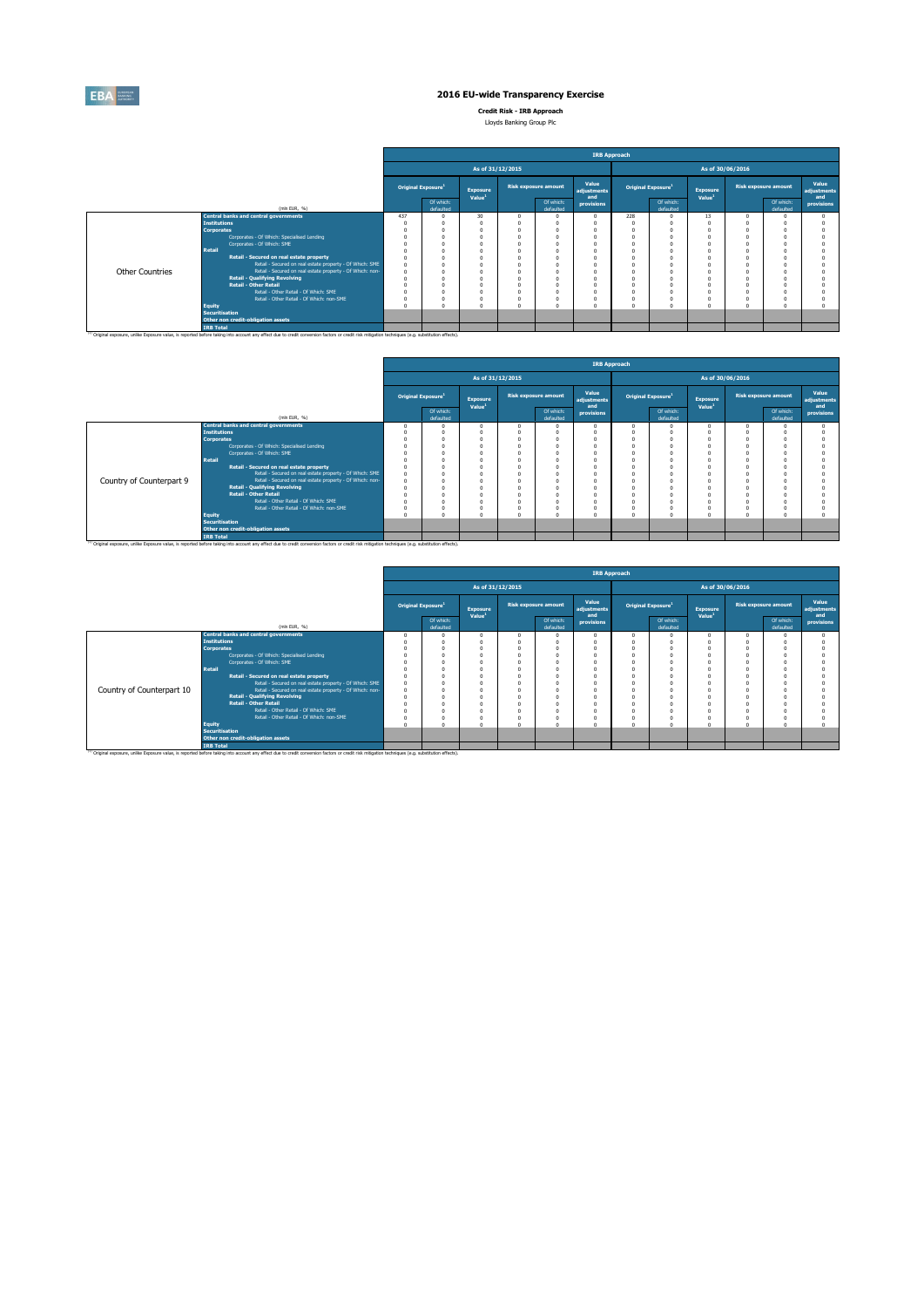#### **Sovereign Exposure**

Lloyds Banking Group Plc

| (mln EUR)                                          |          |                                          |                    |                                         |                       |                    |                              |                       | As of 31/12/2015   |                                            |                       |                    |                                              |                       |                    |                      |                       |                    |
|----------------------------------------------------|----------|------------------------------------------|--------------------|-----------------------------------------|-----------------------|--------------------|------------------------------|-----------------------|--------------------|--------------------------------------------|-----------------------|--------------------|----------------------------------------------|-----------------------|--------------------|----------------------|-----------------------|--------------------|
|                                                    |          |                                          |                    | Memo: breakdown by accounting portfolio |                       |                    |                              |                       |                    |                                            |                       |                    |                                              |                       |                    |                      |                       |                    |
|                                                    |          | <b>Financial assets: Carrying Amount</b> |                    |                                         |                       |                    | <b>Designated at</b>         |                       |                    |                                            |                       |                    |                                              |                       |                    |                      |                       |                    |
| <b>Country / Region</b>                            |          | of which:                                | of which:          | <b>Held for</b><br>trading              | of which:             | of which:          | fair value<br>through profit | of which:             | of which:          | <b>Available-for-</b><br>sale <sup>3</sup> | of which:             | of which:          | <b>Loans and</b><br>Receivables <sup>4</sup> | of which:             | of which:          | Held-to-<br>maturity | of which:             | of which:          |
|                                                    |          | loans and<br>advances                    | debt<br>securities |                                         | Loans and<br>advances | Debt<br>securities | or $loss2$                   | Loans and<br>advances | Debt<br>securities |                                            | Loans and<br>advances | Debt<br>securities |                                              | Loans and<br>advances | Debt<br>securities | investments          | Loans and<br>advances | Debt<br>securities |
| <b>TOTAL - ALL COUNTRIES</b>                       | 80,931.6 | 1,130.2                                  | 79,801.3           | 11,958.1                                | 0.0                   | 11,958.1           | 6,345.6                      | 0.0                   | 6,345.6            | 34,509.1                                   | 0.0                   | 34,509.1           | 1,130.2                                      | 1,130.2               | 0.0                | 26,988.5             | 0.0                   | 26,988.5           |
| Austria                                            | 0.0      | 0.0                                      | 0.0                |                                         |                       |                    |                              |                       |                    |                                            |                       |                    |                                              |                       |                    |                      |                       |                    |
| <b>Belgium</b>                                     | 27.7     | 0.0                                      | 27.7               |                                         |                       |                    |                              |                       |                    |                                            |                       |                    |                                              |                       |                    |                      |                       |                    |
| <b>Bulgaria</b>                                    | 0.0      | 0.0                                      | 0.0                |                                         |                       |                    |                              |                       |                    |                                            |                       |                    |                                              |                       |                    |                      |                       |                    |
| Croatia                                            | 0.0      | 0.0                                      | 0.0                |                                         |                       |                    |                              |                       |                    |                                            |                       |                    |                                              |                       |                    |                      |                       |                    |
| Cyprus                                             | 0.0      | 0.0                                      | 0.0                |                                         |                       |                    |                              |                       |                    |                                            |                       |                    |                                              |                       |                    |                      |                       |                    |
| <b>Czech Republic</b>                              | 0.0      | 0.0                                      | 0.0                |                                         |                       |                    |                              |                       |                    |                                            |                       |                    |                                              |                       |                    |                      |                       |                    |
| <b>Denmark</b>                                     | 0.0      | 0.0                                      | 0.0                |                                         |                       |                    |                              |                       |                    |                                            |                       |                    |                                              |                       |                    |                      |                       |                    |
| <b>Estonia</b>                                     | 0.0      | $0.0 -$                                  | 0.0                |                                         |                       |                    |                              |                       |                    |                                            |                       |                    |                                              |                       |                    |                      |                       |                    |
| Finland                                            | 20.5     | 0.0                                      | 20.5               |                                         |                       |                    |                              |                       |                    |                                            |                       |                    |                                              |                       |                    |                      |                       |                    |
| France                                             | 356.4    | 0.0                                      | 356.4              |                                         |                       |                    |                              |                       |                    |                                            |                       |                    |                                              |                       |                    |                      |                       |                    |
| Germany                                            | 187.3    | 0.0                                      | 187.3              |                                         |                       |                    |                              |                       |                    |                                            |                       |                    |                                              |                       |                    |                      |                       |                    |
| Greece                                             | 0.0      | 0.0                                      | 0.0                |                                         |                       |                    |                              |                       |                    |                                            |                       |                    |                                              |                       |                    |                      |                       |                    |
| Hungary                                            | 0.0      | 0.0                                      | 0.0                |                                         |                       |                    |                              |                       |                    |                                            |                       |                    |                                              |                       |                    |                      |                       |                    |
| Ireland                                            | 0.0      | 0.0                                      | 0.0                |                                         |                       |                    |                              |                       |                    |                                            |                       |                    |                                              |                       |                    |                      |                       |                    |
| <b>Italy</b>                                       | 0.0      | 0.0                                      | 0.0                |                                         |                       |                    |                              |                       |                    |                                            |                       |                    |                                              |                       |                    |                      |                       |                    |
| Latvia                                             | 0.0      | 0.0                                      | 0.0                |                                         |                       |                    |                              |                       |                    |                                            |                       |                    |                                              |                       |                    |                      |                       |                    |
| Lithuania                                          | 0.0      | 0.0                                      | 0.0                |                                         |                       |                    |                              |                       |                    |                                            |                       |                    |                                              |                       |                    |                      |                       |                    |
| Luxembourg                                         | 0.0      | 0.0                                      | 0.0                |                                         |                       |                    |                              |                       |                    |                                            |                       |                    |                                              |                       |                    |                      |                       |                    |
| Malta                                              | 0.0      | 0.0                                      | 0.0                |                                         |                       |                    |                              |                       |                    |                                            |                       |                    |                                              |                       |                    |                      |                       |                    |
| <b>Netherlands</b>                                 | 383.3    | 0.0                                      | 383.3              |                                         |                       |                    |                              |                       |                    |                                            |                       |                    |                                              |                       |                    |                      |                       |                    |
| Poland                                             | 0.0      | 0.0                                      | 0.0                |                                         |                       |                    |                              |                       |                    |                                            |                       |                    |                                              |                       |                    |                      |                       |                    |
| Portugal                                           | 0.0      | 0.0                                      | 0.0                |                                         |                       |                    |                              |                       |                    |                                            |                       |                    |                                              |                       |                    |                      |                       |                    |
| Romania                                            | 0.0      | 0.0                                      | 0.0                |                                         |                       |                    |                              |                       |                    |                                            |                       |                    |                                              |                       |                    |                      |                       |                    |
| Slovakia                                           | 0.0      | 0.0                                      | 0.0                |                                         |                       |                    |                              |                       |                    |                                            |                       |                    |                                              |                       |                    |                      |                       |                    |
| Slovenia                                           | 0.0      | 0.0                                      | 0.0                |                                         |                       |                    |                              |                       |                    |                                            |                       |                    |                                              |                       |                    |                      |                       |                    |
| Spain                                              | 37.0     | 37.0                                     | 0.0                |                                         |                       |                    |                              |                       |                    |                                            |                       |                    |                                              |                       |                    |                      |                       |                    |
| Sweden                                             | 165.1    | 0.0                                      | 165.1              |                                         |                       |                    |                              |                       |                    |                                            |                       |                    |                                              |                       |                    |                      |                       |                    |
| <b>United Kingdom</b>                              | 70,183.5 | 1,093.2                                  | 69,090.3           |                                         |                       |                    |                              |                       |                    |                                            |                       |                    |                                              |                       |                    |                      |                       |                    |
| Iceland                                            | 0.0      | 0.0                                      | 0.0                |                                         |                       |                    |                              |                       |                    |                                            |                       |                    |                                              |                       |                    |                      |                       |                    |
| Liechtenstein                                      | 0.0      | 0.0                                      | 0.0                |                                         |                       |                    |                              |                       |                    |                                            |                       |                    |                                              |                       |                    |                      |                       |                    |
| <b>Norway</b>                                      | 0.0      | 0.0                                      | 0.0                |                                         |                       |                    |                              |                       |                    |                                            |                       |                    |                                              |                       |                    |                      |                       |                    |
| <b>Switzerland</b>                                 | 0.0      | 0.0                                      | 0.0                |                                         |                       |                    |                              |                       |                    |                                            |                       |                    |                                              |                       |                    |                      |                       |                    |
| <b>Australia</b>                                   | 0.0      | 0.0                                      | 0.0                |                                         |                       |                    |                              |                       |                    |                                            |                       |                    |                                              |                       |                    |                      |                       |                    |
| Canada                                             | 92.8     | 0.0                                      | 92.8               |                                         |                       |                    |                              |                       |                    |                                            |                       |                    |                                              |                       |                    |                      |                       |                    |
| China                                              | 0.0      | 0.0                                      | 0.0                |                                         |                       |                    |                              |                       |                    |                                            |                       |                    |                                              |                       |                    |                      |                       |                    |
| <b>Hong Kong</b>                                   | 0.0      | 0.0                                      | 0.0                |                                         |                       |                    |                              |                       |                    |                                            |                       |                    |                                              |                       |                    |                      |                       |                    |
| Japan                                              | 0.0      | 0.0                                      | 0.0                |                                         |                       |                    |                              |                       |                    |                                            |                       |                    |                                              |                       |                    |                      |                       |                    |
| U.S.                                               | 9,477.9  | 0.0                                      | 9,477.9            |                                         |                       |                    |                              |                       |                    |                                            |                       |                    |                                              |                       |                    |                      |                       |                    |
| Other advanced economies non EEA                   | 0.0      | 0.0                                      | 0.0                |                                         |                       |                    |                              |                       |                    |                                            |                       |                    |                                              |                       |                    |                      |                       |                    |
| Other Central and eastern Europe countries non EEA | 0.0      | 0.0                                      | 0.0                |                                         |                       |                    |                              |                       |                    |                                            |                       |                    |                                              |                       |                    |                      |                       |                    |
| Middle East                                        | 0.0      | $0.0 -$                                  | 0.0                |                                         |                       |                    |                              |                       |                    |                                            |                       |                    |                                              |                       |                    |                      |                       |                    |
| <b>Latin America and the Caribbean</b>             | 0.0      | 0.0                                      | 0.0                |                                         |                       |                    |                              |                       |                    |                                            |                       |                    |                                              |                       |                    |                      |                       |                    |
| <b>Africa</b>                                      | 0.0      | 0.0                                      | 0.0                |                                         |                       |                    |                              |                       |                    |                                            |                       |                    |                                              |                       |                    |                      |                       |                    |
| <b>Others</b>                                      | 0.0      | 0.0                                      | 0.0                |                                         |                       |                    |                              |                       |                    |                                            |                       |                    |                                              |                       |                    |                      |                       |                    |

Note:<br>The information reported covers all exposures to "General governments" as defined in paraggin 41 (b) of Annex V of ITS on Supervisory reporting: "central governments, state or regional governments, and both governmen

**Redions:**<br>Other afvanced non EEA: Israel, Korea, New Zealand, Russia, San Marino, Singore and Taiwan.<br>Middle East: Bahain, Dilouti, Iran, Iran, Jordan, Kuran, Libya, Mewhamenn: Semina, Oman, Suna, Suna, Suna, United Arab

(1) Includes "Trading financial assets" portfolio for banks reporting under GAAP

<sup>(2)</sup> Includes "Non-trading non-derivative financial assets measured at fair value through profit or loss" portfolio for banks reporting under GAAP<br><sup>03</sup> Includes "Non-trading non-derivative financial and and the major bank

**EBA**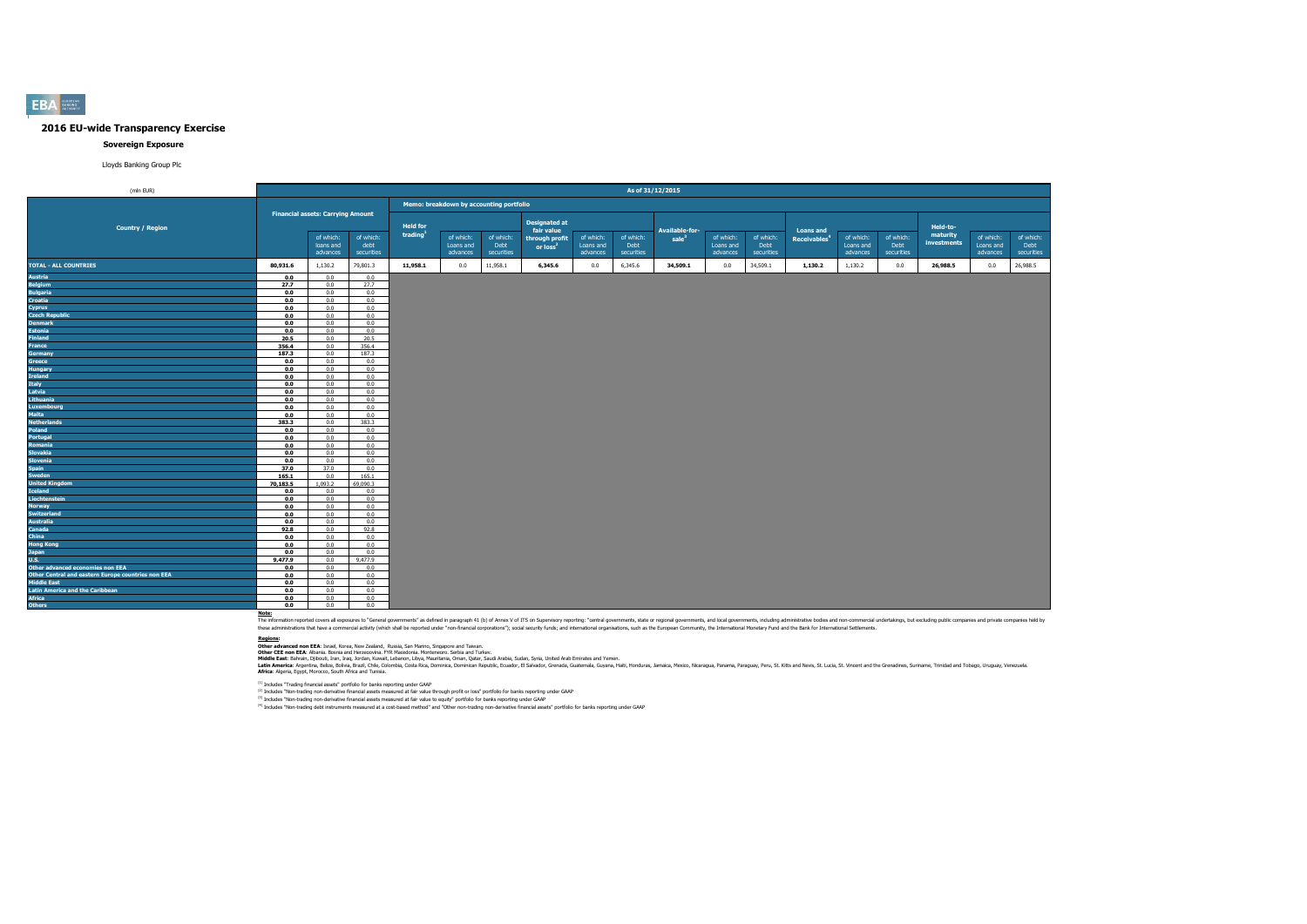#### **Sovereign Exposure**

Lloyds Banking Group Plc

| (mln EUR)                                                                |            |                                          |                    |                 |                                         |                    |                              |                       | As of 30/06/2016   |                                     |                       |                    |                                              |                       |                    |                                     |                       |                    |
|--------------------------------------------------------------------------|------------|------------------------------------------|--------------------|-----------------|-----------------------------------------|--------------------|------------------------------|-----------------------|--------------------|-------------------------------------|-----------------------|--------------------|----------------------------------------------|-----------------------|--------------------|-------------------------------------|-----------------------|--------------------|
|                                                                          |            |                                          |                    |                 | Memo: breakdown by accounting portfolio |                    |                              |                       |                    |                                     |                       |                    |                                              |                       |                    |                                     |                       |                    |
|                                                                          |            | <b>Financial assets: Carrying Amount</b> |                    | <b>Held for</b> |                                         |                    | <b>Designated at</b>         |                       |                    |                                     |                       |                    |                                              |                       |                    |                                     |                       |                    |
| <b>Country / Region</b>                                                  |            | of which:                                | of which:          | trading         | of which:                               | of which:          | fair value<br>through profit | of which:             | of which:          | Available-for-<br>sale <sup>3</sup> | of which:             | of which:          | <b>Loans and</b><br>Receivables <sup>4</sup> | of which:             | of which:          | Held-to-<br>maturity<br>investments | of which:             | of which:          |
|                                                                          |            | loans and<br>advances                    | debt<br>securities |                 | Loans and<br>advances                   | Debt<br>securities | or loss <sup>2</sup>         | Loans and<br>advances | Debt<br>securities |                                     | Loans and<br>advances | Debt<br>securities |                                              | Loans and<br>advances | Debt<br>securities |                                     | Loans and<br>advances | Debt<br>securities |
| <b>TOTAL - ALL COUNTRIES</b>                                             | 75,546.1   | 1,038.6                                  | 74,507.4           | 10,618.6        | 0.0                                     | 10,618.6           | 3,950.8                      | 0.0                   | 3,950.8            | 33,925.2                            | 0.0                   | 33,925.2           | 1,038.6                                      | 1,038.6               | 0.0                | 26,012.8                            | 0.0                   | 26,012.8           |
| Austria                                                                  | 0.0        | 0.0                                      | 0.0                |                 |                                         |                    |                              |                       |                    |                                     |                       |                    |                                              |                       |                    |                                     |                       |                    |
| <b>Belgium</b>                                                           | 27.4       | 0.0                                      | 27.4               |                 |                                         |                    |                              |                       |                    |                                     |                       |                    |                                              |                       |                    |                                     |                       |                    |
| <b>Bulgaria</b>                                                          | 0.0        | 0.0                                      | 0.0                |                 |                                         |                    |                              |                       |                    |                                     |                       |                    |                                              |                       |                    |                                     |                       |                    |
| <b>Croatia</b>                                                           | 0.0        | 0.0                                      | 0.0                |                 |                                         |                    |                              |                       |                    |                                     |                       |                    |                                              |                       |                    |                                     |                       |                    |
| Cyprus                                                                   | 0.0        | 0.0                                      | 0.0                |                 |                                         |                    |                              |                       |                    |                                     |                       |                    |                                              |                       |                    |                                     |                       |                    |
| <b>Czech Republic</b>                                                    | 0.0        | 0.0                                      | 0.0                |                 |                                         |                    |                              |                       |                    |                                     |                       |                    |                                              |                       |                    |                                     |                       |                    |
| <b>Denmark</b>                                                           | 0.0        | 0.0                                      | 0.0                |                 |                                         |                    |                              |                       |                    |                                     |                       |                    |                                              |                       |                    |                                     |                       |                    |
| <b>Estonia</b>                                                           | 0.0        | 0.0                                      | 0.0                |                 |                                         |                    |                              |                       |                    |                                     |                       |                    |                                              |                       |                    |                                     |                       |                    |
| Finland                                                                  | 19.0       | 0.0                                      | 19.0               |                 |                                         |                    |                              |                       |                    |                                     |                       |                    |                                              |                       |                    |                                     |                       |                    |
| France                                                                   | 0.0        | 0.0                                      | 0.0                |                 |                                         |                    |                              |                       |                    |                                     |                       |                    |                                              |                       |                    |                                     |                       |                    |
| <b>Germany</b>                                                           | 133.7      | 0.0                                      | 133.7              |                 |                                         |                    |                              |                       |                    |                                     |                       |                    |                                              |                       |                    |                                     |                       |                    |
| Greece                                                                   | 0.0        | 0.0                                      | 0.0                |                 |                                         |                    |                              |                       |                    |                                     |                       |                    |                                              |                       |                    |                                     |                       |                    |
| Hungary                                                                  | 0.0        | 0.0                                      | 0.0                |                 |                                         |                    |                              |                       |                    |                                     |                       |                    |                                              |                       |                    |                                     |                       |                    |
| Ireland                                                                  | 0.0        | 0.0                                      | 0.0                |                 |                                         |                    |                              |                       |                    |                                     |                       |                    |                                              |                       |                    |                                     |                       |                    |
| <b>Italy</b>                                                             | 0.0        | 0.0                                      | 0.0                |                 |                                         |                    |                              |                       |                    |                                     |                       |                    |                                              |                       |                    |                                     |                       |                    |
| Latvia                                                                   | 0.0        | 0.0                                      | 0.0                |                 |                                         |                    |                              |                       |                    |                                     |                       |                    |                                              |                       |                    |                                     |                       |                    |
| Lithuania                                                                | 0.0        | 0.0                                      | 0.0                |                 |                                         |                    |                              |                       |                    |                                     |                       |                    |                                              |                       |                    |                                     |                       |                    |
| Luxembourg                                                               | 0.0        | 0.0                                      | 0.0                |                 |                                         |                    |                              |                       |                    |                                     |                       |                    |                                              |                       |                    |                                     |                       |                    |
| Malta                                                                    | 0.0        | 0.0                                      | 0.0                |                 |                                         |                    |                              |                       |                    |                                     |                       |                    |                                              |                       |                    |                                     |                       |                    |
| <b>Netherlands</b>                                                       | 0.0        | 0.0                                      | 0.0                |                 |                                         |                    |                              |                       |                    |                                     |                       |                    |                                              |                       |                    |                                     |                       |                    |
| Poland                                                                   | 0.0        | 0.0                                      | 0.0                |                 |                                         |                    |                              |                       |                    |                                     |                       |                    |                                              |                       |                    |                                     |                       |                    |
| Portugal                                                                 | 0.0        | 0.0                                      | 0.0                |                 |                                         |                    |                              |                       |                    |                                     |                       |                    |                                              |                       |                    |                                     |                       |                    |
| Romania                                                                  | 0.0        | 0.0                                      | 0.0                |                 |                                         |                    |                              |                       |                    |                                     |                       |                    |                                              |                       |                    |                                     |                       |                    |
| <b>Slovakia</b>                                                          | 0.0        | 0.0                                      | 0.0                |                 |                                         |                    |                              |                       |                    |                                     |                       |                    |                                              |                       |                    |                                     |                       |                    |
| Slovenia                                                                 | 0.0        | 0.0                                      | 0.0                |                 |                                         |                    |                              |                       |                    |                                     |                       |                    |                                              |                       |                    |                                     |                       |                    |
| Spain                                                                    | 0.0        | 0.0                                      | 0.0                |                 |                                         |                    |                              |                       |                    |                                     |                       |                    |                                              |                       |                    |                                     |                       |                    |
| Sweden                                                                   | 278.1      | 0.0                                      | 278.1              |                 |                                         |                    |                              |                       |                    |                                     |                       |                    |                                              |                       |                    |                                     |                       |                    |
| <b>United Kingdom</b>                                                    | 64,896.1   | 1.038.6                                  | 63,857.5           |                 |                                         |                    |                              |                       |                    |                                     |                       |                    |                                              |                       |                    |                                     |                       |                    |
| Iceland                                                                  | 0.0        | 0.0                                      | 0.0                |                 |                                         |                    |                              |                       |                    |                                     |                       |                    |                                              |                       |                    |                                     |                       |                    |
| Liechtenstein                                                            | 0.0        | 0.0                                      | 0.0                |                 |                                         |                    |                              |                       |                    |                                     |                       |                    |                                              |                       |                    |                                     |                       |                    |
| Norway                                                                   | 0.0        | 0.0                                      | 0.0                |                 |                                         |                    |                              |                       |                    |                                     |                       |                    |                                              |                       |                    |                                     |                       |                    |
| <b>Switzerland</b>                                                       | 0.0        | 0.0                                      | 0.0                |                 |                                         |                    |                              |                       |                    |                                     |                       |                    |                                              |                       |                    |                                     |                       |                    |
| <b>Australia</b>                                                         | 0.0        | 0.0                                      | 0.0                |                 |                                         |                    |                              |                       |                    |                                     |                       |                    |                                              |                       |                    |                                     |                       |                    |
| Canada                                                                   | 93.0       | 0.0                                      | 93.0               |                 |                                         |                    |                              |                       |                    |                                     |                       |                    |                                              |                       |                    |                                     |                       |                    |
| China                                                                    | 0.0        | 0.0                                      | 0.0                |                 |                                         |                    |                              |                       |                    |                                     |                       |                    |                                              |                       |                    |                                     |                       |                    |
| <b>Hong Kong</b>                                                         | 0.0        | 0.0                                      | 0.0                |                 |                                         |                    |                              |                       |                    |                                     |                       |                    |                                              |                       |                    |                                     |                       |                    |
| Japan                                                                    | 0.0        | 0.0                                      | 0.0                |                 |                                         |                    |                              |                       |                    |                                     |                       |                    |                                              |                       |                    |                                     |                       |                    |
| U.S.<br>Other advanced economies non EEA                                 | 10,098.6   | 0.0                                      | 10.098.6           |                 |                                         |                    |                              |                       |                    |                                     |                       |                    |                                              |                       |                    |                                     |                       |                    |
|                                                                          | 0.0        | 0.0                                      | 0.0                |                 |                                         |                    |                              |                       |                    |                                     |                       |                    |                                              |                       |                    |                                     |                       |                    |
| Other Central and eastern Europe countries non EEA<br><b>Middle East</b> | 0.0<br>0.0 | 0.0<br>0.0                               | 0.0<br>0.0         |                 |                                         |                    |                              |                       |                    |                                     |                       |                    |                                              |                       |                    |                                     |                       |                    |
|                                                                          | 0.0        | 0.0                                      | 0.0                |                 |                                         |                    |                              |                       |                    |                                     |                       |                    |                                              |                       |                    |                                     |                       |                    |
| Latin America and the Caribbean                                          | 0.0        | 0.0                                      | 0.0                |                 |                                         |                    |                              |                       |                    |                                     |                       |                    |                                              |                       |                    |                                     |                       |                    |
| Africa                                                                   | 0.0        | 0.0                                      |                    |                 |                                         |                    |                              |                       |                    |                                     |                       |                    |                                              |                       |                    |                                     |                       |                    |
| <b>Others</b>                                                            |            |                                          | 0.0                |                 |                                         |                    |                              |                       |                    |                                     |                       |                    |                                              |                       |                    |                                     |                       |                    |

Note:<br>The information reported covers all exposures to "General governments" as defined in paraggin 41 (b) of Annex V of ITS on Supervisory reporting: "central governments, state or regional governments, and both governmen

**Redions:**<br>Other afvanced non EEA: Israel, Korea, New Zealand, Russia, San Marino, Singore and Taiwan.<br>Middle East: Bahain, Dilouti, Iran, Iran, Jordan, Kuran, Libya, Mewhamenn: Semina, Oman, Suna, Suna, Suna, United Arab

(1) Includes "Trading financial assets" portfolio for banks reporting under GAAP

<sup>(2)</sup> Includes "Non-trading non-derivative financial assets measured at fair value through profit or loss" portfolio for banks reporting under GAAP<br><sup>03</sup> Includes "Non-trading non-derivative financial and and the major bank

#### **EBA**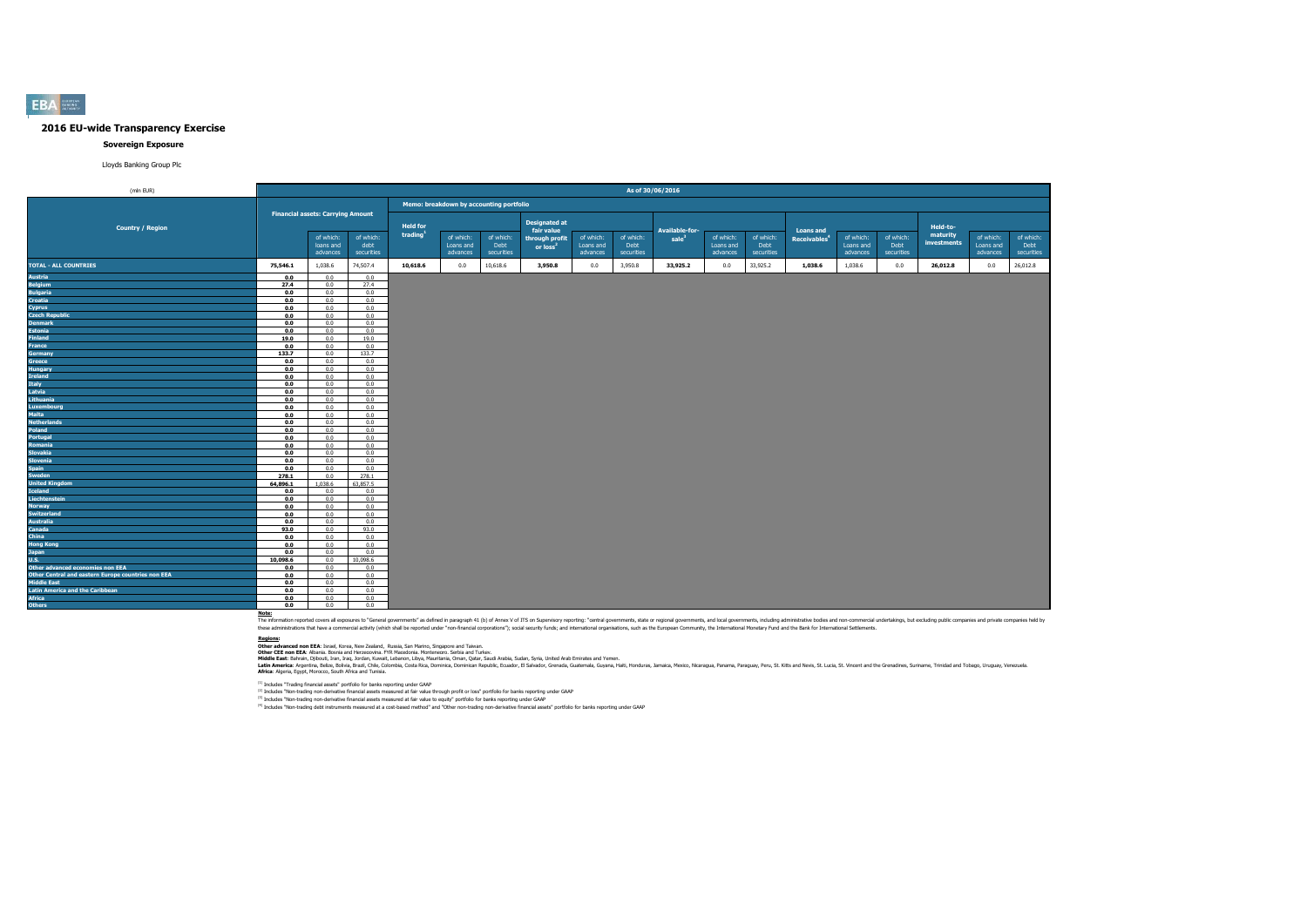

**Performing and non-performing exposures**

Lloyds Banking Group Plc

|                                                                |                              |                                            |                                      | As of 31/12/2015       |                                              |                                                             |                                                           | As of 30/06/2016 |                                            |                                      |                                                                                                             |                                         |                       |                                                           |  |  |
|----------------------------------------------------------------|------------------------------|--------------------------------------------|--------------------------------------|------------------------|----------------------------------------------|-------------------------------------------------------------|-----------------------------------------------------------|------------------|--------------------------------------------|--------------------------------------|-------------------------------------------------------------------------------------------------------------|-----------------------------------------|-----------------------|-----------------------------------------------------------|--|--|
|                                                                | <b>Gross carrying amount</b> |                                            |                                      |                        | <b>Accumulated impairment,</b><br>provisions | accumulated changes in fair<br>value due to credit risk and | <b>Collaterals and</b><br>financial                       |                  | <b>Gross carrying amount</b>               |                                      | <b>Accumulated impairment,</b><br>accumulated changes in fair<br>value due to credit risk and<br>provisions |                                         |                       | <b>Collaterals and</b><br>financial                       |  |  |
|                                                                |                              | Of which<br>performing but<br>past due >30 | Of which non-performing <sup>1</sup> |                        | On performing<br>exposures <sup>2</sup>      | On non-<br>performing                                       | guarantees<br>received on non-<br>performing<br>exposures |                  | Of which<br>performing but<br>past due >30 | Of which non-performing <sup>1</sup> |                                                                                                             | On performing<br>exposures <sup>2</sup> | On non-<br>performing | guarantees<br>received on non-<br>performing<br>exposures |  |  |
| (mln EUR, %)                                                   |                              | $days$ and $<=90$<br>days                  |                                      | Of which:<br>defaulted |                                              | exposures <sup>3</sup>                                      |                                                           |                  | $days$ and $<=90$<br>days                  |                                      | Of which:<br>defaulted                                                                                      |                                         | exposures             |                                                           |  |  |
| Debt securities (including at amortised cost and fair value)   | 94,292                       | $\mathbf 0$                                | 157                                  | 148                    | 17                                           | 462                                                         | $\bullet$                                                 | 87,203           | $\mathbf 0$                                | 442                                  | 135                                                                                                         | 149                                     | 416                   | $\bullet$                                                 |  |  |
| Central banks                                                  | 170                          | 0                                          |                                      | $\Omega$               |                                              |                                                             | $\Omega$                                                  | 96               | $\Omega$                                   |                                      | $\Omega$                                                                                                    | $\Omega$                                | $\theta$              | $\bf{0}$                                                  |  |  |
| General governments                                            | 67,843                       | 0                                          |                                      | $\Omega$               |                                              |                                                             | $\Omega$                                                  | 63,889           | $\Omega$                                   |                                      | $\Omega$                                                                                                    | $\Omega$                                | $\theta$              | $\mathbf{0}$                                              |  |  |
| Credit institutions                                            | 7,268                        | 0                                          |                                      | $\Omega$               | $\Omega$                                     |                                                             | $\Omega$                                                  | 6,884            | 0                                          | n                                    | $\Omega$                                                                                                    | $^{\circ}$                              | $\Omega$              | $\mathbf{0}$                                              |  |  |
| Other financial corporations                                   | 15,902                       | $\Omega$                                   | 55                                   | 46                     | $-9$                                         | 43                                                          | $\Omega$                                                  | 13,309           | $\Omega$                                   | 53                                   | 43                                                                                                          | 125                                     | 38                    | $\mathbf{0}$                                              |  |  |
| Non-financial corporations                                     | 3,108                        | 0                                          | 102                                  | 102                    | 26                                           | 419                                                         | $\Omega$                                                  | 3,026            | $\Omega$                                   | 388                                  | 92                                                                                                          | 24                                      | 378                   | $\mathbf{0}$                                              |  |  |
| Loans and advances(including at amortised cost and fair value) | 692,670                      | 4,251                                      | 23,280                               | 14,403                 | 645                                          | 3,488                                                       | 16,178                                                    | 630,958          | 3,532                                      | 18,861                               | 11,658                                                                                                      | 573                                     | 2,734                 | 13,555                                                    |  |  |
| Central banks                                                  | 77,876                       | $\Omega$                                   | $\Omega$                             | $\Omega$               | $\Omega$                                     | $\Omega$                                                    | $\Omega$                                                  | 87,453           | $\Omega$                                   | n                                    | $\Omega$                                                                                                    | $^{\circ}$                              | $\Omega$              | $\mathbf 0$                                               |  |  |
| General governments                                            | 1,131                        | 0                                          |                                      | $\Omega$               | $\Omega$                                     |                                                             | $\Omega$                                                  | 1,039            | $\Omega$                                   |                                      | $\Omega$                                                                                                    | $^{\circ}$                              | $\Omega$              | $\mathbf{0}$                                              |  |  |
| Credit institutions                                            | 4,644                        | 0                                          |                                      | $\Omega$               | $\Omega$                                     |                                                             | $\Omega$                                                  | 5,289            | $\Omega$                                   |                                      | $\Omega$                                                                                                    | $\Omega$                                | $\Omega$              | $\mathbf{0}$                                              |  |  |
| Other financial corporations                                   | 30,393                       | 41                                         | 410                                  | 395                    | 52                                           | 220                                                         | 95                                                        | 23,899           | 131                                        | 452                                  | 452                                                                                                         | 37                                      | 72                    | 58                                                        |  |  |
| Non-financial corporations                                     | 115,787                      | 799                                        | 7,640                                | 6,455                  | 296                                          | 2,289                                                       | 2,619                                                     | 105,089          | 631                                        | 5,189                                | 4,587                                                                                                       | 232                                     | 1,796                 | 1,655                                                     |  |  |
| of which: small and medium-sized enterprises at amortised cost | 41,805                       | 448                                        | 2,359                                | 2,284                  | 134                                          | 177                                                         | 1,046                                                     | 38,355           | 338                                        | 1,387                                | 1,311                                                                                                       | 113                                     | 140                   | 627                                                       |  |  |
| Households                                                     | 462,839                      | 3,411                                      | 15,226                               | 7,552                  | 298                                          | 979                                                         | 13,464                                                    | 408,190          | 2,770                                      | 13,212                               | 6,619                                                                                                       | 303                                     | 865                   | 11,842                                                    |  |  |
| DEBT INSTRUMENTS other than HFT                                | 786,962                      | 4,251                                      | 23,437                               | 14,551                 | 662                                          | 3,950                                                       | 16,178                                                    | 718,161          | 3,532                                      | 19,302                               | 11,793                                                                                                      | 722                                     | 3,150                 | 13,555                                                    |  |  |
| <b>OFF-BALANCE SHEET EXPOSURES</b>                             | 160,727                      |                                            | 579                                  | 426                    | $\mathbf{0}$                                 | $\mathbf{0}$                                                | $\mathbf{0}$                                              | 143,099          |                                            | 412                                  | 278                                                                                                         | $\Omega$                                | $\mathbf{0}$          | $\bullet$                                                 |  |  |

<sup>(1)</sup> For the definition of non-performing exposures please refer to COMMISSION IMPLEMENTING REGULATION (EU) 2015/227 of 9 January 2015, ANNEX V, Part 2-Template related instructions, subtitle 29

<sup>(2)</sup> Insitutions report here collective allowances for incurrred but not reported losses (instruments at amortised cost) and changes in fair value of performing exposures due to credit risk and provisions (instruments at

<sup>(3)</sup> Insitutions report here specific allowances for financial assets, individually and collectively estimated (instruments at amortised cost) and changes in fair value of NPE due to credit risk and provisions (instrument